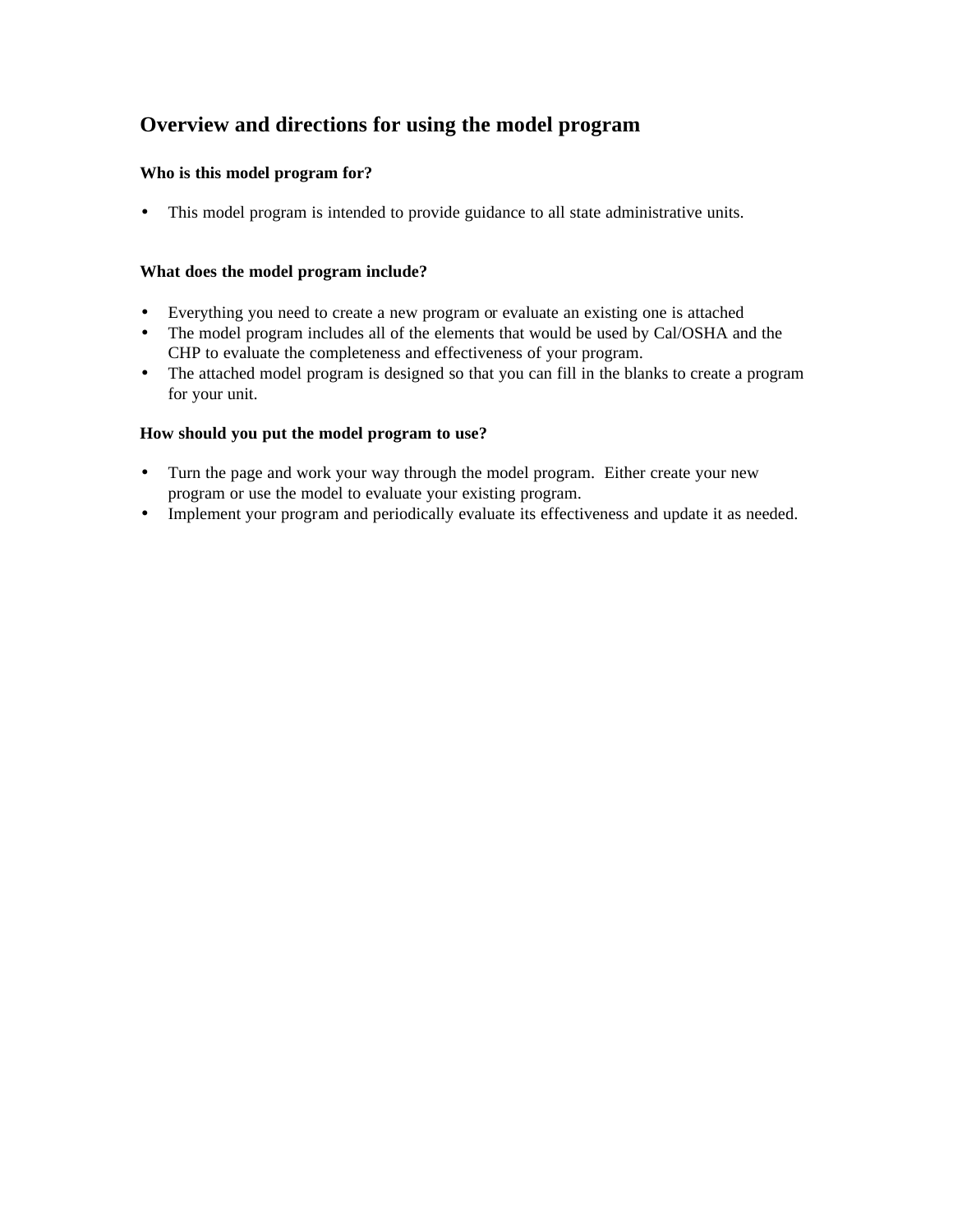# **Workplace Violence Prevention Program for**

**(Department Name)**

**(Date Issued)**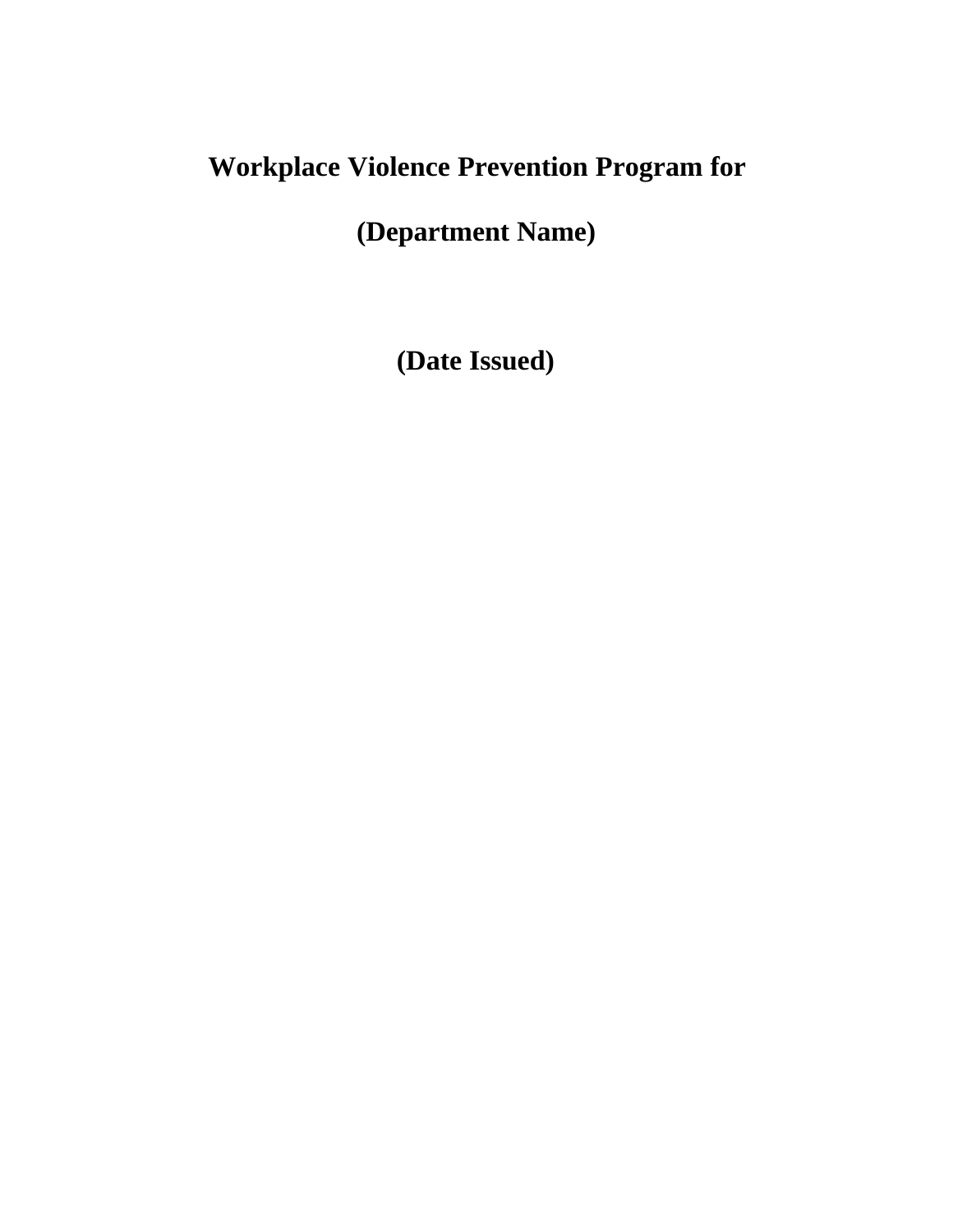# **Workplace Violence Prevention Guidelines and Model Program**

For State of California Administrative Units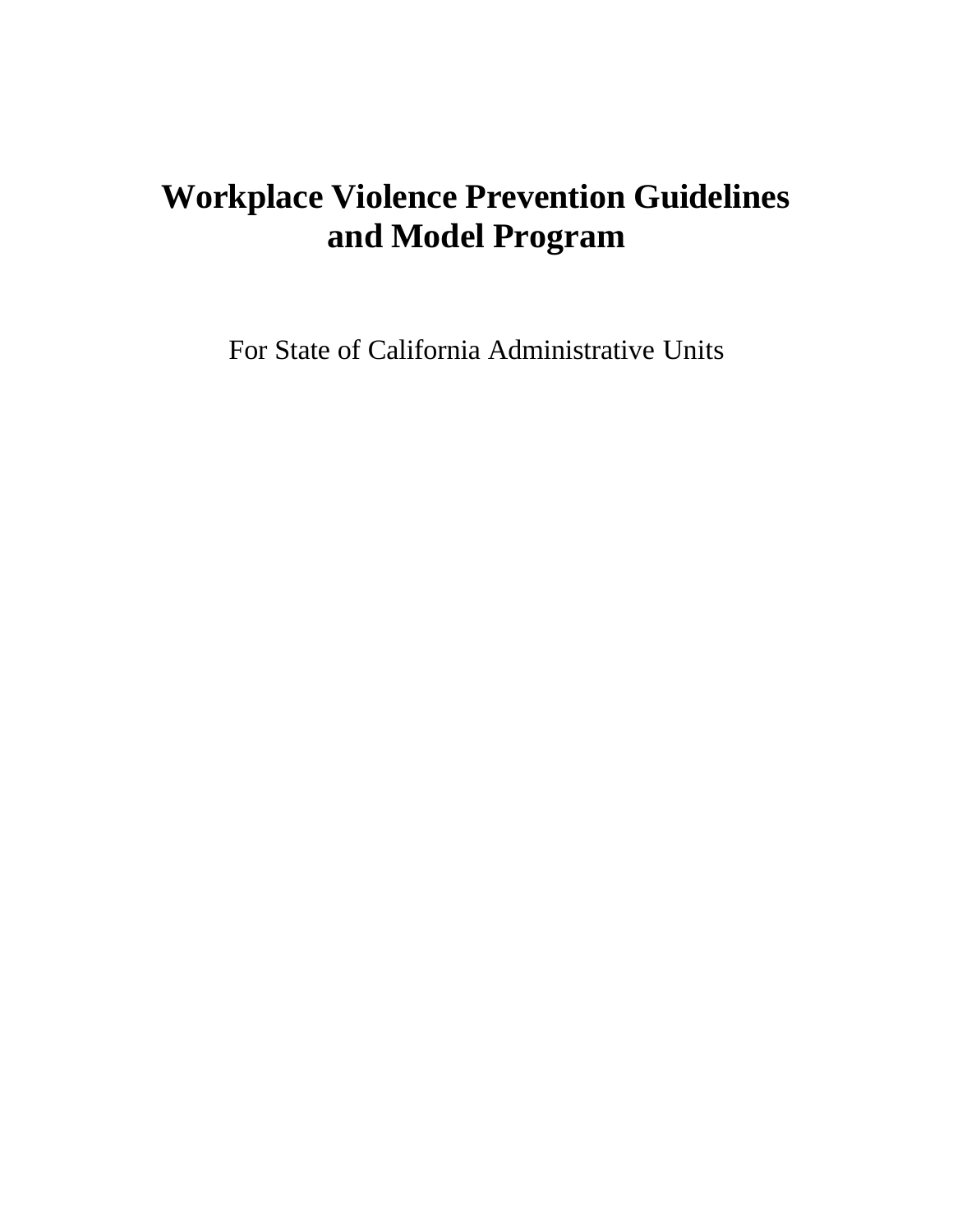- 
- II. Policy
- III. Purpose
- IV. Legal Authority
- V. Definitions
- VI. Responsibility
- VII. Compliance
- VIII. Incident Reporting Procedures
- IX. Hazard Assessment
- X. Incident Investigations
- XI. Hazard Correction
- XII. Training & Instruction
- XIII. Reporting
- XIV. Record Keeping
- Appendices: A Message from the Director
	- B Laws & Regulations
	- C WVP Information Pamphlet
	- D Incident Report Form (sample)
	- E Workplace Violence Prevention Environmental Hazard Assessment Checklist and Control Checklist
	- F Workplace Violence Prevention Program Assessment Checklist
	- G Communication Checklist
	- H Domestic Violence
	- I Resources
	- J References

## I. Introduction 11/19/01 Final Draft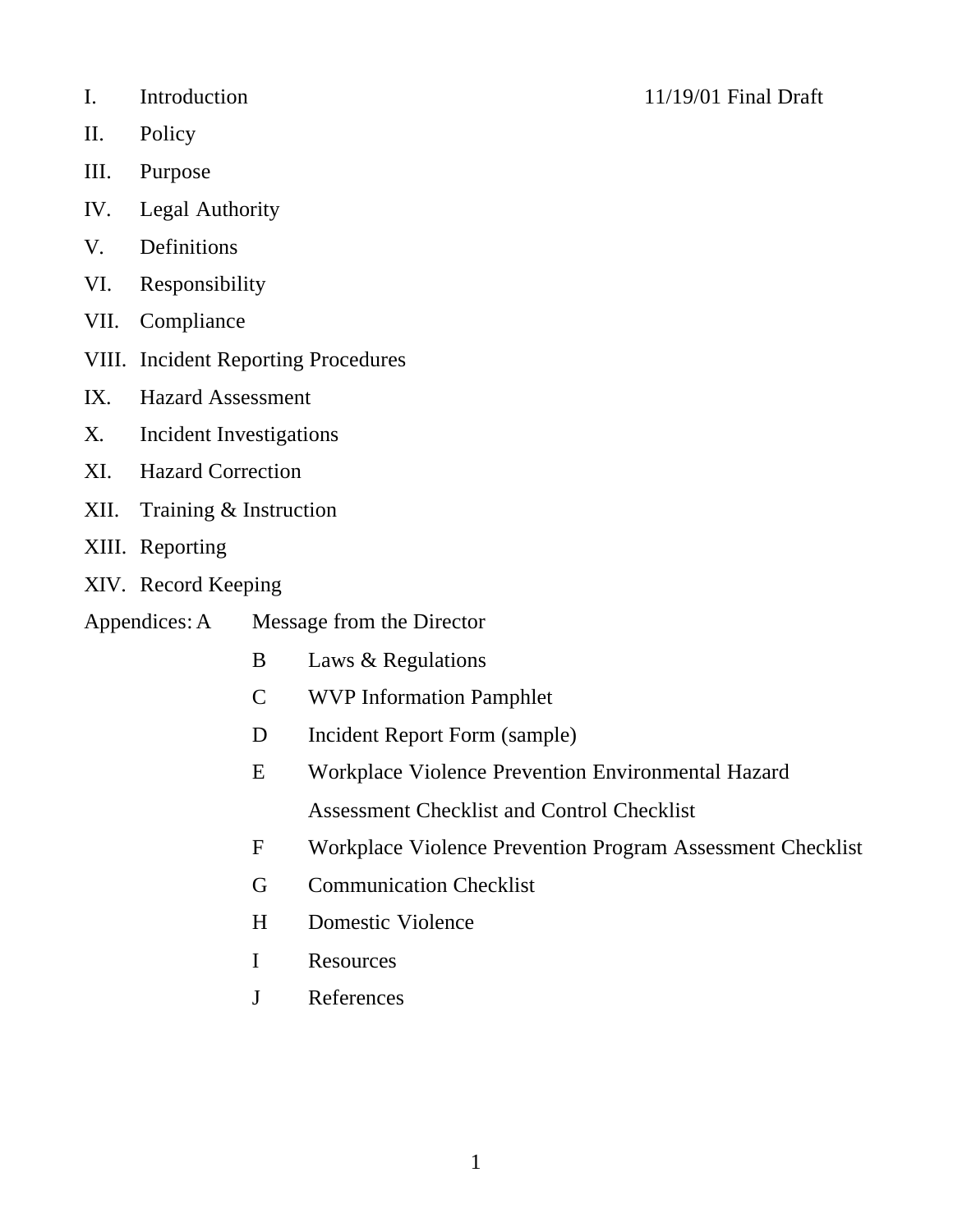# **SPECIAL ACKNOWLEDGEMENTS**

Lawrence, Diane **Franchise Tax Board** Selby, Ted Napa State Hospital

Alvarez, Michael Cal/OSHA Consultation Brose, Karen CDF - Firefighters Clifford, Nancy American Federation of State, County & Municipal Employees Cook, James Employment Development Department Crouch, Steve California State Employees Association Fulton, Linda Department of Motor Vehicles Gibbins, Jerry Department of Motor Vehicles Glick, Ron **International Union of Operating Engineers** Haynie, Kristen California Association of Professional **Scientists** Hom, Daphne **Department of Justice** Manwiller, Pam **Union of American Physicians and Dentists** McCalister, Sharon Department of Personnel Administration Michalkiewicz, Rebecca California Highway Patrol Peacock, Jeremiah Department of Youth Authority Radeleff, Jerry Department of Personnel Administration Shintaku, Duane Department of Motor Vehicles Tompkins, Patricia Department of Personnel Administration True, Debbie Department of Water Resources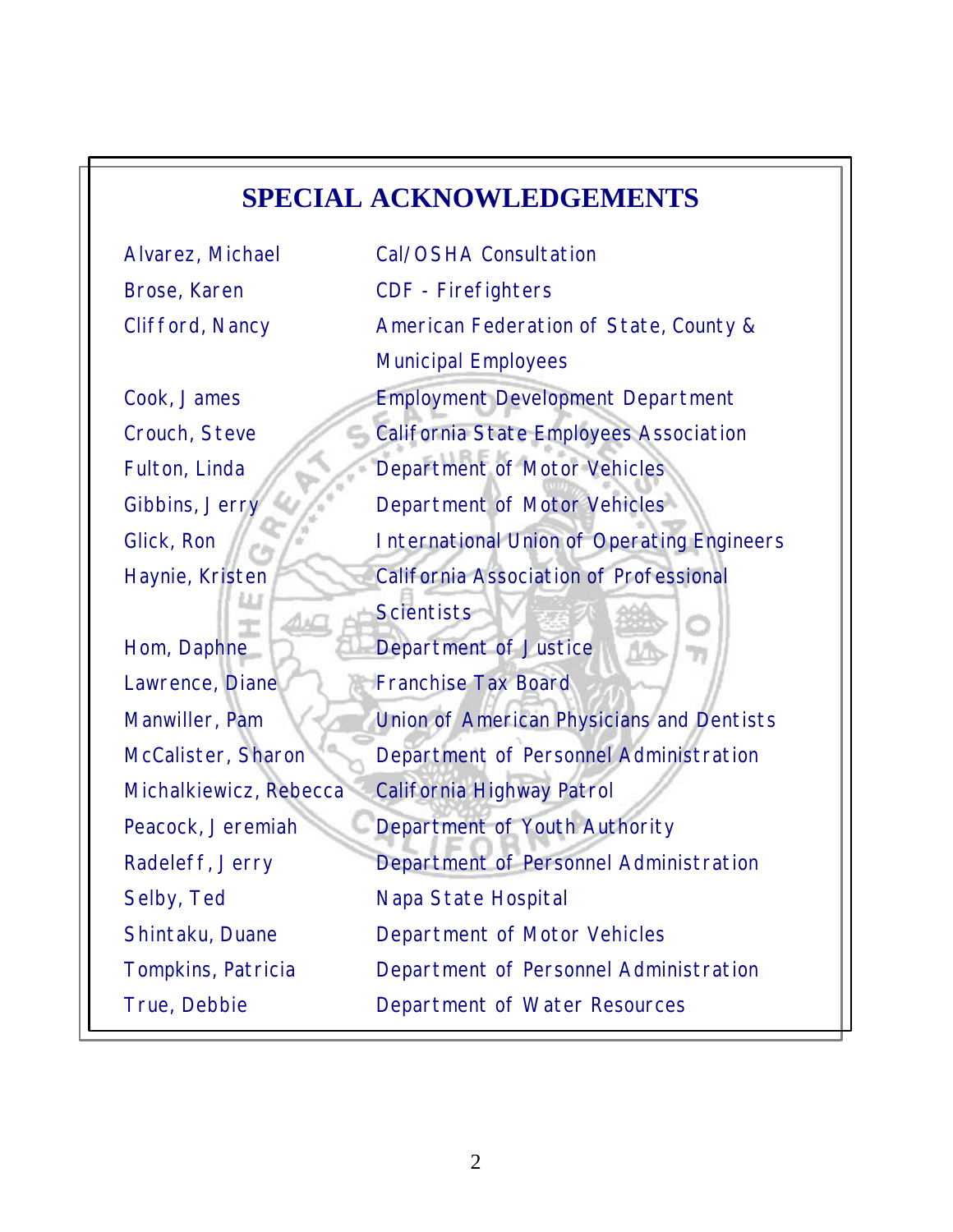# **WORKPLACE VIOLENCE PREVENTION MODEL PROGRAM**

## **INTRODUCTION**

In this ever-changing society, Workplace Violence has become an all too frequent occurrence. Thousands of employees each year are subjected to threats or acts of violence, ie damaged or destroyed property in the workplace from co-workers, as well as threats from outside individuals, with ties to the workplace such as vendors, clients, spouses, and other acquaintances and strangers without ties to the workplace.

The State of California must strive to maintain a workplace free of threats and acts of violence. This is the responsibility of all employees at every level, at every worksite in every Department of the State of California. While it has always been the policy of the State to conduct business, provide services and protect its employees and the public by providing a safe and secure work environment, the State now must demonstrate its commitment to a Workplace Violence Prevention Program (WVPP) through the development of written policies and procedures.

Each Department has a lawful and moral obligation to provide and maintain a safe and healthy workplace for all employees. You will find a model program attached to assist in developing your department WVP Program. You may use your existing Workplace Violence Prevention Program if it contains all of the following elements: Workplace Violence Policy, Purpose, Legal Authority, Definitions, Responsibility, Compliance/Discipline, Communication , Incident Reporting, Hazard Assessment, Incident Investigation, Hazard Correction, Training & Instruction, Reporting and Record keeping. The WVP Program can be combined with your Injury and Illness Prevention Program or your Crime Prevention Program.

The first step to developing your program is to assess what you already have, what you need, and develop a plan to include in your program. You may already have policies and procedures in place as part of your Crime Prevention and Injury and Illness Prevention Programs. You can combine these programs.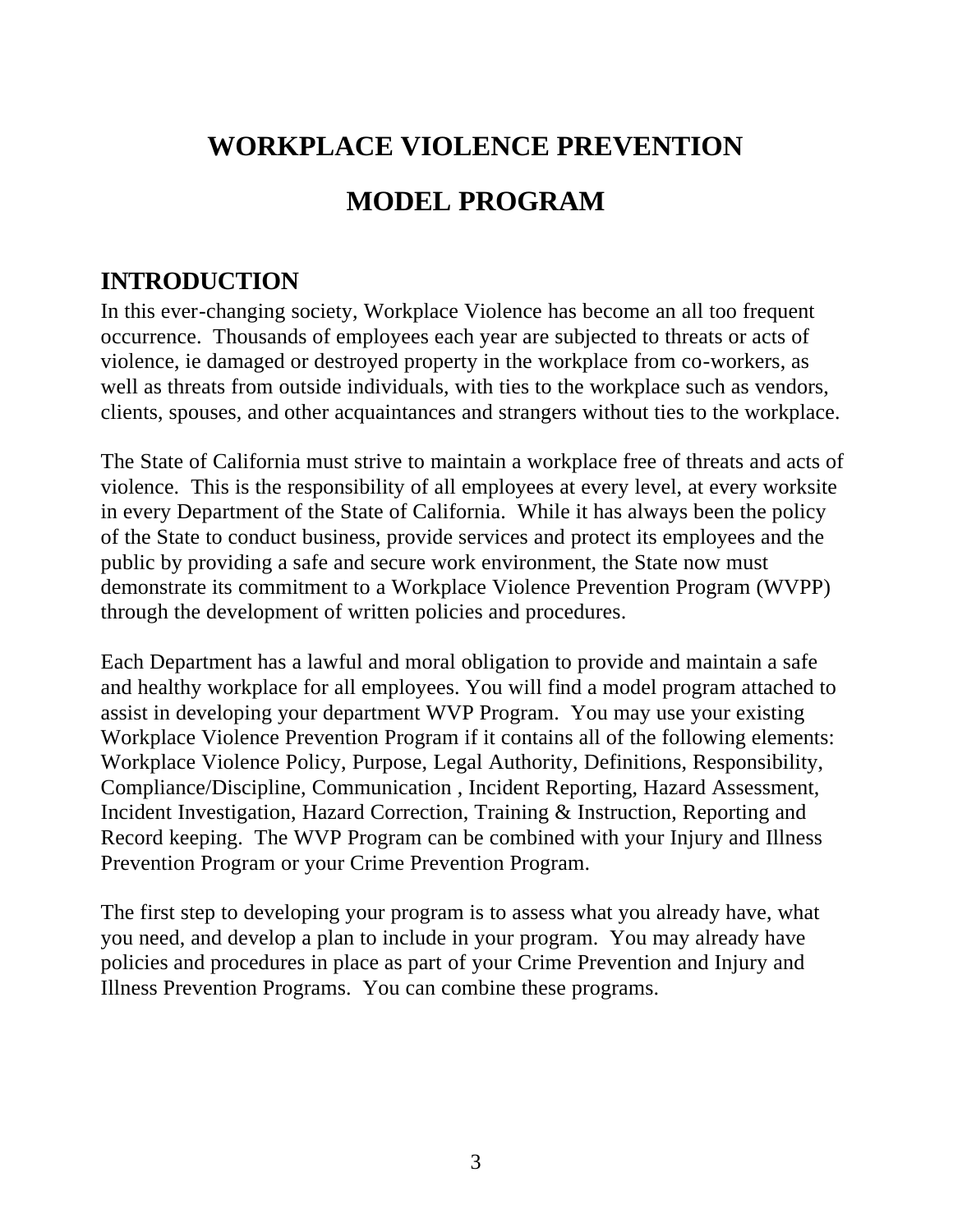With your assistance and awareness, we can recognize, confront, and deal with inappropriate behavior and eliminate or minimize threatening incidents to maintain a secure, safe and healthy work environment for all of us.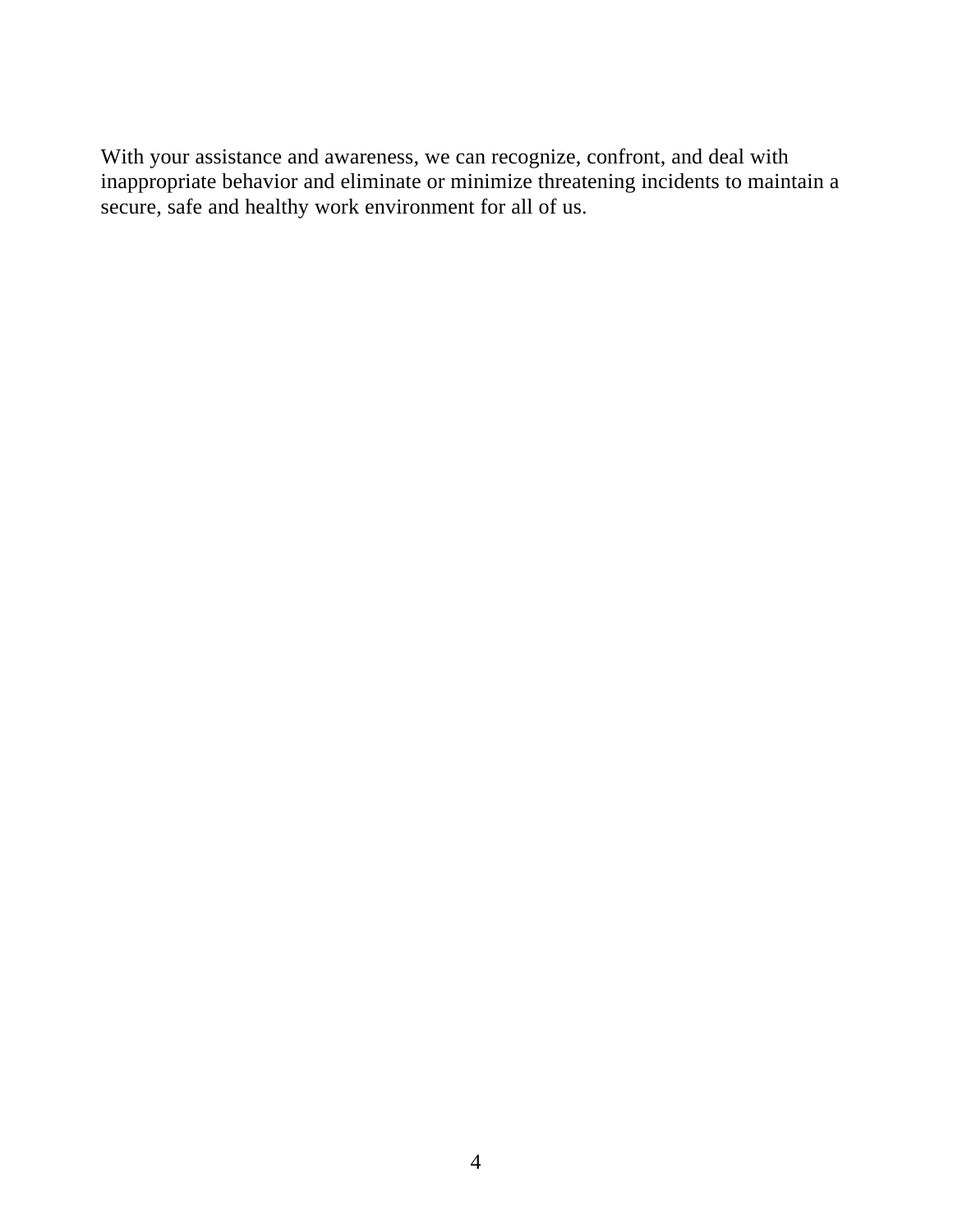# **POLICY**

It shall be the policy of the (department name) to provide all employees and members of the public with a safe and healthful work environment.

It shall be the policy of the (department name) to take appropriate actions to protect, as fully as possible, state employees and members of the public from acts of violence, threats, intimidation and harassment which may occur at state workplaces, and during the performance of state duties.

The (department name) shall also take action, including involving state or local law enforcement, in pursuing prosecution through judicial or other appropriate administrative remedies when such incidents occur.

# **PURPOSE**

The purpose of the "Workplace Violence Prevention Program" is to ensure that the (department name) provides employees and members of the public with a place to conduct the business of this Department free of threats, intimidation, harassment, and acts of violence.

# **LEGAL AUTHORITY (Appendix B)**

California Labor Code Section 6400:

Requires every employer to furnish a safe and healthful place of employment.

California Government Code Section 19572:

Prohibits workplace violence, discourteous treatment, negligence and/or recklessness, and constitutes cause for discipline.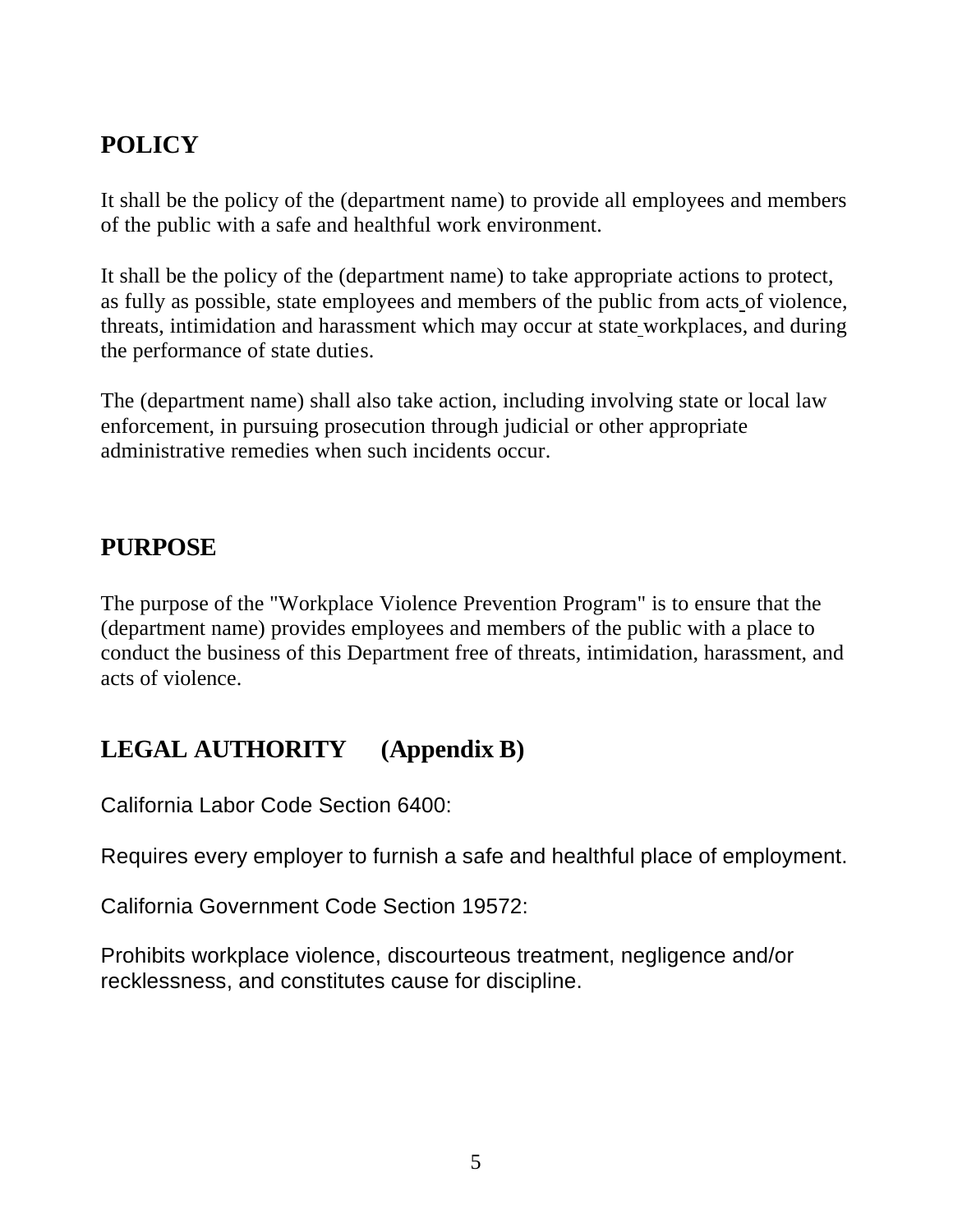California Penal Code Section 171(b):

Prohibits any person from bringing or possessing within any state or local public building firearms and other weapons as described in this section. Any person who brings or possesses any of these items is guilty of a public offense punishable by imprisonment in a county jail for not more than one year, or in the state prison.

California Penal Code Section 71:

Prohibits any person from threatening or inflicting unlawful injury upon any public officer or employee, which would cause the public officer, or employee to refrain from doing any act in the performance of his/her duties.

## **DEFINITIONS**

*Act of Violence -* An act of violence is the attempt (coupled with the ability), or actual use of force of violence with the intent to threaten, harass, intimidate, commit a violent injury, or damage/destroy property.

*Threat -* A threat is a statement (verbal, written or physical) which is intended to intimidate by expressing the intent to either harass, hurt, take the life of another person, or damage/destroy property. This includes threats made in jest but which others could perceive as serious.

*Harassment -* The creation of a hostile work environment through unwelcome words, actions, or physical contact not resulting in physical harm. Verbal harassment may include disparaging or derogatory comments or slurs, unreasonable or excessive criticism, or name calling.

*Intimidate* - To make afraid; to frighten, alarm, annoy, or scare. To force a person into, or deter them from, some action by inducing fear by, or as if by, threats.

*Stalking -* Stalking occurs when any person willfully, maliciously and repeatedly follows or harasses another and makes a credible threat with the intent to place that person in reasonable fear for his/her safety or the safety of his/her immediate family.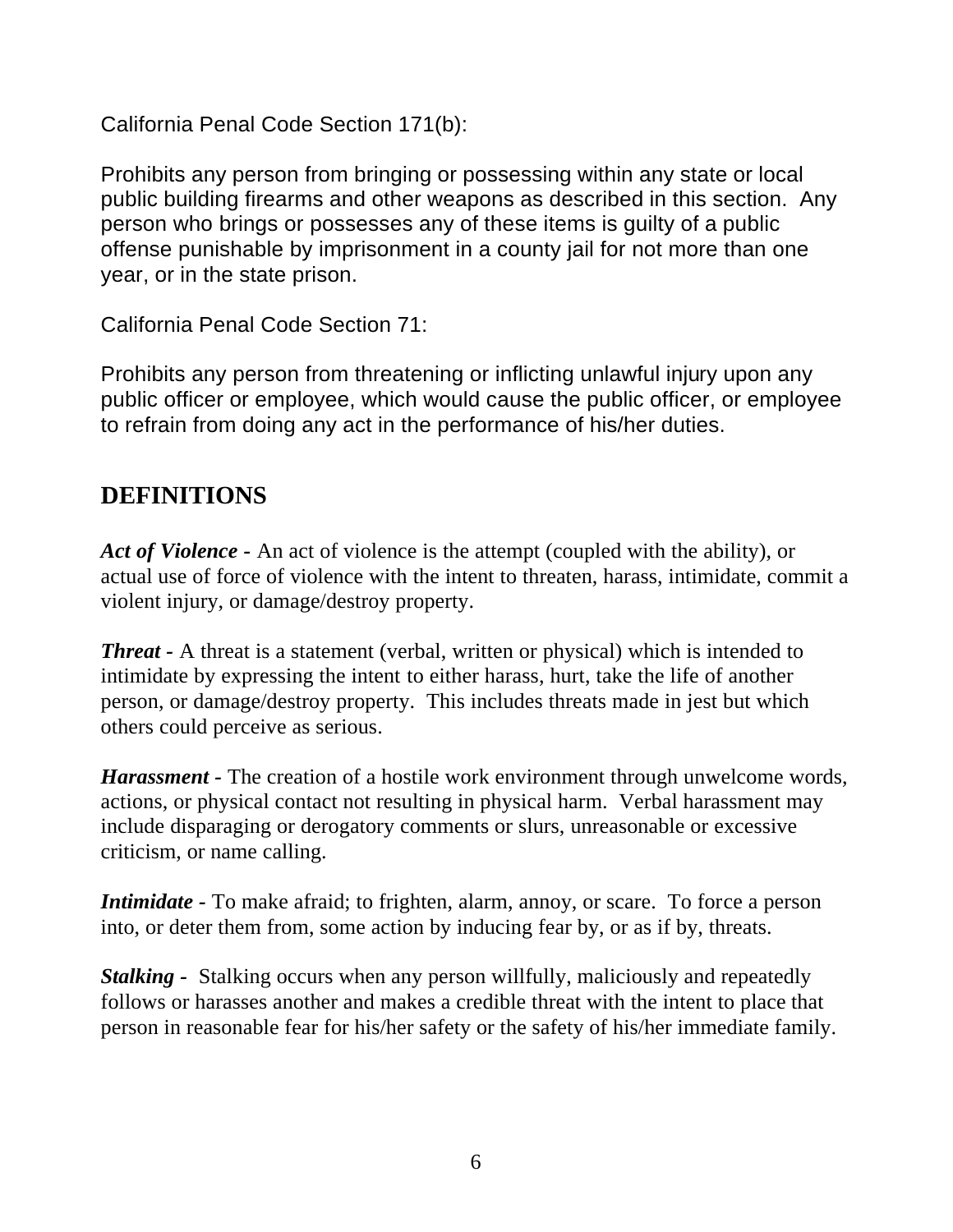*State Workplace -* A state workplace shall be anywhere a state employee is conducting authorized state business, or enroute to and from (excluding normal commute) a location where state business is, will be, or has been, conducted.

*Workplace Violence -* The three major types of workplace violence are:

*Type I* - The aggressor has no legitimate business relationship to the workplace and usually enters the affected workplace to commit a robbery or other criminal act such as robbery.

*Type II* - The aggressor is either the recipient or the object, of a service provided by the affected workplace or the victim, such as a current or former client, patient, customer, passenger, criminal suspect, inmate or prisoner.

*Type III* - The aggressor has some employment-related involvement with the affected workplace such as a current or former employee, supervisor, manager; a current/former spouse or significant other, a relative, friend; or some other person who has a dispute with an employee of the affected workplace.

# **RESPONSIBILITY**

All state work sites are required to maintain a "Workplace Violence Prevention Program," which may in some cases be included as part of the Injury and Illness Prevention Plan (IIPP). The IIPP is required by Cal/OSHA Title 8.

*Crime/Workplace Violence Prevention Coordinators* - For the names of those individuals responsible for the administration of this facility's Workplace Violence Prevention Program and/or IIPP, refer to the form STD 621, "Notice to State Employees"(Revised 5-99). This form should be posted in your work area. This Form includes emergency contacts and phone numbers.

*Manager/Supervisor* - Managers and supervisors are responsible for ensuring compliance with the provisions of the Workplace Violence Prevention Program.

*Employee* - State employees are expected to act professionally, courteously, and responsibly at all times, which ensures compliance with the State of California's work place violence policy requirement (Government Code Section 19572). It is the responsibility of each and every employee to immediately report any and all acts of workplace violence to their supervisor or manager without fear of reprisal. All reports must be taken seriously. The initial verbal report must be followed up with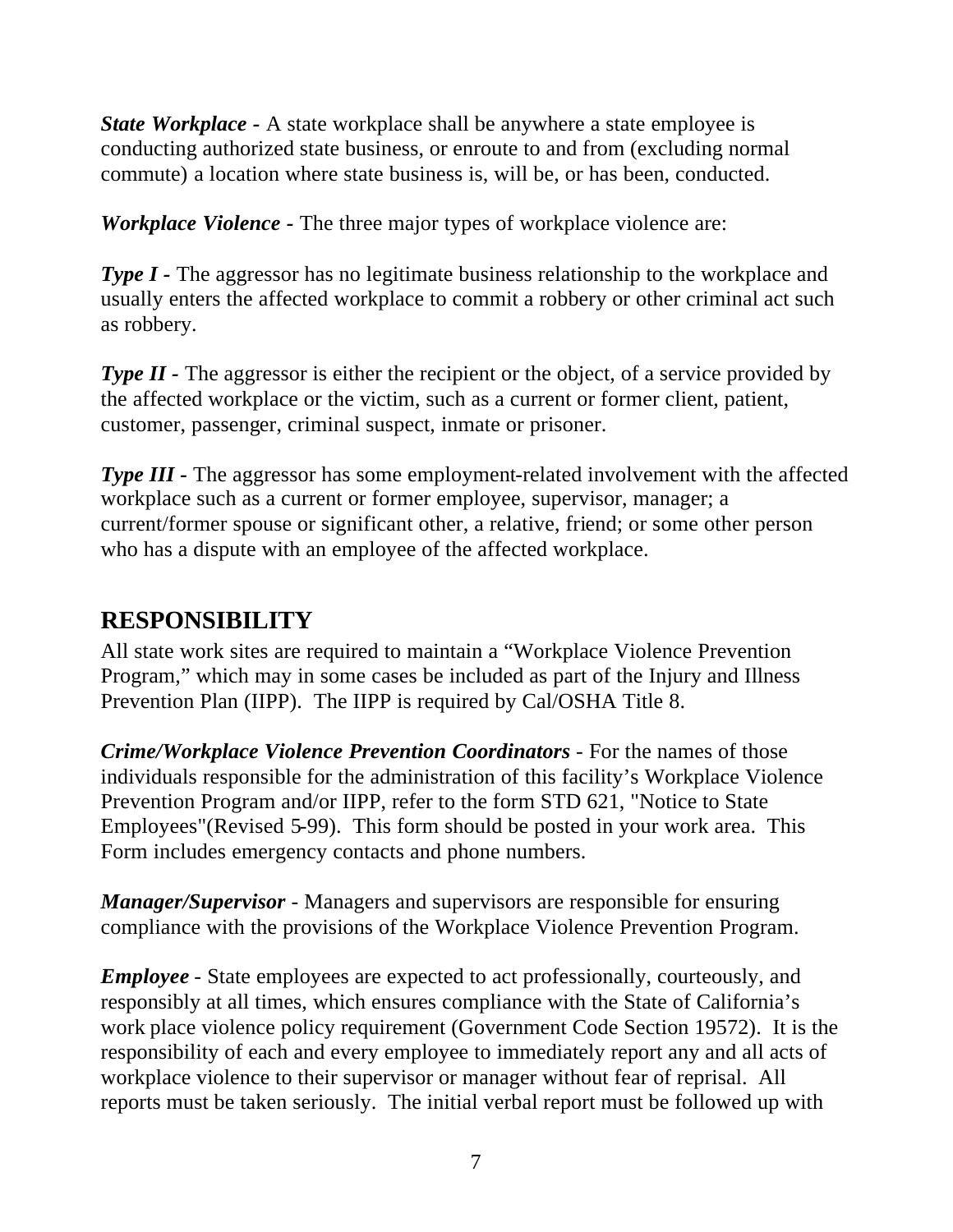written documentation which should include the following critical information: Names of the involved parties (i.e. perpetrator, victim and witnesses), exactly what occurred, when the incident occurred, where the event took place, and if known why it happened.

# **COMPLIANCE**

The Department is committed to ensuring that all safety and health policies and procedures involving workplace violence prevention are clearly communicated and understood by all employees. All employees are responsible for using safe work practices, for following all directives, policies and procedures, and for assisting in maintaining a safe, healthy and secure work environment. Our system of ensuring that all employees, including supervisors and managers, comply with work practices that are designed to make the workplace more secure, and do not engage in threats or physical actions which create a security hazard for others in the workplace, include:

- 1. Training employees, supervisors, and managers of the provisions of the Department's Workplace Violence Prevention Program (WVPP) when they are hired and periodically through memos, electronic mail, staff meetings, and training.)
- 2. Evaluating employees to ensure compliance with the Department's WVPP.
- 3. Recognizing employees who demonstrate work practices that promote the WVPP in the workplace by (example: memos of accommodation from the director).
- 4. Providing training and/or Employee Assistance Program services to employees whose compliance is deficient with the WVPP.
- 5. Disciplining employees for failure to comply with WVPP. (You can either refer to the department's existing discipline process or outline specific steps for the WVPP)
- 6. Ensuring proper public notice of WVPP.

# **COMMUNICATION**

The Department recognizes that to maintain a safe, healthy and secure workplace we must communicate to all employees, including managers and supervisors, all workplace safety, health and security issues. We have a communication system designed to encourage a continuous flow of safety, health and security information between management and our employees without fear of reprisal and in a form that is readily understandable. We will communicate the WVPP policies and procedures through: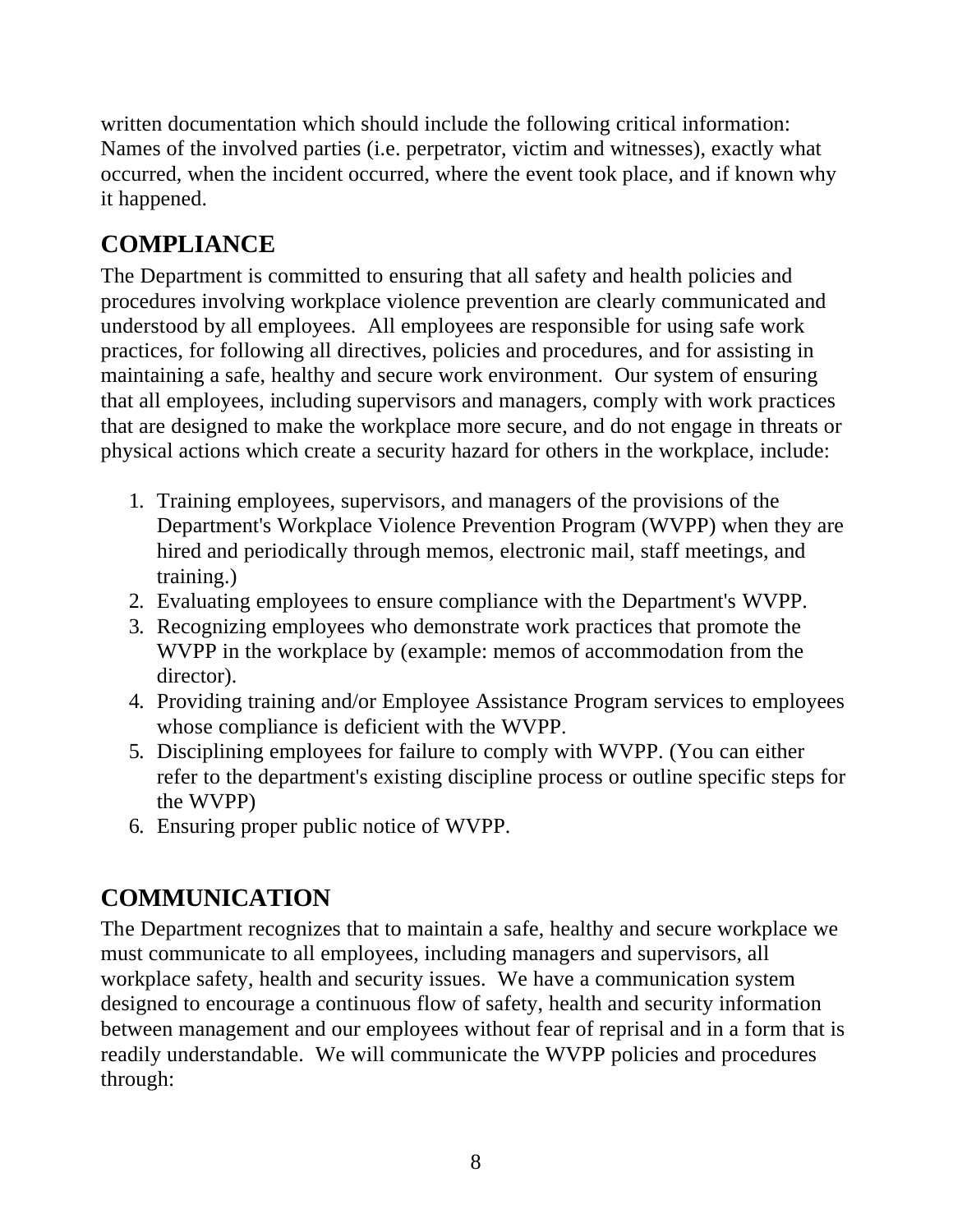- 1. New employee orientation.
- 2. Periodic (designate weekly, monthly, quarterly, yearly based on the frequency and severity of workplace violence incidents) review of our WVPP with all employees.
- 3. Training programs designed to address specific aspects of workplace violence prevention and security unique to our location. [The following training is offered: (list training). You can call your Crime/Workplace Violence Prevention Coordinator for more information.]
- 4. Posting and distributing workplace violence prevention information.
- 5. Reporting workplace violence/security hazards or threats of violence. (Talk to your supervisors first, if that isn't possible, call your (Crime/Workplace Violence Prevention Coordinator or the Personnel Office)
- 6. Protecting employees who report incidents of workplace violence from retaliation by the person making the threats. Employees who report incidents of workplace violence will be protected from the person making the threats by the Department immediately taking the appropriate actions such as removing the person, making the threats, from the work area until the situation is resolved. For serious threats or acts of violence, Security and/or the local police will be called. See the posted Std. 621, rev 5/99 in your work area for emergency phone numbers.
- 7. Addressing security issues at our workplace violence prevention/security team meetings. (Security issues will be discussed at safety/workplace violence/joint Labor Management safety committee meetings. The committee will recommend solutions to management . The Crime/Workplace Violence Prevention Coordinator will implement approved solutions.

\_\_\_\_\_\_\_\_\_\_\_\_\_\_\_\_\_\_\_\_\_\_\_\_\_\_\_\_\_\_\_\_\_\_\_\_\_\_\_\_\_\_\_\_\_\_\_\_\_\_\_\_\_\_\_\_\_\_\_\_\_\_\_\_\_ \_\_\_\_\_\_\_\_\_\_\_\_\_\_\_\_\_\_\_\_\_\_\_\_\_\_\_\_\_\_\_\_\_\_\_\_\_\_\_\_\_\_\_\_\_\_\_\_\_\_\_\_\_\_\_\_\_\_\_\_\_\_\_\_\_

- 8. Ensuring proper public notice of WVPP.
- 9. Other: (Departments may address specific departmental requirements here)

\_\_\_\_\_\_\_\_\_\_\_\_\_\_\_\_\_\_\_\_\_\_\_\_\_\_\_\_\_\_\_\_\_\_\_\_\_\_\_\_\_\_\_\_\_\_\_\_\_\_\_\_\_

## *Incident Reporting Procedures*

- 1. Call (access number, usually 9 in state buildings)  $+$  911 if there is a conflict or emergency situation or if someone has been seriously injured.
- 2. Report all threats or acts of workplace violence to your supervisor or manager. If that's not possible, report incidents to your (name or office).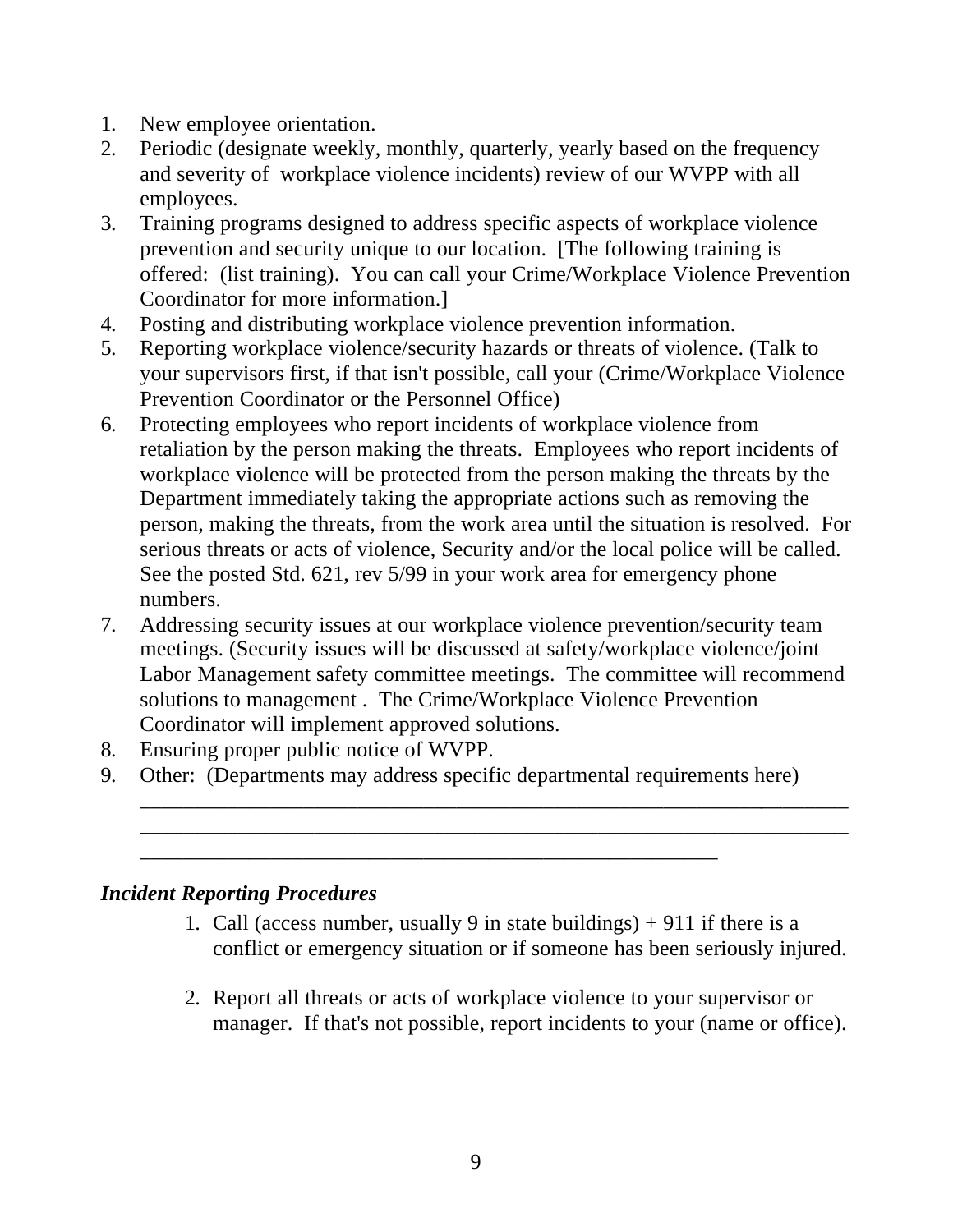3. The supervisor or manager should complete an Incident Report Form and give it to (name or office). You can get these forms from (name, office or electronic file location).

# **HAZARD ASSESSMENT**

The Department will perform workplace hazard assessment for workplace violence prevention/security in the form of periodic inspections. Periodic inspections to identify and evaluate workplace violence/security hazards and threats of workplace violence are performed by: (area/location specific person's name)

Periodic inspections are performed according to the following schedule:

- 1. No less than once a quarter, (see Appendix C)
- 2. When the Workplace Violence Prevention Program is implemented;
- 3. When new, previously unidentified workplace violence/security hazards are recognized;
- 4. When occupational injuries or threats of injury occur; and
- 5. Whenever workplace conditions warrant an inspection.
- 6. Within 30 days of reported incident a follow-up inspection is warranted.

Periodic inspections for violence prevention/security hazards consist of identification and evaluation of workplace hazards and changes in business practices, and may require assessing for more than one type of workplace violence. Our establishment performs inspections for each type of workplace violence by using the methods specified below to identify and evaluate workplace hazards.

Inspections for Type I workplace security hazards include assessing:

- 1. The exterior and interior of the workplace for its attractiveness to robbery or other criminal acts.
- 2. The need for security surveillance measures, such as mirrors or cameras.
- 3. Posting of signs notifying the public that limited cash is kept on the premises.
- 4. Procedures for employee response during a robbery or other criminal act.
- 5. Procedures for reporting suspicious persons or activities.
- 6. Posting of emergency telephone numbers for law enforcement, fire and medical services where employees have access to a telephone with an outside line.
- 7. Limiting the amount of cash on hand and using safes for large amounts of cash, or armor car pickup.
- 8. Building alarm systems and Crime Prevention through Environmental Design.
- 9. Other: Including landscaping, lighting, building design.

\_\_\_\_\_\_\_\_\_\_\_\_\_\_\_\_\_\_\_\_\_\_\_\_\_\_\_\_\_\_\_\_\_\_\_\_\_\_\_\_\_\_\_\_\_\_\_\_\_\_\_\_\_\_\_\_\_\_\_\_\_\_\_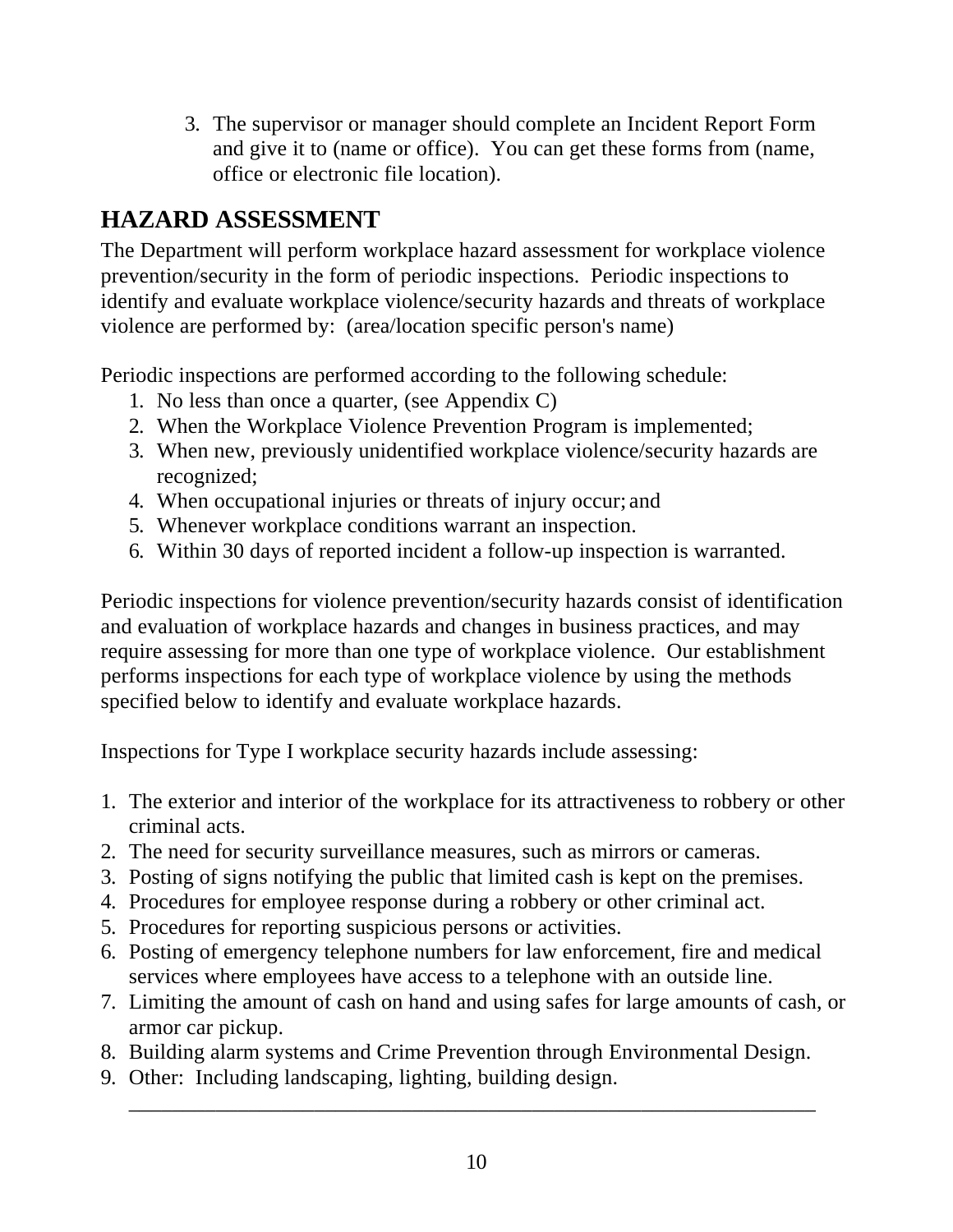Inspections for Type II workplace security hazards include assessing:

- 1. Access to, and freedom of movement within, the workplace.
- 2. Adequacy of workplace security systems, such as door locks, security windows, physical barriers, and restraint systems.
- 3. Frequency and severity of threatening or hostile situations that may lead to violent acts by persons who are service recipients of our establishment.
- 4. Employee's skill in safely handling threatening or hostile service recipients.
- 5. Effectiveness of systems and procedures to warn others of a security danger or to summon assistance, e.g., alarms or panic buttons.

\_\_\_\_\_\_\_\_\_\_\_\_\_\_\_\_\_\_\_\_\_\_\_\_\_\_\_\_\_\_\_\_\_\_\_\_\_\_\_\_\_\_\_\_\_\_\_\_\_\_\_\_\_\_\_\_\_\_\_\_\_\_\_

6. The use of work practices such as "buddy" systems for specified emergency events.

\_\_\_\_\_\_\_\_\_\_\_\_\_\_\_\_\_\_\_\_\_\_\_\_\_\_\_\_\_\_\_\_\_\_\_\_\_\_\_\_\_\_\_\_\_\_\_\_\_\_\_\_\_\_\_\_\_

- 7. The availability of employee's posted escape routes.
- 8. Other:\_\_\_\_\_\_\_\_\_\_\_\_\_\_\_\_\_\_\_\_\_\_\_\_\_\_\_\_\_\_\_\_\_\_\_\_\_\_\_\_\_\_\_\_\_\_\_\_\_\_\_\_\_\_\_\_\_\_

Inspections for Type III workplace security hazards include assessing:

- 1. How well our establishment's workplace violence prevention policy has been communicated to employees, supervisors, or managers.
- 2. How well our establishment's management and employees communicate with each other.
- 3. Our employees', supervisors' and managers' knowledge of the warning signs of potential workplace violence.
- 4. Access to, and freedom of movement within, the workplace by non-employees, including former employees or persons with whom one of our employees is having a dispute.
- 5. Frequency and severity of worker reports of incidents of physical or verbal abuse by managers, supervisors or other employees.
- 6. Any prior violent acts, threats of physical violence, verbal abuse, property damage or other signs of strain or pressure in the workplace.

\_\_\_\_\_\_\_\_\_\_\_\_\_\_\_\_\_\_\_\_\_\_\_\_\_\_\_\_\_\_\_\_\_\_\_\_\_\_\_\_\_\_\_\_\_\_\_\_\_\_\_\_\_\_\_\_\_\_\_\_\_\_\_\_\_\_

\_\_\_\_\_\_\_\_\_\_\_\_\_\_\_\_\_\_\_\_\_\_\_\_\_\_\_\_\_\_\_\_\_\_\_\_\_\_\_\_\_\_\_\_\_\_\_\_\_\_\_\_\_\_\_\_\_\_\_\_

- 7. Worker progressive disciplinary procedures.
- 8. Other:\_\_\_\_\_\_\_\_\_\_\_\_\_\_\_\_\_\_\_\_\_\_\_\_\_\_\_\_\_\_\_\_\_\_\_\_\_\_\_\_\_\_\_\_\_\_\_\_\_\_\_\_\_\_\_\_\_\_\_\_\_

(See Attachment E for sample hazard assessment forms)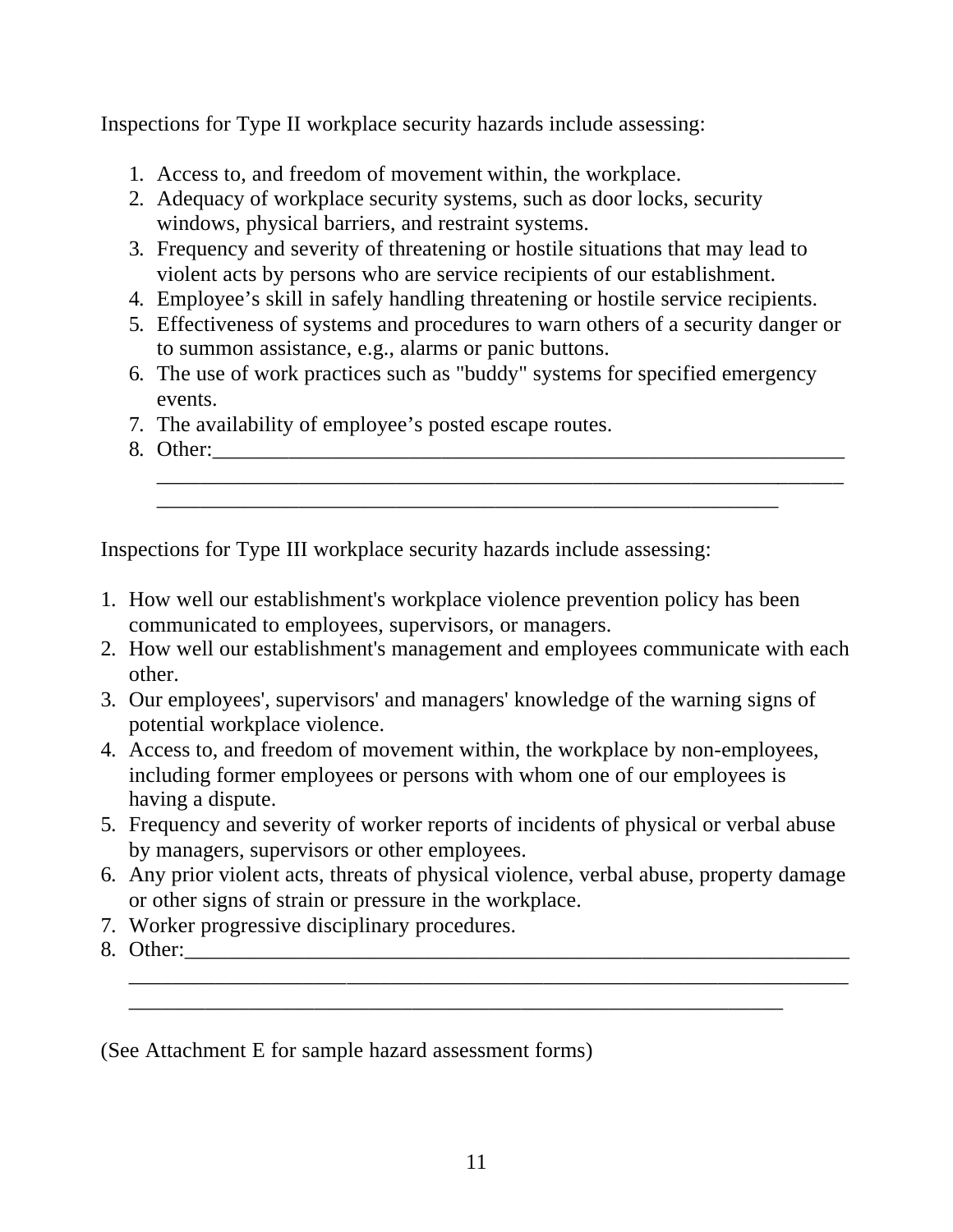# **INCIDENT INVESTIGATIONS**

We have established the following policy for investigating incidents of workplace violence. Our procedures for investigating incidents of workplace violence, which includes threats and acts of violence, include:

- 1. Reviewing all previous incidents.
- 2. Visiting the scene of an incident as soon as possible.
- 3. Interviewing involved employees and witnesses.
- 4. Examining the workplace for security risk factors associated with the incident, including any previous reports of inappropriate behavior by the perpetrator.

\_\_\_\_\_\_\_\_\_\_\_\_\_\_\_\_\_\_\_\_\_\_\_\_\_\_\_\_\_\_\_\_\_\_\_\_\_\_\_\_\_\_\_\_\_\_\_\_\_\_\_\_\_\_\_\_\_\_\_\_\_\_\_\_\_

\_\_\_\_\_\_\_\_\_\_\_\_\_\_\_\_\_\_\_\_\_\_\_\_\_\_\_\_\_\_\_\_\_\_\_\_\_\_\_\_\_\_\_\_\_\_\_\_\_\_\_\_\_\_\_\_\_\_\_

- 5. Determining the cause of the incident.
- 6. Taking corrective action to prevent similar incidents from occurring.
- 7. Recording the findings and ensuring corrective actions are taken.
- 8. Obtain any reports completed by law enforcement.
- 9. Other:

(See Attachment D for a sample incident report form)

# **HAZARD CORRECTION**

Hazards, which threaten the security of employees, shall be corrected based on severity when they are first observed or discovered. Corrective measures for Type I workplace security hazards can include:

- 1. Making the workplace unattractive to robbers and other criminal acts.
- 2. Utilizing security guards and surveillance measures, such as cameras or mirrors, to provide information as to what is going on outside and inside the workplace.
- 3. Reporting procedures for notifying designated employees of suspicious persons or activities.
- 4. Posting emergency telephone numbers for law enforcement, fire and medical services where employees have access to a telephone with an outside line.
- 5. Posting signs to notify the public that limited cash is kept on the premises.
- 6. Limiting cash on hand and using time access safes and armored car services for large amounts of cash..
- 7. Training on emergency action procedures for employees, supervisors and managers.
- 8. Using alarm systems and access control systems.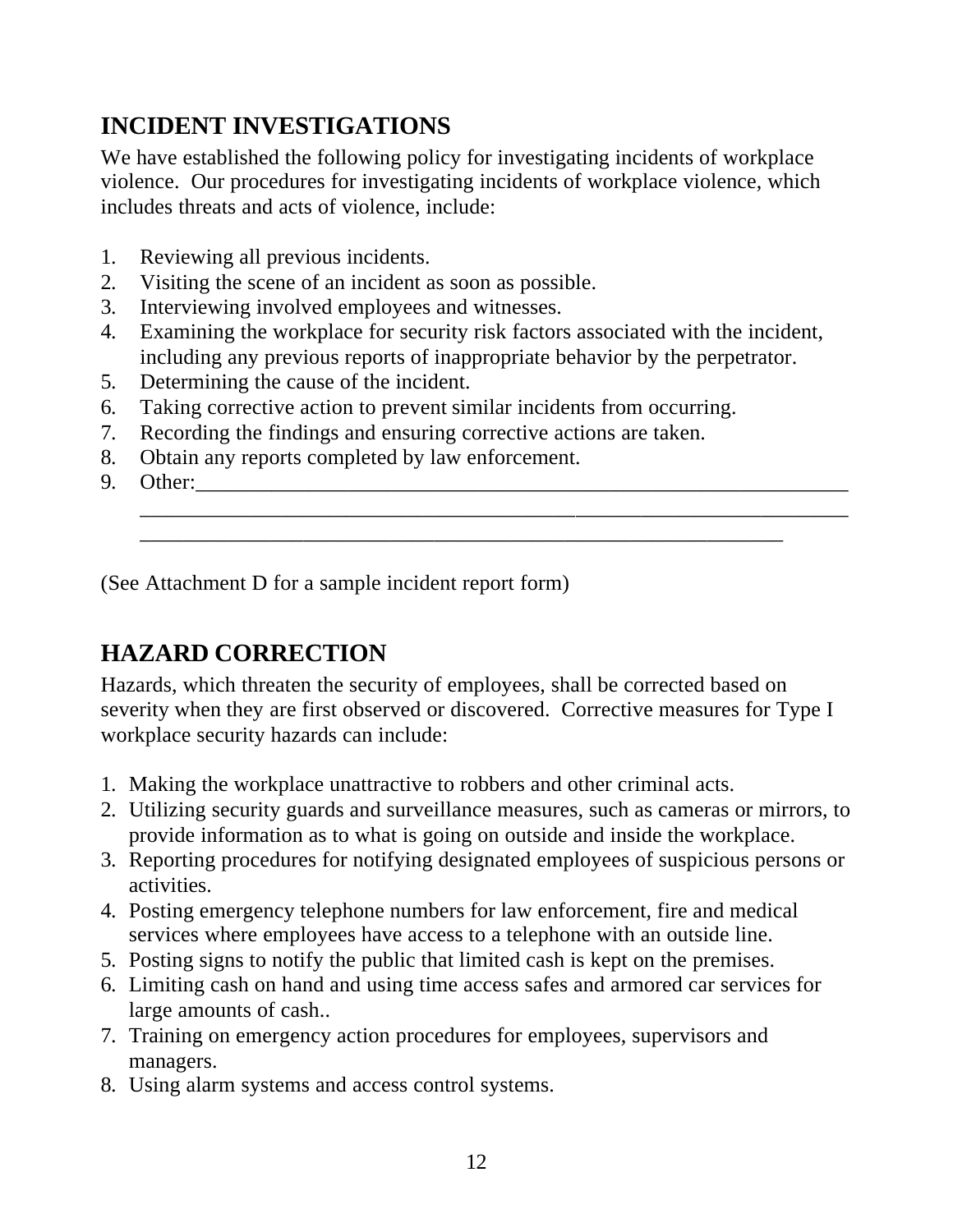9. Applying Crime Prevention through Environmental Design practices. 10.Other: (Departments are encouraged to site specific hazards here).

Corrective measures for Type II workplace security hazards include:

- 1. Controlling access to the workplace and freedom of movement within it, consistent with business necessity.
- 2. Ensuring adequate workplace security/access control systems, such as door locks, security windows, physical barriers, and restraint systems.

\_\_\_\_\_\_\_\_\_\_\_\_\_\_\_\_\_\_\_\_\_\_\_\_\_\_\_\_\_\_\_\_\_\_\_\_\_\_\_\_\_\_\_\_\_\_\_\_\_\_\_\_\_\_\_\_\_\_\_\_\_\_\_\_\_\_

\_\_\_\_\_\_\_\_\_\_\_\_\_\_\_\_\_\_\_\_\_\_\_\_\_\_\_\_\_\_\_\_\_\_\_\_\_\_\_\_\_\_\_\_\_\_\_\_\_\_\_\_\_\_\_\_\_\_\_\_

- 3. Providing worker training in recognizing and handling threatening or hostile situations that may lead to violent acts by persons who are service recipients of our establishment.
- 4. Placing effective systems to warn others of a security danger or to summon assistance, e.g., alarms or panic buttons.
- 5. Providing procedures for a "buddy" system for specified emergency events.

\_\_\_\_\_\_\_\_\_\_\_\_\_\_\_\_\_\_\_\_\_\_\_\_\_\_\_\_\_\_\_\_\_\_\_\_\_\_\_\_\_\_\_\_\_\_\_\_\_\_\_\_\_\_\_\_\_\_\_\_\_\_\_\_\_\_

- 6. Ensuring adequate emergency escape routes.
- 7. Other:

Corrective measures for Type III workplace security hazards include:

1. Communicating effectively our department's workplace violence prevention policy to all employees, supervisors, and managers.

\_\_\_\_\_\_\_\_\_\_\_\_\_\_\_\_\_\_\_\_\_\_\_\_\_\_\_\_\_\_\_\_\_\_\_\_\_\_\_\_\_\_\_\_\_\_\_\_\_\_\_\_\_\_\_\_\_\_\_\_

- 2. Improving how well our establishment's management and employees communicate with each other.
- 3. Increasing employees, supervisors', and managers' awareness of the warning signs of potential workplace violence.
- 4. Controlling access to, and freedom of movement within, the workplace by nonemployees, including recently discharged employees or persons with whom one of our employee's is having a dispute.
- 5. Providing counseling to employees, supervisors or managers who exhibit behavior that represents strain or pressure which may lead to physical or verbal abuse of coworkers.
- 6. Ensuring all reports of violent acts, threats of physical violence, verbal abuse, property damage or other signs of strain or pressure in the workplace are handled effectively by management and that the person making the report is not subject to retaliation by the aggressor.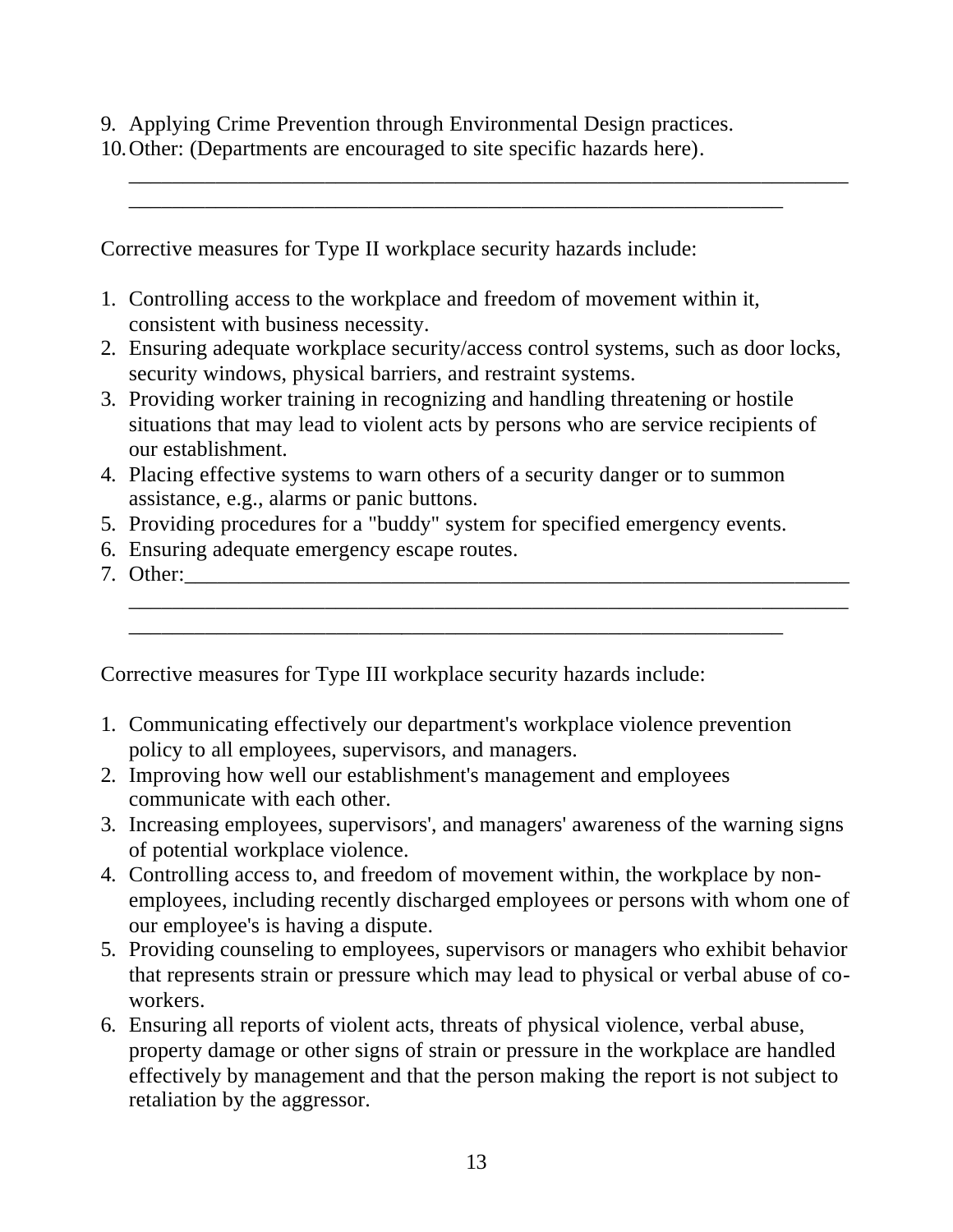- 7. Ensuring worker disciplinary and discharge procedures address the potential for workplace violence.
- 8. Applying crime prevention measures through environmental design and administrative measures including but not limited to:
	- A. well lighted areas
	- B. security/controlled access to work area
	- C. Employees must visibly display employee ID badge at all times while in a Department facility
	- D. code word recognized by coworkers to indicate you need help
	- E. visitor sign-in
	- F. visitor badges
	- G. well lighted parking lots and area surrounding the building
	- H. buddy system for walking to car or locations away from the building
	- I. security cameras
	- J. bullet resistant glass
	- K. mounted area mirrors
	- L. onsite security guards
	- M. eliminate hiding places in areas surrounding the building, i.e. overgrown shrubs, dark areas
	- N. panic buttons
	- O. locks on restroom doors
	- P. remove sharp objects from view that could be used as a weapon (offices with public access)
	- Q. caller ID on phones
	- R. field staff check in (cell phones)
	- S. cash locked in vault

# **TRAINING AND INSTRUCTION**

We have established the following policy with respect to training all employees on workplace security. All employees, including managers and supervisors, shall have training and instruction on general and job-specific workplace security practices. Training and instruction shall be provided when the Workplace Violence Prevention Program (WVPP) is first established and periodically thereafter. Training shall also be provided to all new employees, to other employees for whom training has not previously been provided and to all employees, supervisors, and managers given new job assignments for which specific workplace security training for that job assignment has not previously been provided. Additional training and instruction will be provided to all personnel whenever the employer is made aware of new or previously unrecognized security hazards.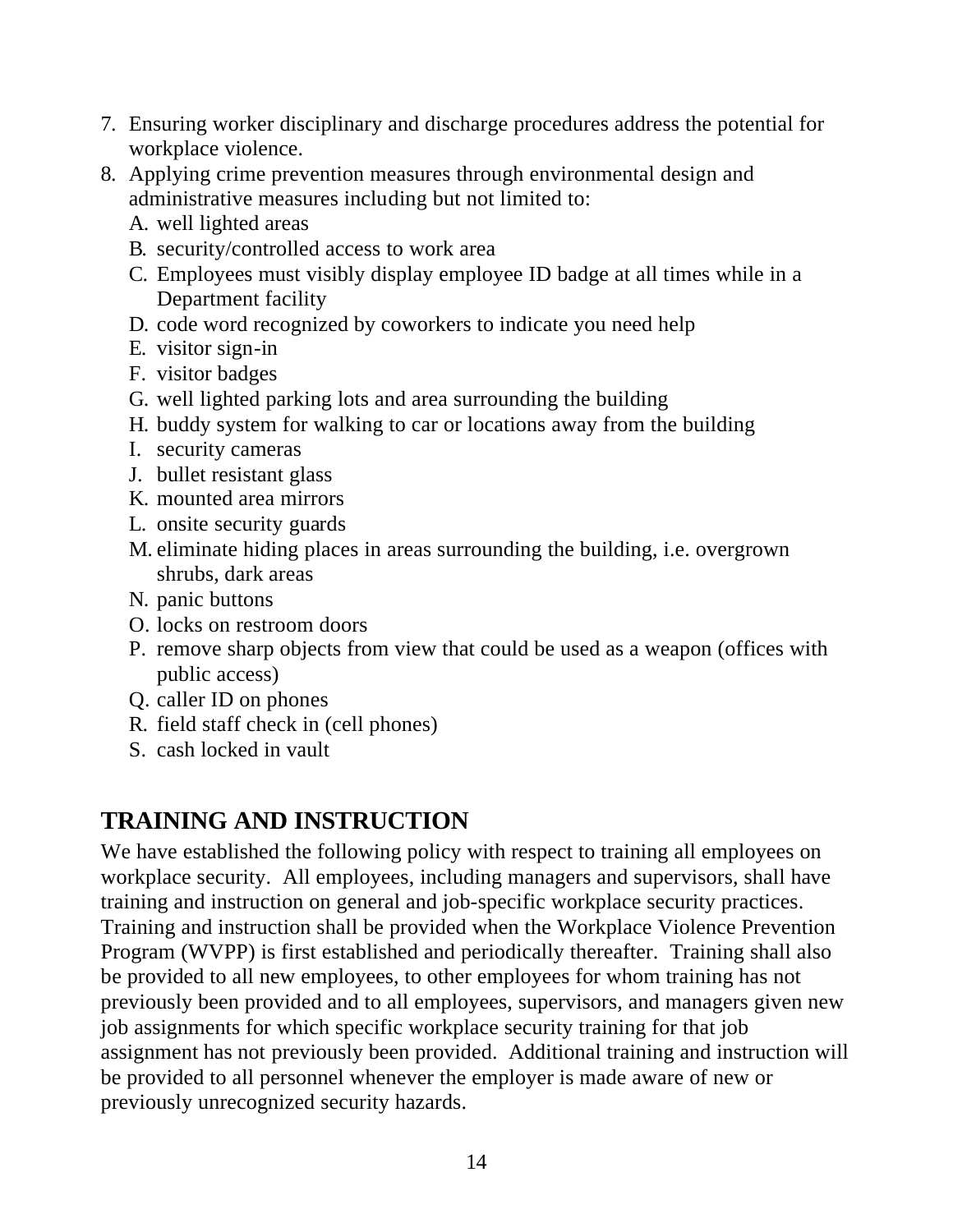General workplace security training and instruction includes, but is not limited to, the following:

- 1. Specific WVPP and crime prevention training for the Department Crime/Workplace Violence Prevention Coordinator to develop and maintain the workplace violence/crime prevention program.
- 2. Explanation of the WVPP including measures for reporting any violent acts or threats of violence.
- 3. Recognition of workplace security hazards including the risk factors associated with the three types of workplace violence.
- 4. Measures to prevent workplace violence, including procedures for reporting workplace security hazards or threats to managers and supervisors.
- 5. Ways to defuse hostile or threatening situations.
- 6. Measures to summon others for assistance.
- 7. Routes of escape.
- 8. Notification of law enforcement authorities when a criminal act may have occurred.
- 9. Emergency medical care to be provided to a victim of any violent act upon a worker;
- 10. Post-event trauma counseling for those employees desiring such assistance.
- 11. California Victim Compensation and Government Claims Board.
- 12. Department of Personnel Administration Rules.
- 13. Union Contracts.

In addition, we provide specific instructions to all employees regarding workplace security hazards unique to their job assignment, to the extent that such information was has not previously been covered in other training.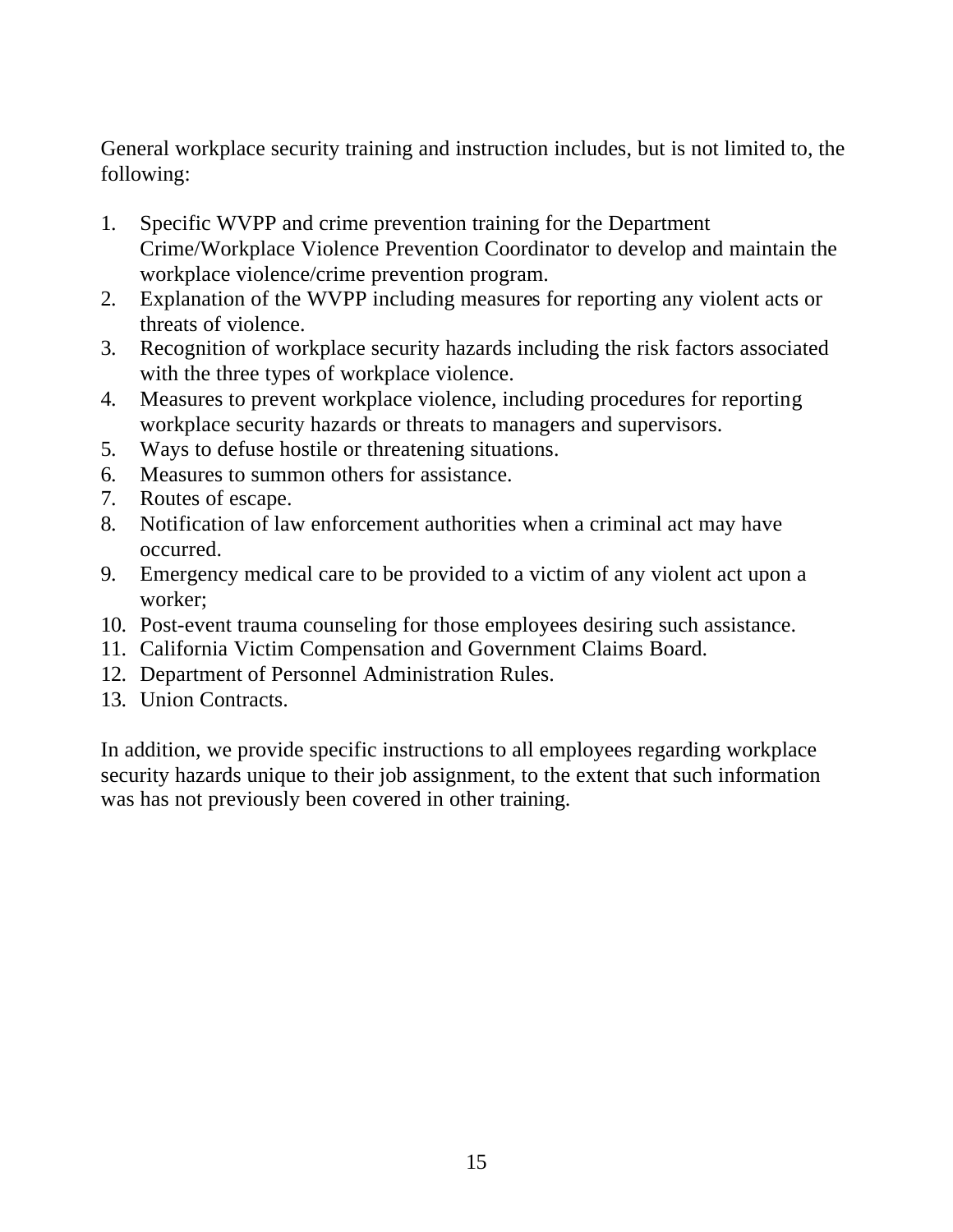We have chosen the following checked items for Type I training and instruction for managers, supervisors, and employees:

- Crime awareness.
- Location and operation of alarm systems.
- Communication procedures.
- Proper work practices for specific workplace activities, occupations, or assignments, such as late night customer service representatives, couriers, or security guards.
- Other:

We have chosen the following checked items for Type II training and instruction for managers, supervisors and employees:

\_\_\_\_\_\_\_\_\_\_\_\_\_\_\_\_\_\_\_\_\_\_\_\_\_\_\_\_\_\_\_\_\_\_\_\_\_\_\_\_\_\_\_\_\_\_\_\_\_\_\_\_\_\_\_\_\_\_\_

\_\_\_\_\_\_\_\_\_\_\_\_\_\_\_\_\_\_\_\_\_\_\_\_\_\_\_\_\_\_\_\_\_\_\_\_\_\_\_\_\_\_\_\_\_\_\_\_\_\_\_\_\_\_\_\_\_\_\_\_\_\_\_

- Self-protection.
- Dealing with angry, hostile or threatening individuals.
- Location, operation, care, and maintenance of alarm systems and other protective devices.
- Communication procedures.
- Determination of when to use the "buddy" system or other assistance from coemployees.
- Awareness of indicators that lead to violent acts by service recipients.
- Other:

We have chosen the following checked items for Type III training and instruction for managers, supervisors and employees:

\_\_\_\_\_\_\_\_\_\_\_\_\_\_\_\_\_\_\_\_\_\_\_\_\_\_\_\_\_\_\_\_\_\_\_\_\_\_\_\_\_\_\_\_\_\_\_\_\_\_\_\_\_\_\_\_\_\_\_

\_\_\_\_\_\_\_\_\_\_\_\_\_\_\_\_\_\_\_\_\_\_\_\_\_\_\_\_\_\_\_\_\_\_\_\_\_\_\_\_\_\_\_\_\_\_\_\_\_\_\_\_\_\_\_\_\_\_\_\_\_\_\_

- Pre-employment screening practices.
- Employee Assistance Programs.
- Awareness of situational indicators that lead to violent acts.
- Managing with respect and consideration for worker well being.
- Review of the workplace violence policy and procedures.
- $\Box$  Other:

\_\_\_\_\_\_\_\_\_\_\_\_\_\_\_\_\_\_\_\_\_\_\_\_\_\_\_\_\_\_\_\_\_\_\_\_\_\_\_\_\_\_\_\_\_\_\_\_\_\_\_\_\_\_\_\_\_\_\_\_\_\_\_\_\_\_\_\_

\_\_\_\_\_\_\_\_\_\_\_\_\_\_\_\_\_\_\_\_\_\_\_\_\_\_\_\_\_\_\_\_\_\_\_\_\_\_\_\_\_\_\_\_\_\_\_\_\_\_\_\_\_\_\_\_\_\_\_\_\_\_\_\_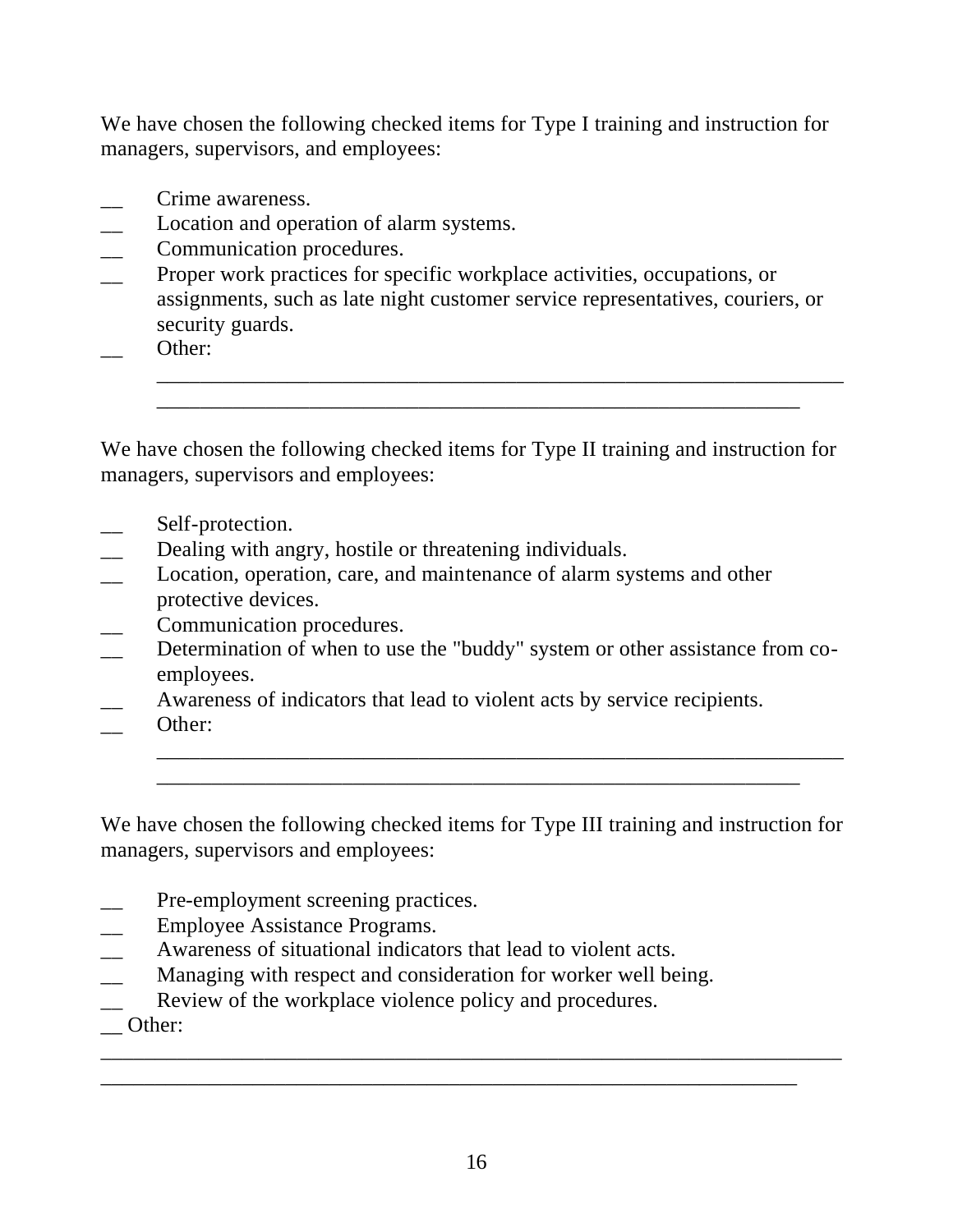# **REPORTING**

*CHP Reporting* **(Please see Appendix B)**

*Cal/OSHA Reporting* **(Please see Appendix C)**

# **RECORDKEEPING**

An effective record keeping system helps in selecting the appropriate level of controls to prevent recurrence and in determining required training. Records should be kept up to date

• **OSHA 200 -** Pursuant to Title 8 California Code of Regulations, Sections 14300 through 14400, employers are required to record on their OSHA 200 Log all fatalities and illnesses and specified injuries which occur as a result of work related injuries or illnesses including workplace violence:

Those injuries which are recordable are those which result in the following:

- 1. Loss of consciousness;
- 2. Restriction of work or motion;
- 3. Transfer to another job or termination of employment; or
- 4. Medical treatment beyond first aid.

Workplace violence includes assaults that take place on the employer's premises and at other locations where employees are engaged in work-related activities or are present as a condition of employment.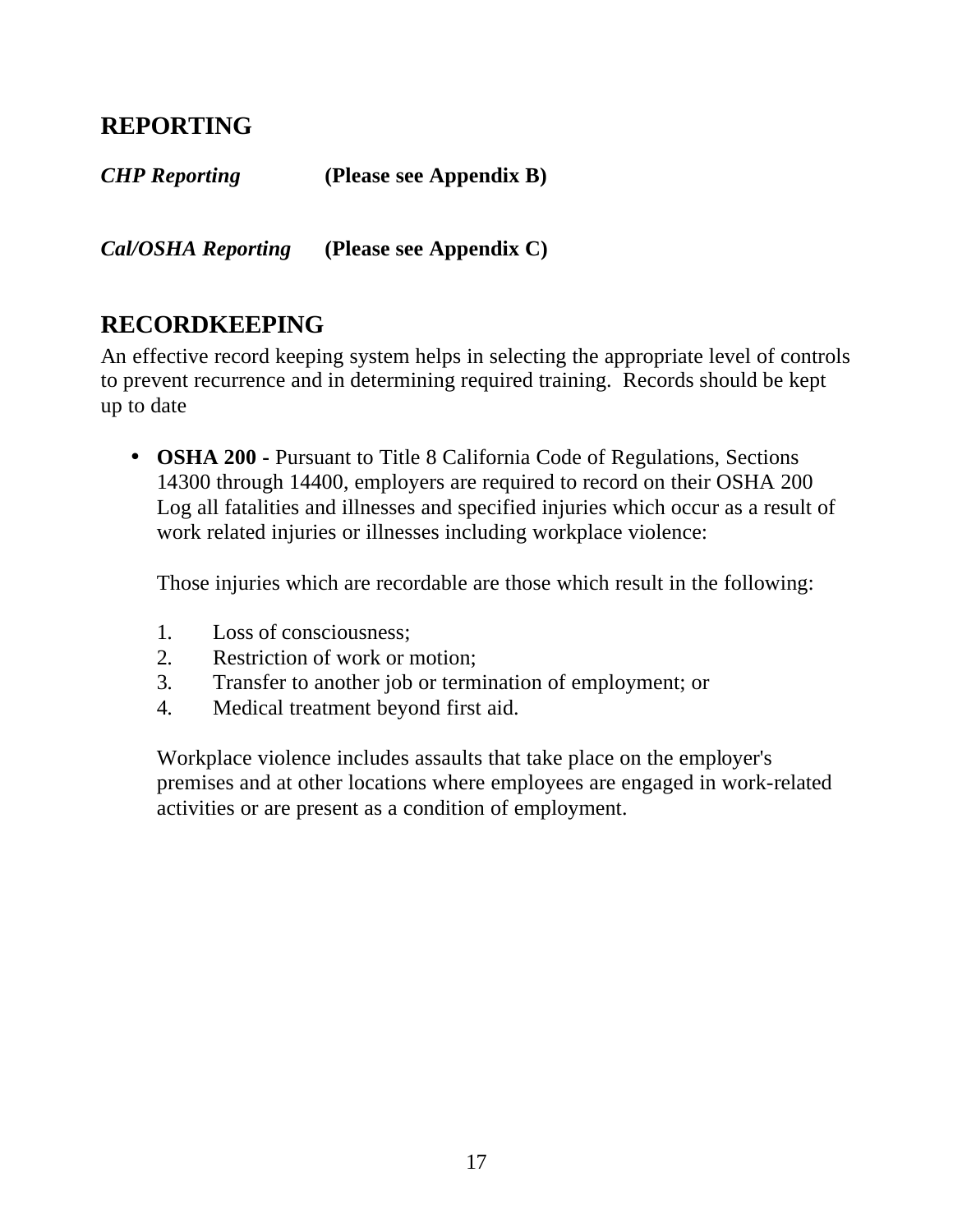The following records should be kept in a separate file for Workplace Violence Prevention Incident Reports in accordance with departmental policies:

- **Incident Reports -** any acts of aggression should be recorded; they may be threatening to the worker, but may not result in injury, (i.e. pushing or shouting). The report should describe who was threatened or assaulted, the type of activity, (i.e. unprovoked sudden attack), and all other circumstances of the incident. The records should include a description of the location/environment, potential or actual costs, lost time, nature of injuries sustained, etc.
- **Minutes of safety meetings -** should be taken and should contain findings, corrective actions recommended relative to workplace violence, along with department's response and completion dates for action items.
- **Employee questionnaires** which should that assess employee views of high risk work areas and activities.

#### **The following records should be maintained.**

- **Training records -** which should include dates that training was conducted, type of training given, employees trained, etc.
- **Inspection records -** which should include dates of inspection, areas inspected, all findings and recommendations, any control measures implemented, etc.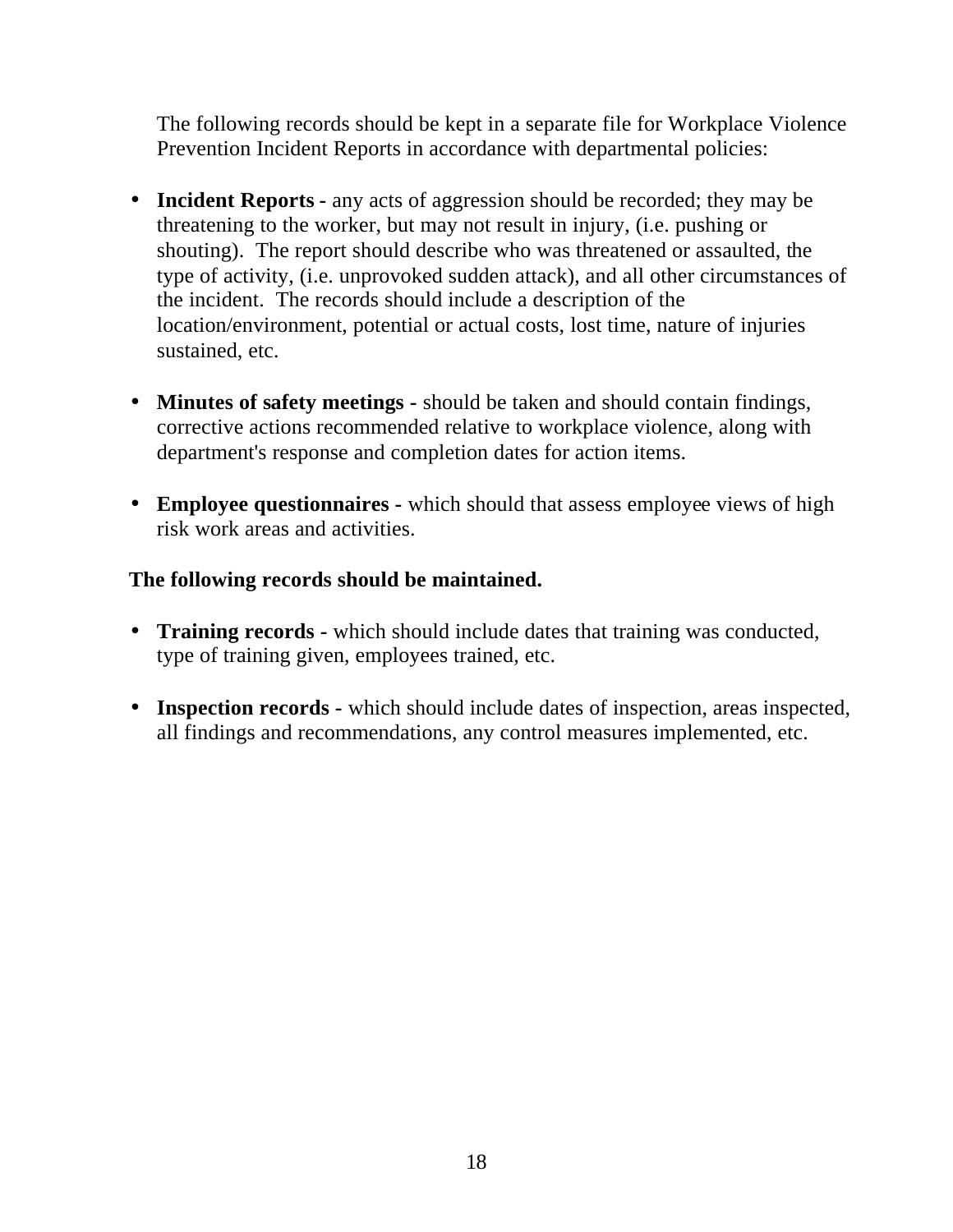#### **MESSAGE FROM THE DIRECTOR Sample Written Policy Statement**

It is the *[insert Department or Agency name] 's* policy to provide a safe, secure and healthy environment for its employees. The Department is committed to working with its employees to maintain a work environment free from acts of violence, threats of violence, harassment, intimidation, and other disruptive behavior. While this kind of conduct is not pervasive at our Department, no agency is immune. Disruptive behavior at one time or another will affect every agency.

Acts of violence, threats, harassment, intimidation, and other disruptive behavior in our workplace will not be tolerated; that is, all reports of incidents will be taken seriously and will be dealt with appropriately. Such behavior can include oral or written statements, gestures, or expressions that communicate a direct or indirect threat of physical harm. Individuals who commit such acts may be removed from the premises and may be subject to disciplinary action, criminal penalties, or both.

We need your cooperation to implement this policy effectively and maintain a safe, secure and healthy working environment. Do not ignore violent, threatening, harassing, intimidating, or other disruptive behavior. If you observe or experience such behavior by anyone on agency premises, whether he or she is a Department employee or not, report it immediately to a supervisor or manager. Supervisors and managers [insert position of person responsible] who receive such reports should seek advice from the [Employee Relations Office] at [phone number] or email [e-mail address] regarding investigating the incident and initiating appropriate action. **[PLEASE NOTE: For emergency situations call (9) 911]**

I will support all efforts made by managers/supervisors and Department specialists in dealing with acts of violence, threatening, harassing, intimidating or other disruptive behavior in our workplace and will monitor whether this policy is being implemented effectively. If you have any questions about this policy statement, please contact (Name) at (Phone).

For more information on Workplace Violence Prevention, refer to the [Department name]'s Program. Other sources are Cal/OSHA, Federal OSHA, and the National Institute of Safety and Health (NIOSH). Here are the web sites: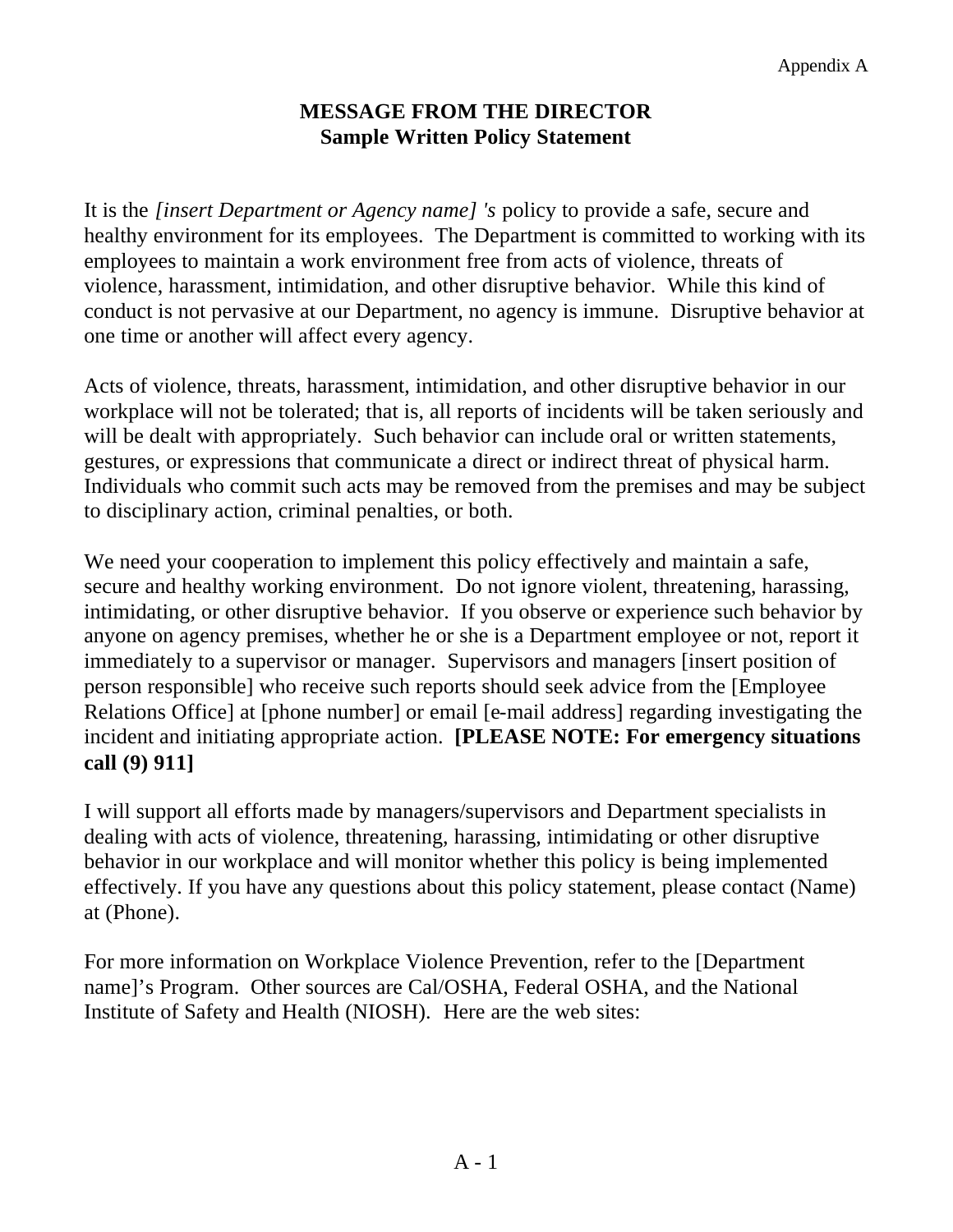Federal OSHA

http://www.osha-slc.gov/SLTC/workplaceviolence/index.html

slc.gov/whttp://www.cdc.gov/niosh/violent.html?orkplace\_violence/wrkplaceViolence.T able.html

Cal/OSHA

http://www.dir.ca.gov/DOSH/dosh\_publications/worksecurity.html

## NIOSH

http://www.cdc.gov/niosh/violcont.html?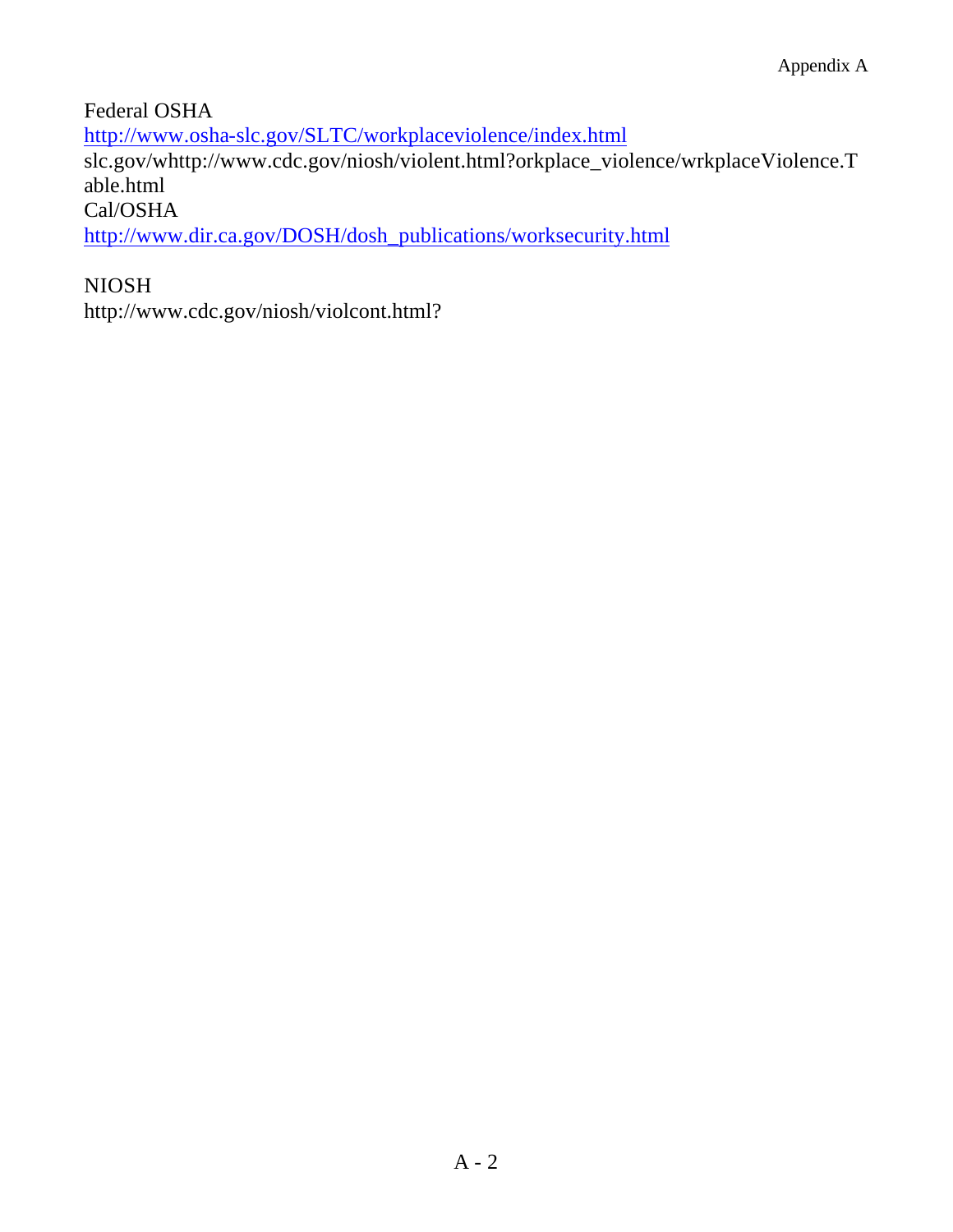# **Laws and Regulations**

#### **Employees required to furnish safe, healthful work place. Labor Code sections 6400-6401.**

6400. (a) Every employer shall furnish employment and a place of employment which is safe and healthful for the employees therein.

6401. Every employer shall furnish and use safety devices and safeguards, and shall adopt and use practices, means, methods, operations, and processes which are reasonably adequate to render such employment and place of employment safe and healthful. Every employer shall do every other thing reasonably necessary to protect the life, safety, and health of employees.

#### **Grounds for discipline of a state worker. Government Code section 19572.**

Each of the following constitutes cause for discipline of an employee, or person whose name appears on any employment list:

- (a) Fraud in securing appointment.
- (b) Incompetence.
- (c) Inefficiency.
- (d) Inexcusable neglect of duty.
- (e) Insubordination.
- (f) Dishonesty.
- (g) Drunkenness on duty.
- (h) Intemperance.
- (i) Addiction to the use of controlled substances.
- (j) Inexcusable absence without leaves.
- (k) Conviction of a felony or conviction of a misdemeanor involving moral turpitude.

A plea or verdict of guilty, or a conviction following a plea of nolo contendere, to a charge of a felony or any offense involving moral turpitude is deemed to be a conviction within the meaning of this section.

(l) Immorality.

- (m) Discourteous treatment of the public or other employees.
- (n) Improper political activity.
- (o) Willful disobedience.
- (p) Misuse of state property.
- (q) Violation of this part or board rule.
- (r) Violation of the prohibitions set forth in accordance with Section 19990.

 (s) Refusal to take and subscribe any oath or affirmation which is required by law in connection with the employment.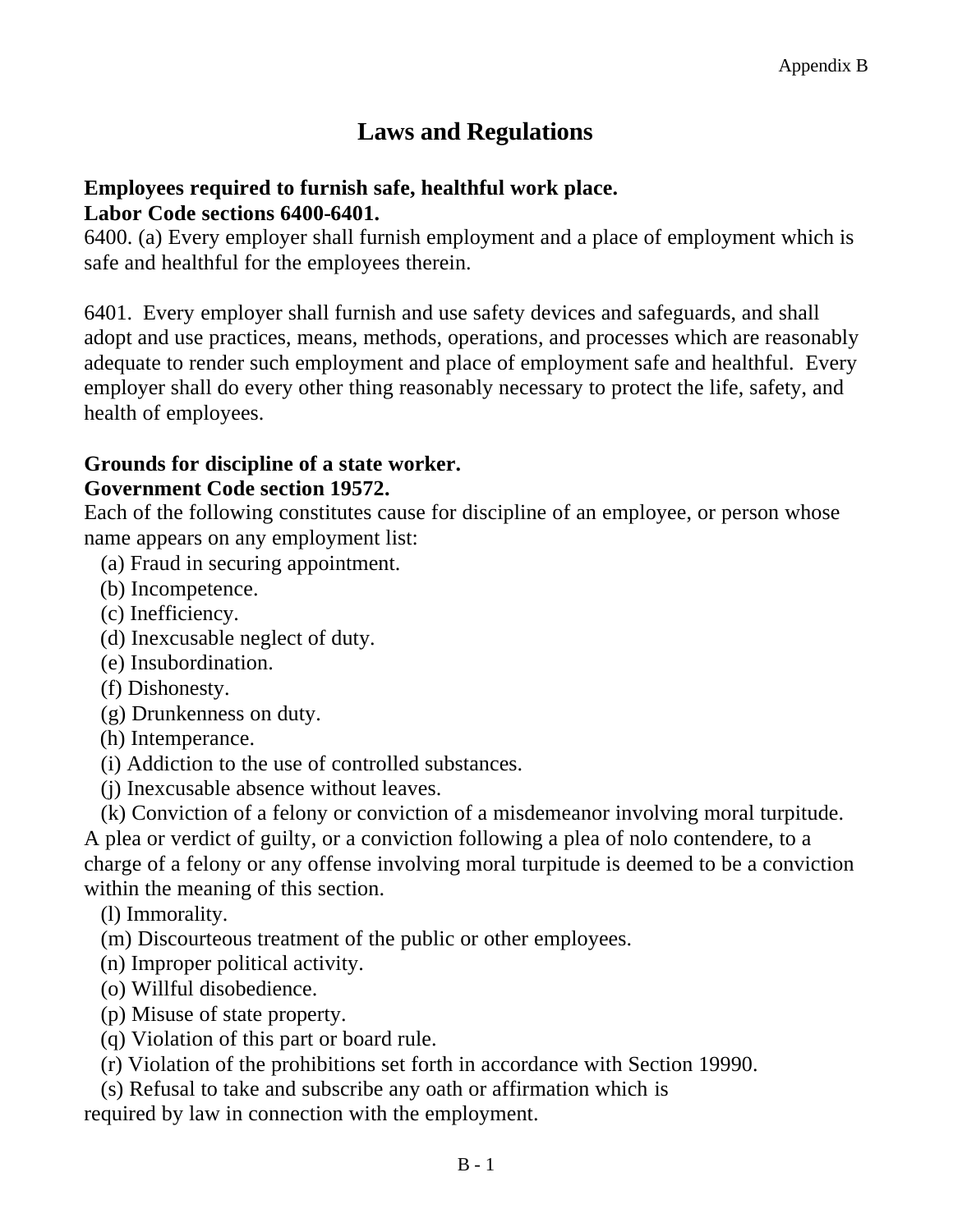(t) Other failure of good behavior either during or outside of duty hours which is of such a nature that it causes discredit to the appointing authority or the person's employment.

 (u) Any negligence, recklessness, or intentional act which results in the death of a patient of a state hospital serving the mentally disabled or the developmentally disabled.

 (v) The use during duty hours, for training or target practice, of any material which is not authorized therefor by the appointing power.

 (w) Unlawful discrimination, including harassment, on the basis of race, religious creed, color, national origin, ancestry, disability, marital status, sex, or age, against the public or other employees while acting in the capacity of a state employee.

 (x) Unlawful retaliation against any other state officer or employee or member of the public who in good faith reports, discloses, divulges, or otherwise brings to the attention of, the Attorney General, or any other appropriate authority, any facts or information relative to actual or suspected violation of any law of this state or the United States occurring on the job or directly related thereto.

## **Prohibition against bringing weapons into any state or public building. Penal Code section 171(b).**

(A) Any person who brings or possesses within any state or local public building or at any meeting required to be open to the public pursuant to Chapter 9 (commencing with Section 54950) of Part 1 of Division 2 of Title 5 of, or Article 9 (commencing with Section 11120) of Chapter 1 of Part 1 of Division 3 of Title 2 of, the Government Code, any of the following is guilty of a public offense punishable by imprisonment in a county jail for not more than one year, or in the state prison:

(1) Any firearm.

(2) Any deadly weapon described in Section 653k or 12020.

 (3) Any knife with a blade length in excess of four inches, the blade of which is fixed or is capable of being fixed in an unguarded position by the use of one or two hands.

(4) Any unauthorized tear gas weapon.

- (5) Any taser or stun gun, as defined in Section 244.5.
- (6) Any instrument that expels a metallic projectile, such as a BB or pellet, through the force of air pressure, CO2 pressure, or spring action, or any spot marker gun or paint gun.
- (B) Subdivision (A) shall not apply to, or affect, any of the following: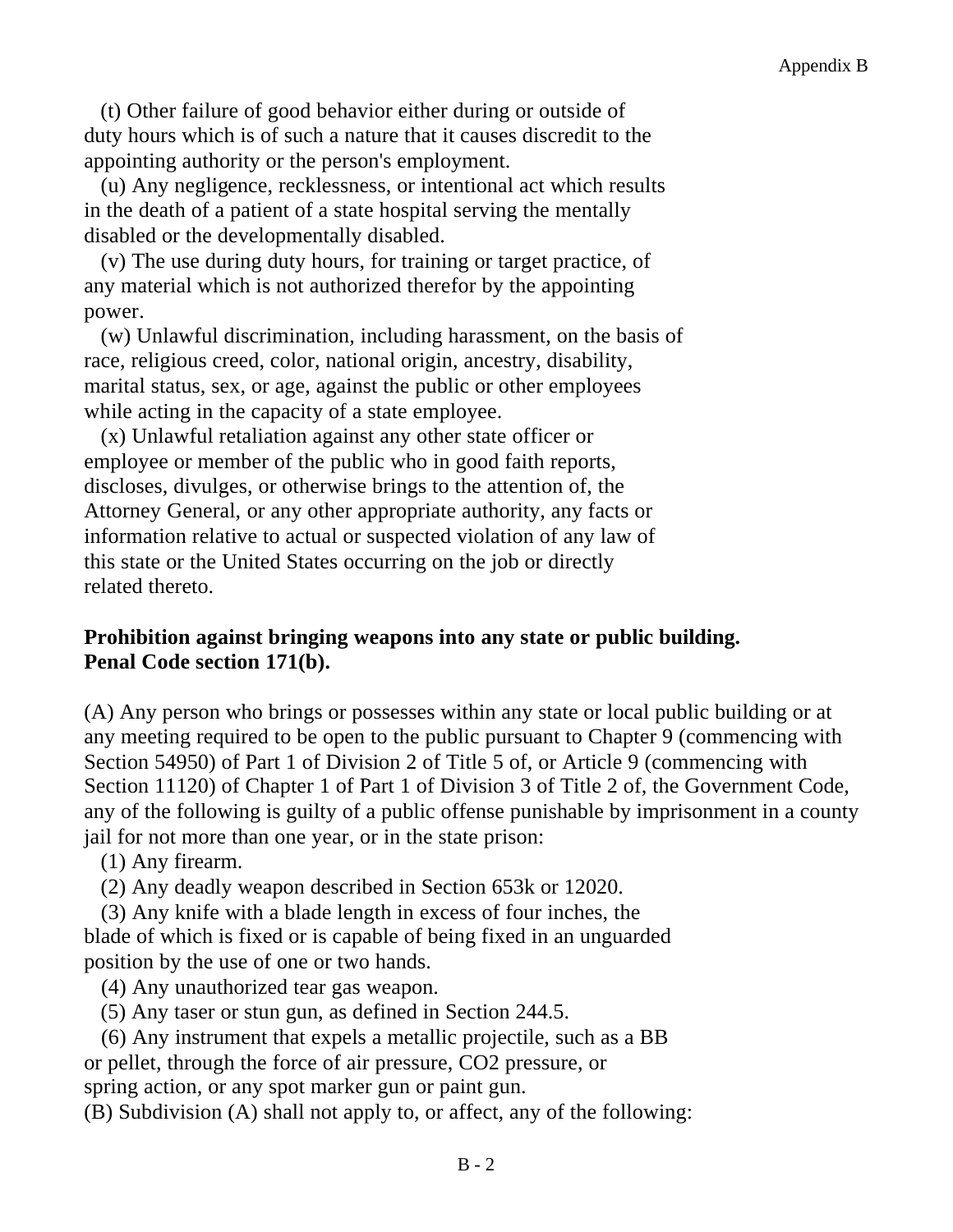(1) A person who possesses weapons in, or transports weapons into, a court of law to be used as evidence.

(2) (a) A duly appointed peace officer as defined in Chapter 4.5 (commencing with Section 830) of Title 3 of Part 2, a retired peace officer with authorization to carry concealed weapons as described in subdivision (a) of Section 12027, a full-time paid peace officer of another state or the federal government who is carrying out official duties while in California, or any person summoned by any of these officers to assist in making arrests or preserving the peace while he or she is actually engaged in assisting the officer.

(b) Notwithstanding subparagraph (A), subdivision (a) shall apply

to any person who brings or possesses any weapon specified therein within any courtroom if he or she is a party to an action pending before the court.

 (3) A person holding a valid license to carry the firearm pursuant to Article 3 (commencing with Section 12050) of Chapter 1 of Title 2 of Part 4.

 (4) A person who has permission to possess that weapon granted in writing by a duly authorized official who is in charge of the security of the state or local government building.

 (5) A person who lawfully resides in, lawfully owns, or is in lawful possession of, that building with respect to those portions of the building that are not owned or leased by the state or local government.

 (6) A person licensed or registered in accordance with, and acting within the course and scope of, Chapter 11.5 (commencing with Section 7512) or Chapter 11.6 (commencing with Section 7590) of Division 3 of the Business and Professions Code who has been hired by the owner or manager of the building if the person has permission pursuant to paragraph (5).

(7) (a) A person who, for the purpose of sale or trade, brings any weapon that may otherwise be lawfully transferred, into a gun show conducted pursuant to Sections 12071.1 and 12071.4.

(b) A person who, for purposes of an authorized public exhibition, brings any weapon that may otherwise be lawfully possessed, into a gun show conducted pursuant to Sections 12071.1 and 12071.4.

(c) As used in this section, "state or local public building" means a building that meets all of the following criteria:

 (1) It is a building or part of a building owned or leased by the state or local government, if state or local public employees are regularly present for the purposes of performing their official duties. A state or local public building includes, but is not limited to, a building that contains a courtroom.

 (2) It is not a building or facility, or a part thereof, that is referred to in Section 171c, 171d, 626.9, 626.95, or 626.10 of this code, or in Section 18544 of the Elections Code.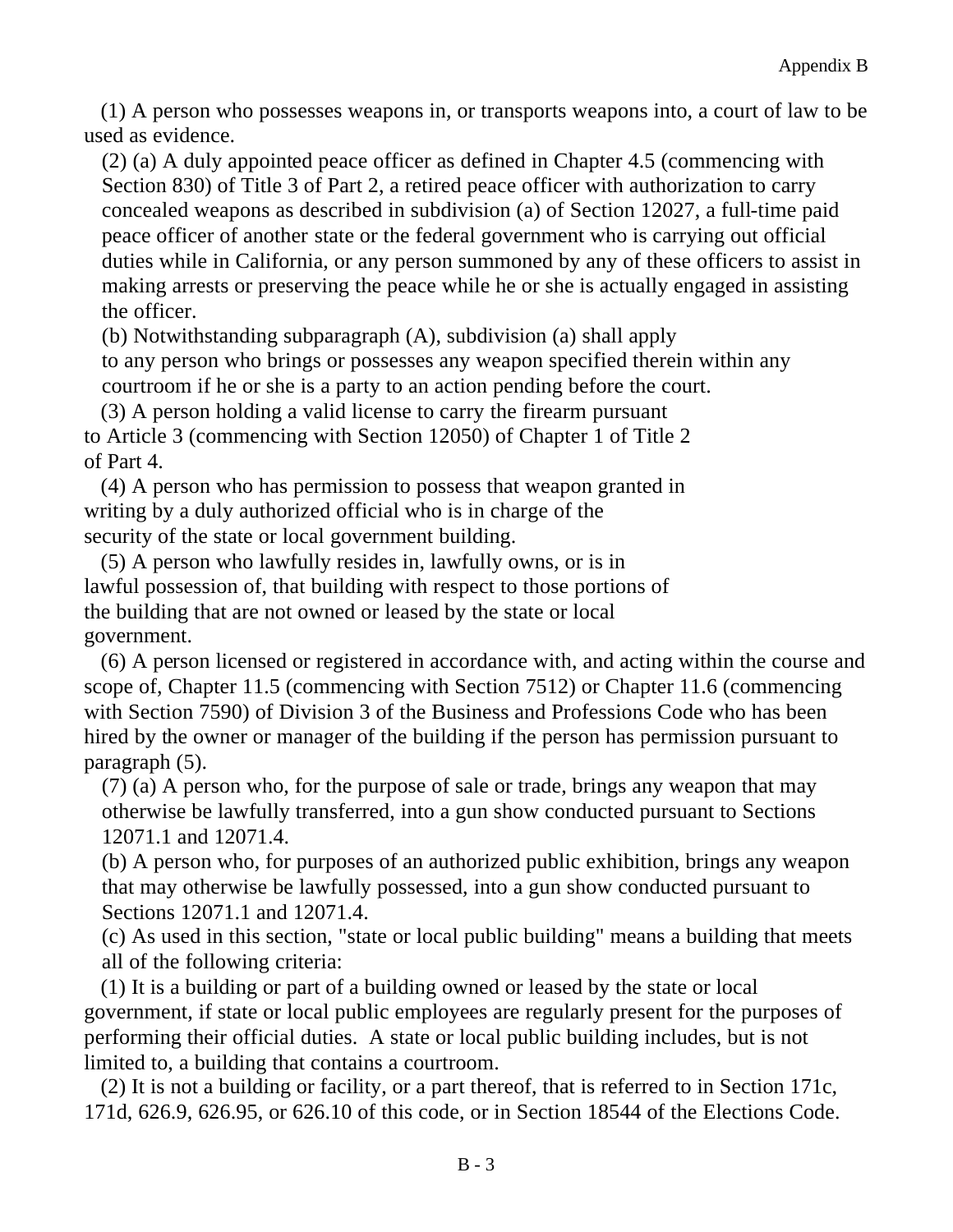(3) It is a building not regularly used, and not intended to be used, by state or local employees as a place of residence.

## **Threatening public employee.**

#### **Penal Code section 71.**

71. Every person who, with intent to cause, attempts to cause, or causes, any officer or employee of any public or private educational institution or any public officer or employee to do, or refrain from doing, any act in the performance of his duties, by means of a threat, directly communicated to such person, to inflict an unlawful injury upon any person or property, and it reasonably appears to the recipient of the threat that such threat could be carried out, is guilty of a public offense punishable as follows:

 (1) Upon a first conviction, such person is punishable by a fine not exceeding ten thousand dollars (\$10,000), or by imprisonment in the state prison, or in a county jail not exceeding one year, or by both such fine and imprisonment.

 (2) If such person has been previously convicted of a violation of this section, such previous conviction shall be charged in the accusatory pleading, and if such previous conviction is found to be true by the jury, upon a jury trial, or by the court, upon a court trial, or is admitted by the defendant, he is punishable by

imprisonment in the state prison. As used in this section, "directly communicated" includes, but is not limited to, a communication to the recipient of the threat by telephone, telegraph, or letter.

#### **Telephone/Electronic Communication Device Harassment Penal Code section 653m**

653m. (a) Every person who, with intent to annoy, telephones or makes contact by means of an electronic communication device with another and addresses to or about the other person any obscene language or addresses to the other person any threat to inflict injury to the person or property of the person addressed or any member of his or her family, is guilty of a misdemeanor. Nothing in this subdivision shall apply to telephone calls or electronic contacts made in good faith. (b) Every person who makes repeated telephone calls or makes repeated contact by means of an electronic communication device with intent to annoy another person at his or her residence, is, whether or not conversation ensues from making the telephone call or electronic contact, guilty of a misdemeanor. Nothing in this subdivision shall apply to telephone calls or electronic contacts made in good faith. (c) Every person who makes repeated telephone calls or makes repeated contact by means of an electronic communication device with the intent to annoy another person at his or her place of work is guilty of a misdemeanor punishable by a fine of not more than one thousand dollars (\$1,000), or by imprisonment in a county jail for not more than one year, or by both the fine and imprisonment. Nothing in this subdivision shall apply to telephone calls or electronic contacts made in good faith. This subdivision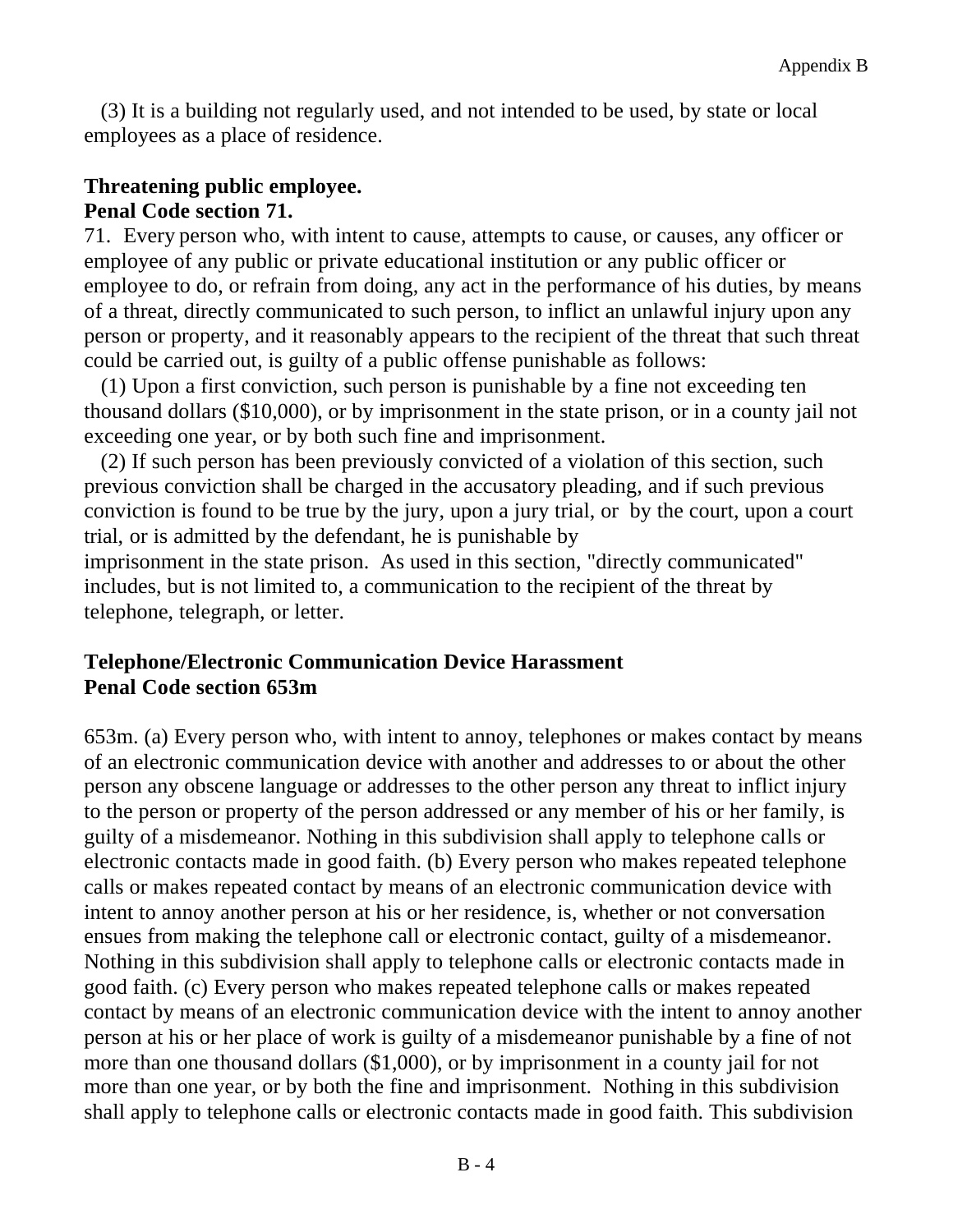applies only if one or both of the following circumstances exist: (1) There is a temporary restraining order, an injunction, or any other court order, or any combination of these court orders, in effect prohibiting the behavior described in this section. (2) The person makes repeated telephone calls or makes repeated contact by means of an electronic communication device with the intent to annoy another person at his or her place of work, totaling more than 10 times in a 24-hour period, whether or not conversation ensues from making the telephone call or electronic contact, and the repeated telephone calls or electronic contacts are made to the workplace of an adult or fully emancipated minor who is a spouse, former spouse, cohabitant, former cohabitant, or person with whom the person has a child or has had a dating or engagement relationship or is having a dating or engagement relationship. (d) Any offense committed by use of a telephone may be deemed to have been committed where the telephone call or calls were made or received. Any offense committed by use of an electronic communication device or medium, including the Internet, may be deemed to have been committed where the electronic communication or communications were originally sent or first viewed by the recipient. (e) Subdivision (a), (b), or (c) is violated when the person acting with intent to annoy makes a telephone call requesting are turn call and performs the acts prohibited under subdivision (a),(b), or (c) upon receiving the return call. (f) If probation is granted, or the execution or imposition of sentence is suspended, for any person convicted under this section, the court may order as a condition of probation that the person participate in counseling. (g) For purposes of this section the term "electronic communication device" includes, but is not limited to, telephones, cellular phones, computers, video recorders, fax machines, or pagers. "Electronic communication" has the same meaning as the term defined in Subsection 12 of Section 2510 of Title 18 of the United States Code.

#### **Reporting of Crimes and Criminally Caused Property Damage to CHP Government Code 14613.7.**

(a) Each state agency that is protected by the Department of the California Highway Patrol, those state agencies currently being protected by contract private security companies, or those state agencies currently under contract with a local governmental law enforcement agency for general law enforcement services, excluding all current mutual aid agreements, shall, as soon as practical, report to the Department of the California Highway Patrol all crimes and criminally caused property damage on state-owned or state-leased property where state employees are discharging their duties. This section shall not apply to incidents that result in the filing of Incidence Memoranda issued by the Parole Divisions of the Department of Corrections and the Department of the Youth Authority.(b) The Department of the California Highway Patrol shall compile the information received pursuant to subdivision (a) and shall report to the Legislature, as necessary, on the status of criminal activity on state-owned and leased properties as specified in subdivision (a).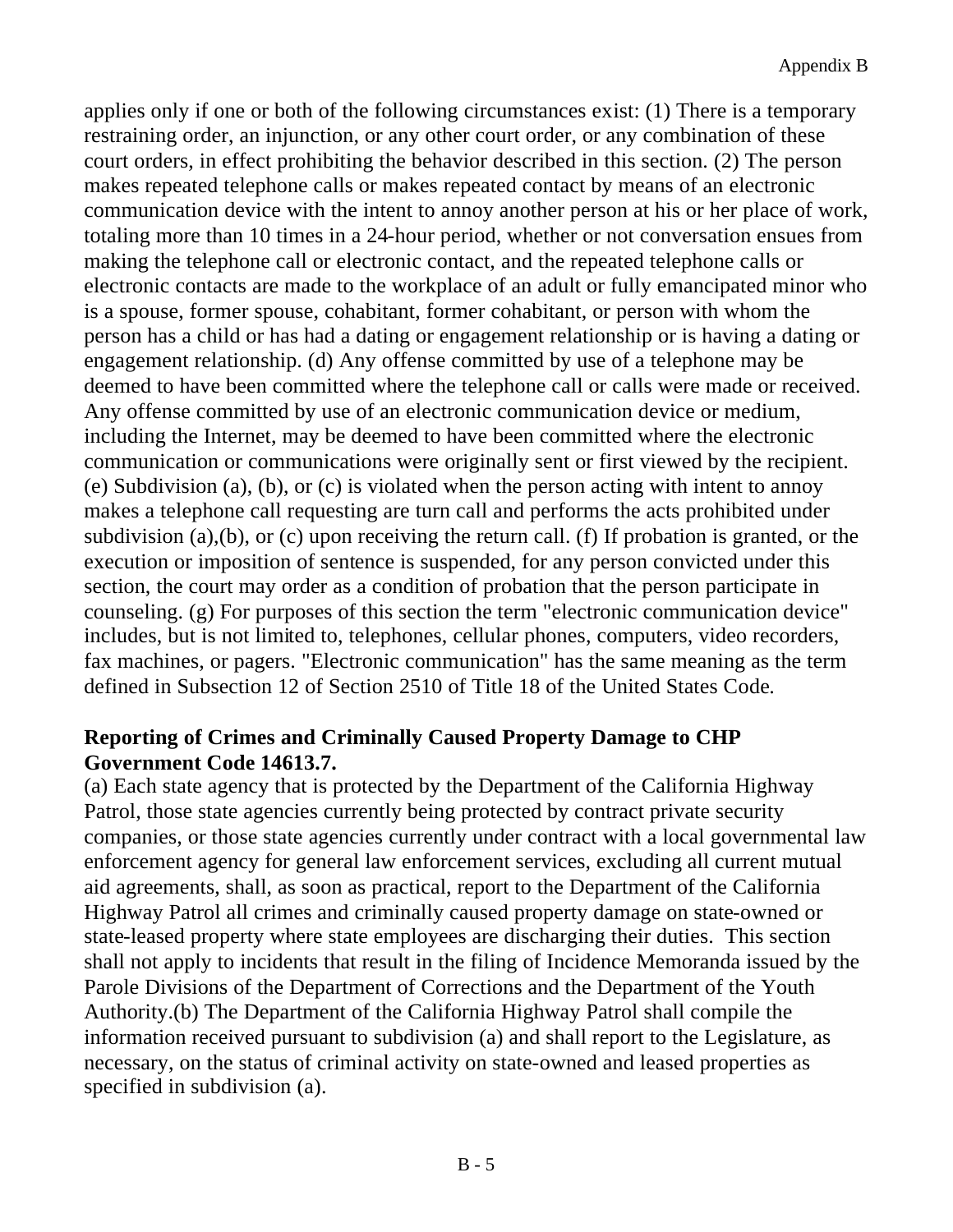## **Authority of CHP to establish regulations concerning the protection of state employees, properties, buildings and grounds, and occupants of state properties. Government Code 14685.**

(a) The director shall appoint assistants, clerks, and employees as may be necessary to maintain the state buildings and grounds. The employees shall not have or perform the duties or functions of peace officers. The department may establish rules and regulations for the government and maintenance of the state buildings and grounds. Every person who violates or attempts to violate the rules and regulations is guilty of a misdemeanor. (b) Information regarding missing children provided by the Department of Justice pursuant to Section 11114.1 of the Penal Code shall be posted in public areas of all state-owned or leased buildings that have at least 20,000 square feet of office space, or that are staffed by at least 50 employees, or where service is provided to the general public and in other public areas of state-owned or leased buildings as determined by the department to be reasonable.

(c) (1) The Department of the California Highway Patrol may establish rules and regulations pertaining to the protection of state employees, properties, buildings and grounds, and occupants of state properties, including, but not limited to, the issuance of permits concerning the use of state buildings, properties, and grounds.

(2) A violation of any rule or regulation adopted pursuant to paragraph (1) is a misdemeanor.

(3) This subdivision does not apply to state buildings or grounds owned, leased, rented, controlled, used, or occupied by the University of California, the California State University, Hastings College of the Law, the California Exposition and State Fair, the state hospitals of the State Department of Mental Health or the State Department of Developmental Services, the institutions and camps of the Department of Corrections or the Department of the Youth Authority, and the parks and beaches of the Department of Parks and Recreation.

## **Disqualification of candidates for employment in state civil service. Government code 18935**

The board may refuse to examine or, after examination, may refuse to declare as an eligible or may withhold or withdraw from certification, prior to appointment, anyone who comes under any of the following categories:

 (a) Lacks any of the requirements established by the board for the examination or position for which he or she applies.

 (b) At the time of examination has permanent status in a position of equal or higher class than the examination or position for which he or she applies.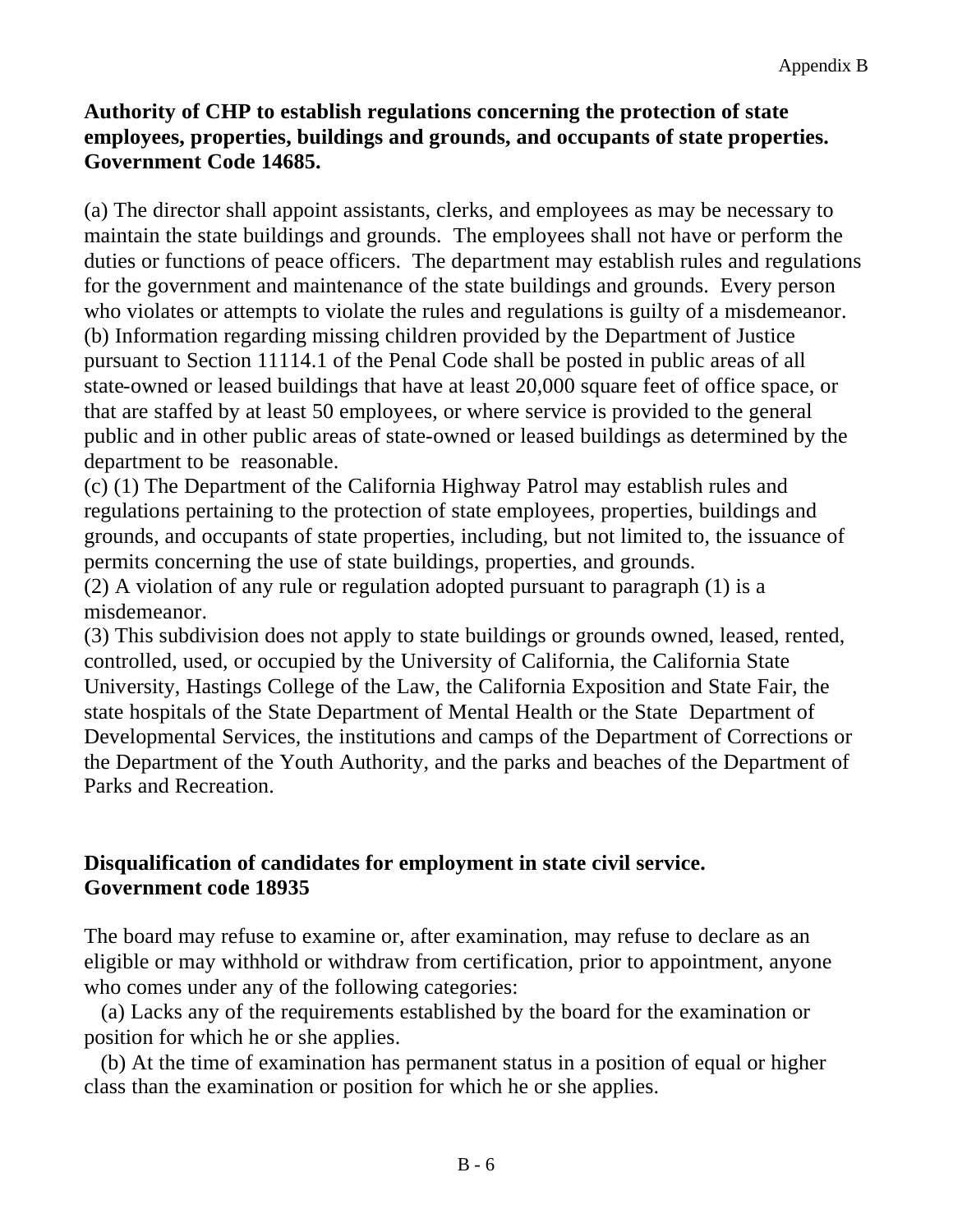(c) Is physically or mentally so disabled as to be rendered unfit to perform the duties of the position to which he or she seeks appointment.

(d) Is addicted to the use of intoxicating beverages to excess.

(e) Is addicted to the use of controlled substances.

 (f) Has been convicted of a felony, or convicted of a misdemeanor involving moral turpitude.

(g) Has been guilty of infamous or notoriously disgraceful conduct.

 (h) Has been dismissed from any position for any cause which would be a cause for dismissal from the state service.

(i) Has resigned from any position not in good standing or in order to avoid dismissal.

 (j) Has intentionally attempted to practice any deception or fraud in his or her application, in his or her examination or in securing his or her eligibility.

 (k) Has waived appointment three times after certification from the same employment list.

 (l) Has failed to reply within a reasonable time, as specified by the board, to communications concerning his or her availability for employment.

 (m) Has made himself or herself unavailable for employment by requesting that his or her name be withheld from certification.

 (n) Is, in accordance with board rule, found to be unsuited or not qualified for employment.

 (o) Has engaged in unlawful reprisal or retaliation in violation of Article 3 (commencing with Section 8547) of Chapter 6.5 of Division 1, as determined by the board or the court.

## **California Code of Regulations, Title 13, Division 2, Chapter 11, Article 3, Section 1861, Prohibited Conduct**

No person shall remain in or upon any state property after having been ordered or directed by a member of the California Highway Patrol or the person having charge of the facility to leave said property, provided, said order or direction to leave is issued after the determination that one or more of the following has occurred:

(a) *Creating Loud and Unusual Noises.* Said person, alone or in conjunction with others, is creating loud and unusual noises which impede or disturb the state employees in the performance of their duties or which otherwise impede or disrupt the general public transacting business with the state agency(ies) located within, about, or upon state property.

(b) *Obstructing or Interfering with the Usual Use of State Property.* Said person, alone or in conjunction with others, is obstructing or interfering with the usual use of entrances, foyers, corridors, offices, elevators, stairways, garages, or parking lots, or is creating a health and/or safety hazard in such use within, about, or upon state property.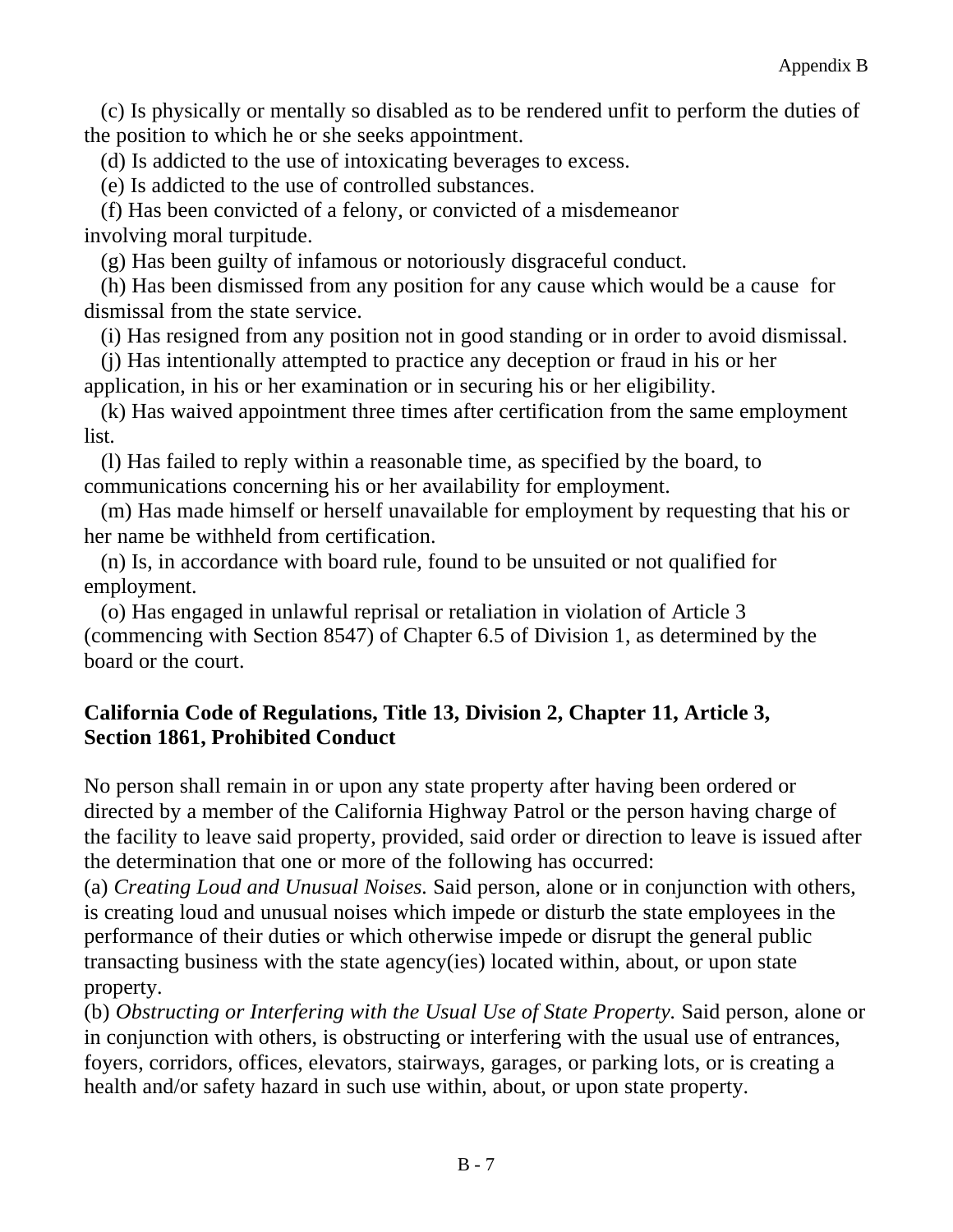(c) *Present In or Upon State Property when Closed to Public.* Said person is in or on state property, or area thereof, during the hours when said state property is not open to the general public, and said person does not have a permit, the authority or lawful reason to be there.

(d) *Emergency Order*. Said person refuses to comply with an emergency order.

Note: Authority cited: Section 14685, Government Code. Reference: Section 14685(c), Government Code and California Penal Code 646.9 – Anti-Stalking Law.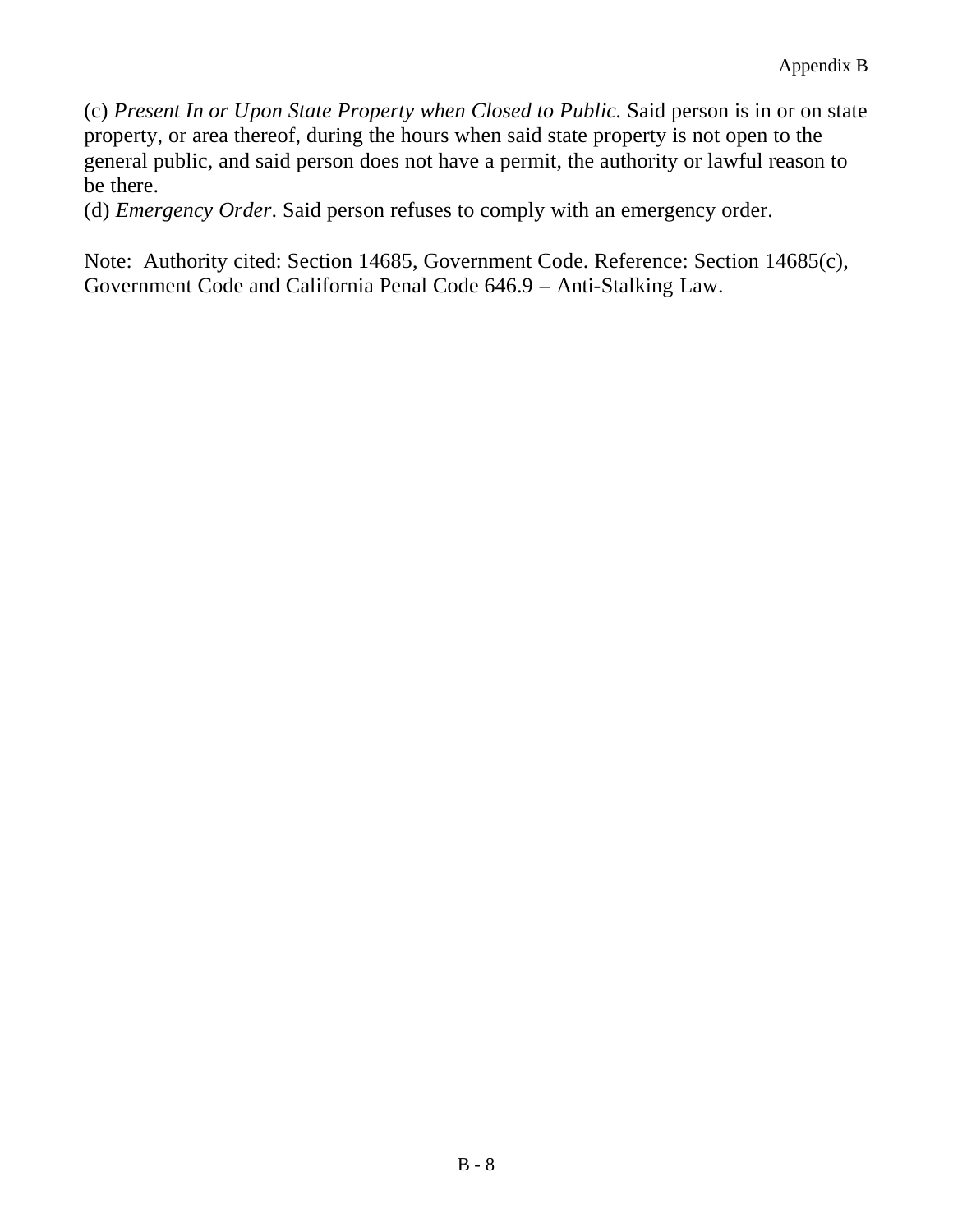# **Workplace Violence Prevention Employee Awareness Information**

This appendix describes the different types of workplace violence and what can be done to prevent or minimize incidents of violence, threats, harassment intimidation, and other disruptive behavior.

## *Definitions and Examples*

The California Occupational Safety and Health Administration (Cal/OSHA) has categorized violence into three types. For purposes of this policy and related procedures, the Department may use these three type categories, which are defined as follows:

*Type I* – The aggressor has no legitimate business relationship to the workplace and usually enters the affected workplace to commit a robbery or other criminal act such as robbery.

*Type II* – The aggressor is either the recipient or the object, of a service provided by the affected workplace or the victim, such as a current or former client, patient, customer, passenger, criminal suspect, inmate or prisoner.

*Type III* – The aggressor has some employment-related involvement with the affected workplace such as a current or former employee, supervisor, manager; a current/former spouse or significant other, a relative, friend; or some other person who has a dispute with an employee of the affected workplace.

## *EXAMPLES OF WORKPLACE VIOLENCE*

- $\triangleright$  Hitting or shoving an individual;
- $\triangleright$  Verbal harassment, directly or indirectly, in person or by phone;
- $\triangleright$  Threatening an individual or his/her family, friends, associates, or property with harm;
- $\triangleright$  The intentional destruction or threat of destruction of State property;
- $\triangleright$  Harassing surveillance or stalking;
- $\triangleright$  The suggestion or intimidation that violence is appropriate; and/or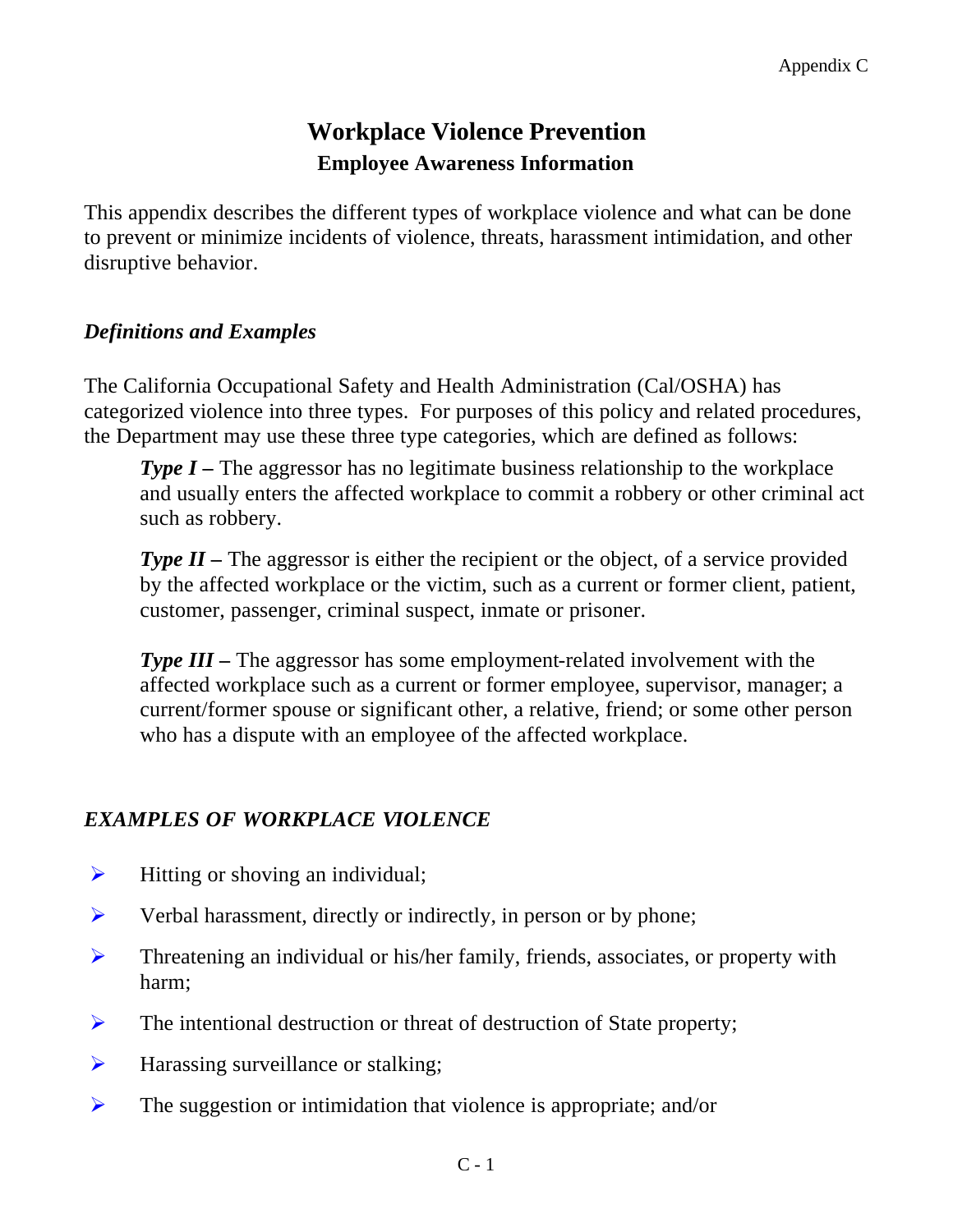- $\triangleright$  Unauthorized possession or inappropriate use of firearms or weapons.
- $\triangleright$  Terrorist threats.

## *Prevention - Before an Incident Happens:*

 $\Box$  Know the warning signs. Research into incidents of workplace violence shows the presence of at least **several** of the following characteristics in the potentially violent individual. **Clearly, not every one who exhibits one or more of these warning signs is potentially violent.** Understanding these signs, recognizing them when they occur and acting on that knowledge and recognition are vital steps in heading off possible tragedy:



## **Warning** *GENERAL WARNING SIGNS*

- $\triangleright$  Making direct or veiled threats;
- $\blacktriangleright$  Intimidating, belligerent, harassing, bullying, or other inappropriate and aggressive behavior;
- $\triangleright$  Numerous conflicts with supervisors and other employees;
- $\triangleright$  Bringing a weapon to the workplace, brandishing a weapon in the workplace, making inappropriate references to guns, or fascination with weapons;
- $\triangleright$  Statements showing fascination with incidents of workplace violnece, statements indicating approval of the use of violence to resolve a problem, or statements indicating identification with perpetrators of workplace homicides;
- $\triangleright$  Statements indicating desperation (over family, financial, and other personal problems) to the point of suicide;
- $\triangleright$  Extreme changes in behavior.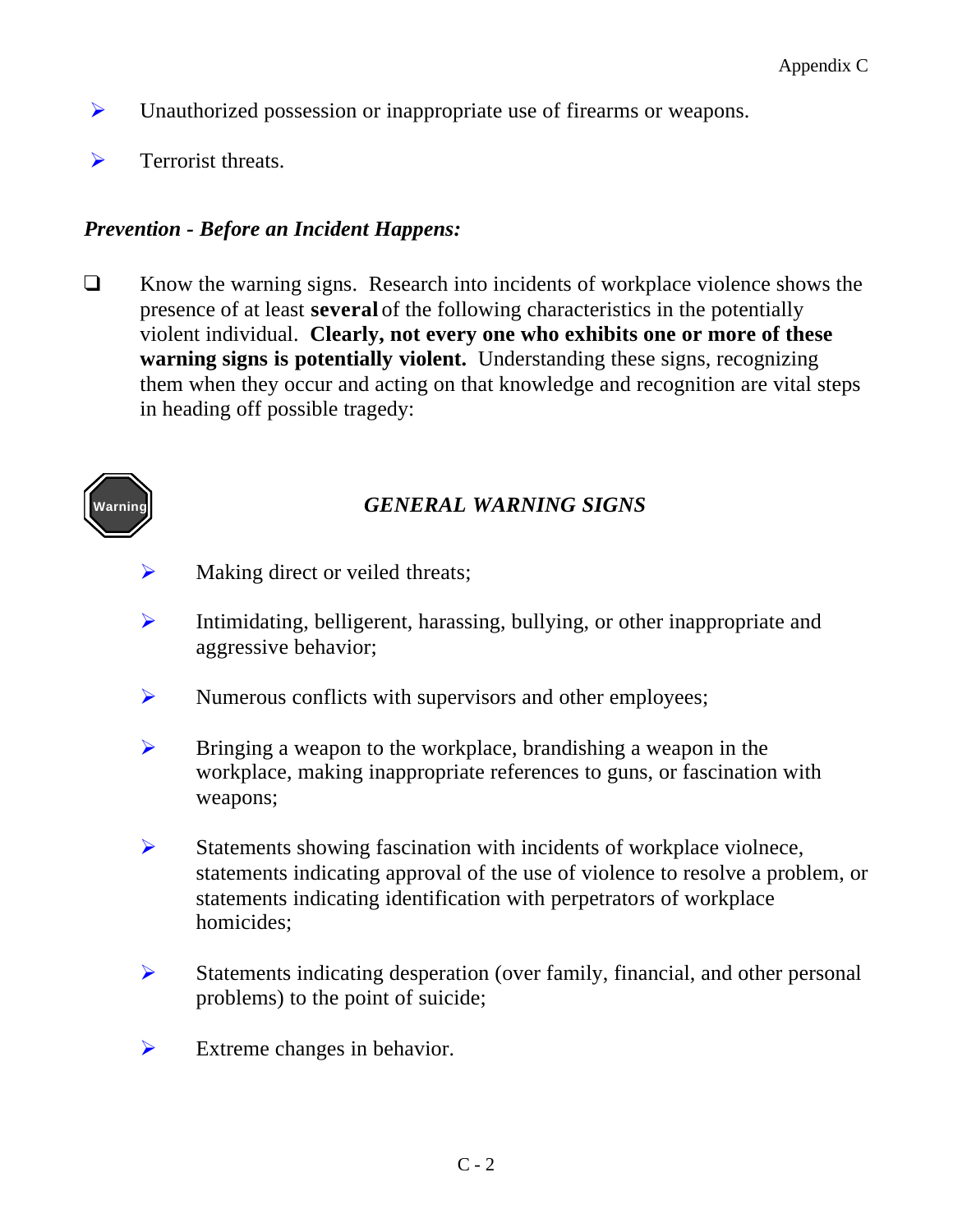

# **Warning** *TYPE I WARNING SIGNS*

- $\triangleright$  Purposeful Attitude. There are few warnings signs for a Type I incident. Usually, someone who is about to commit a robbery or some other violent act enters the premises looking very purposeful, knowing what they want to accomplish and where they must go to accomplish the act.
- $\triangleright$  Lingerer/Stalker/Suspicious Person. Pay attention to anyone who may linger around the premises who seems to be checking out the building, the actions of employees, or the routine of the office.
- $\triangleright$  Familiar Vehicle. Notice if someone has been driving around the building on several occasions casing out the area.



## **Warning** *TYPE II WARNING SIGNS*

- Easily Irritated. Notice if the customer is showing signs of irritability or anger, or if their temper flares up easily when dealing with an employee or with another customer.
- $\triangleright$  Combative Attitude. A combative customer may glare at another customer or an employee, use threatening remarks, or make physical gestures. This attitude may be caused by personal disagreements or gang-related issues.
- $\triangleright$  Fatigue. Customers may become tired of waiting in long lines for long periods of time. They may show signs of fatigue, which will increase the possibility of an uneasy demeanor.
- $\triangleright$  Anger. Just plain anger over bureaucracy or government in general where they may want to verbally express their discontent.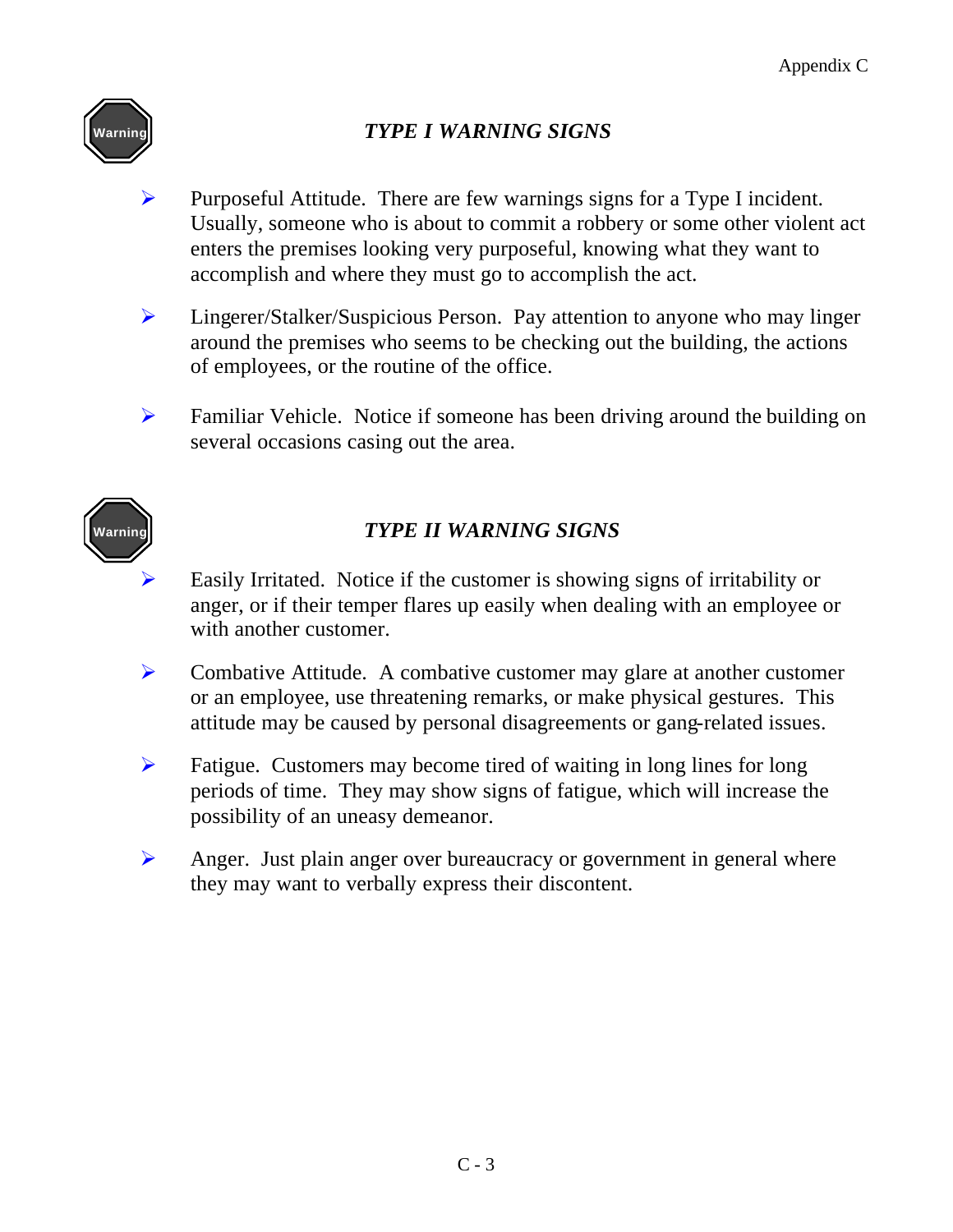

## **Warning** *TYPE III WARNING SIGNS*

- Attendance Problems. Excessive sick leave or tardiness, leaving work early, peculiar or improbable excuses for absences, higher absentee rate than other employees, leaving the work site without notice.
- $\triangleright$  Decreased Productivity. Be aware of any employee with a satisfactory performance record in the past whose work performance suddenly changes or deteriorates.
- $\triangleright$  Inconsistent Work Patterns. Alternating periods of high and low productivity may indicate substance abuse or alcohol abuse. Monitor degrees of productivity to see if there is a pattern.
- $\triangleright$  Poor Co-worker Relationships. Warning signs include belligerent behavior, overreaction to criticism, mood swings, verbal harassment of others.
- $\triangleright$  Concentration Problems. A troubled employee is usually distracted and often has difficulty recalling job instructions, project details, deadline requirements.
- $\triangleright$  Safety Issues. Becoming more accident-prone is a clear indicator of stress.
- $\triangleright$  Poor Health and Hygiene. Marked deterioration in personal grooming habits is a warning sign of internal conflict.
- $\triangleright$  Unusual or Changed Behavior. This can include emotional outbursts, physical violence such as hitting a wall or a piece of equipment, inappropriate remarks or threats, delusional statements such as the end of the world, being spied on, secretive behavior.
- $\triangleright$  Fascination with Guns or Weapons. Talks frequently about guns and obsessed with the power of guns.
- $\triangleright$  Evidence of Possible Drug/Alcohol Abuse. Employee may act secretly around his personal workspace, meet other employees or visitors in remote areas, or take long lunches.
- $\triangleright$  Evidence of Serious Stress in the Employee's Personal Life. Crying, excessive personal phone calls, bill collectors, recent separation or death of a loved one.
- $\triangleright$  Continual Excuses/Blame. Inability to accept responsibility for even the most inconsequential errors.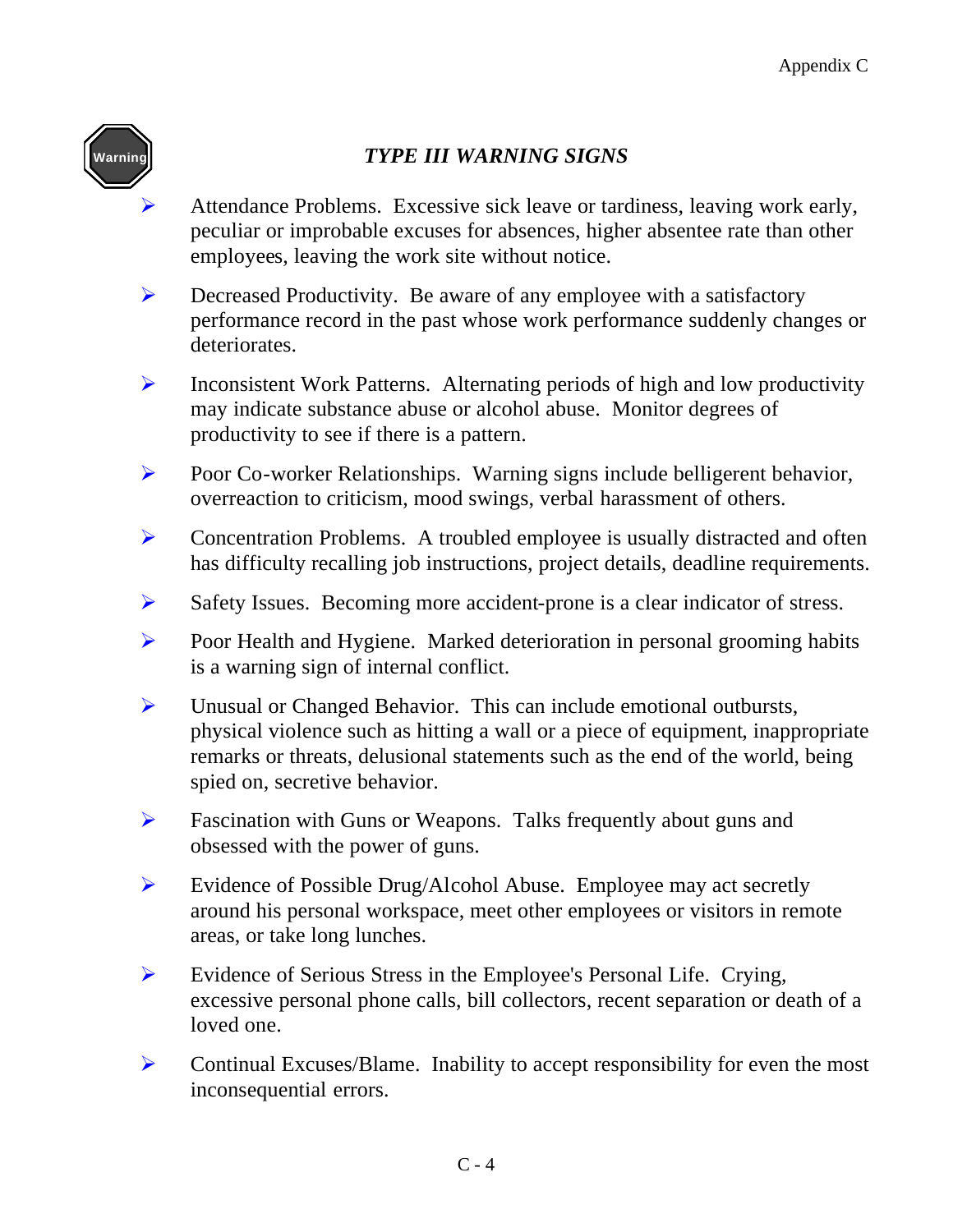$\triangleright$  Unshakable Depression. Demonstrates depressed behavior for long periods of time. Low energy, little enthusiasm, expresses cynicism or despair.

# **Do's & Don'ts when confronted with potential violence:**

## *ACTIVE STAGE*

 $\Box$  When a potential or actual violent incident occurs, follow these do's and don'ts:

## **DO**

- $\triangleright$  Your best to stay calm;
- $\triangleright$  Speak to the other person quietly and calmly;
- $\triangleright$  Try to put some space between yourself and the perpetrator;
- $\triangleright$  Create physical barriers of protection, using objects, movement and communication to stop the perpetrator;
- $\triangleright$  Obey the perpetrator's orders as in a robbery;
- $\triangleright$  Evacuate the area, if possible; or
- $\triangleright$  Try to take cover, such as under a desk, if it is not possible to evacuate the area and you are not the immediate victim;
- $\triangleright$  Notify your manager/supervisor when it is safe to do so;
- $\triangleright$  Document conversations immediately, perpetrator's description, and what occurred, obtaining names and any identification (driver's license or registration), if possible;
- $\triangleright$  If you are a supervisor/manager and your employee has reported a violent act, report it to the proper authorities, then to your manager, and then notify (Department Crime/Workplace Violence Prevention Coordinator and Phone number);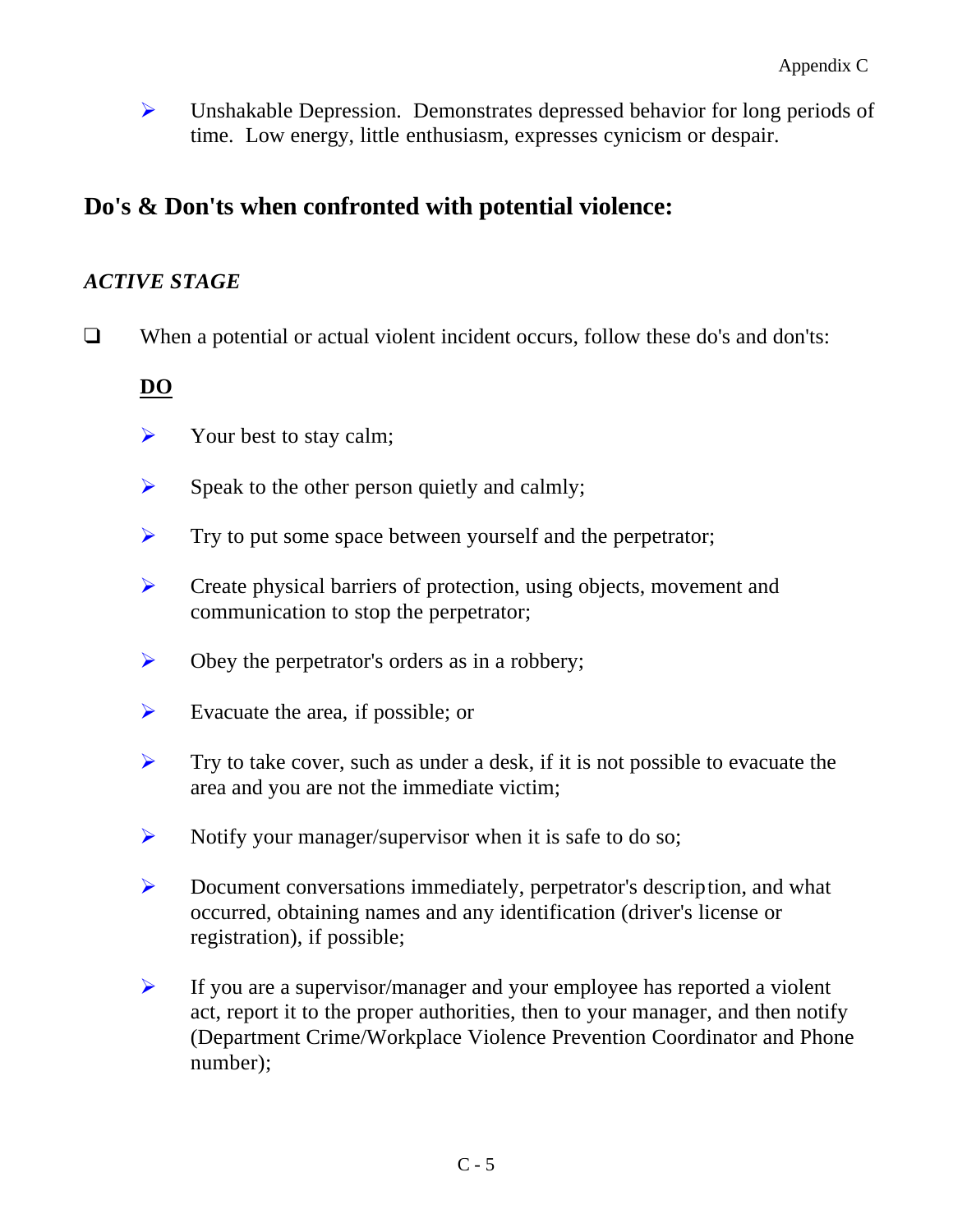- ÿ If there is immediate danger, call for emergency assistance by dialing **(9) 9- 1-1**, (dial outside access number first if applicable) and then notify the (Department Crime/Workplace Violence Prevention Coordinator and Phone number);
- $\triangleright$  If there is no immediate danger, report the incident to your supervisor/manager, and, if available, a Security Guard. Your supervisor/manager will then notify the (Department Crime/Workplace Violence Prevention Coordinator and Phone number);
- $\blacktriangleright$  If an employee has been injured, file a SCIF 3067 Employer's Report of Occupational Injury or Illness form with the (Department Personnel Officer or Workers' Compensation Claims Coordinator).
- $\triangleright$  If you work in a field office, immediately telephone your (Department Crime/Workplace Violence Prevention Coordinator and Phone number); and
- $\triangleright$  Provide critical incident or personal counseling through the Employee Assistance Program (EAP). EAP provides an employee with free, easily accessible and confidential resource for addressing personal concerns; and

## **DO NOT**

- $\triangleright$  Try to out shout the other person or make any aggressive moves toward him/her;
- $\triangleright$  Argue with the perpetrator;
- $\triangleright$  Use defensive sprays or weapons;
- $\triangleright$  Fight with the perpetrator;
- $\triangleright$  Chase the perpetrator; or
- $\triangleright$  Try to break up or intervene in a violent act unless you are specially trained. Do not risk getting hurt yourself.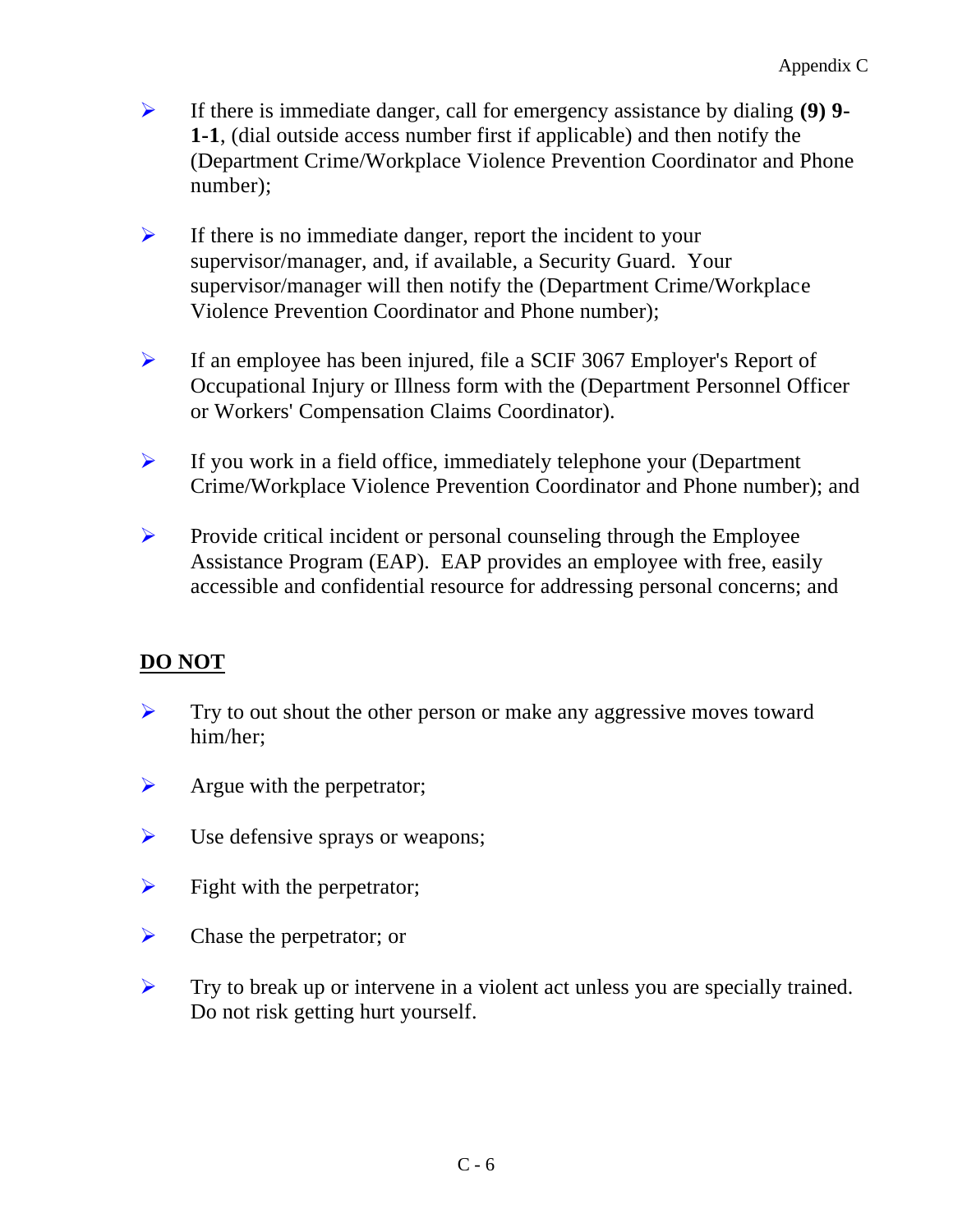# **RESPONSIBILITIES**

## *MANAGERS/SUPERVISORS*

### **PREVENTIVE STAGE**

- $\Box$  Managers and supervisors are accountable for recognizing a potentially threatening situation. Before a potential or actual violent incident occurs, managers and supervisors shall:
	- $\triangleright$  Foster a supportive, harmonious work environment. Mutual respect can help reduce harassment and hostility in the workplace;
	- $\triangleright$  Communicate openly and give employees support and recognition;
	- $\triangleright$  Train managers, supervisors and employees on how to resolve conflicts;
	- $\triangleright$  Develop skills in effective communications, team building and resolving disputes;
	- $\triangleright$  Check with the divisional Training Coordinator or the State Training Center for classes;
	- $\triangleright$  In the field, keep the building free of potential hiding places and maintain clear views of lobbies and work places; and
	- $\triangleright$  Know the available community resources, building ingress and egress, and geographical layout of the building.
- $\Box$  In order to reduce or eliminate any violent incidents from occurring, the following guidelines should be adhered to by managers/supervisors:
	- $\triangleright$  New Employee: Conduct a pre-employment screening on each candidate. Check references if more than one previous employer;
	- $\triangleright$  New and Current Employees: Review the application and resume for inconsistencies in employment; and
	- $\triangleright$  Note questions by the interviewee during an interview that may indicate a problem or violent behavior.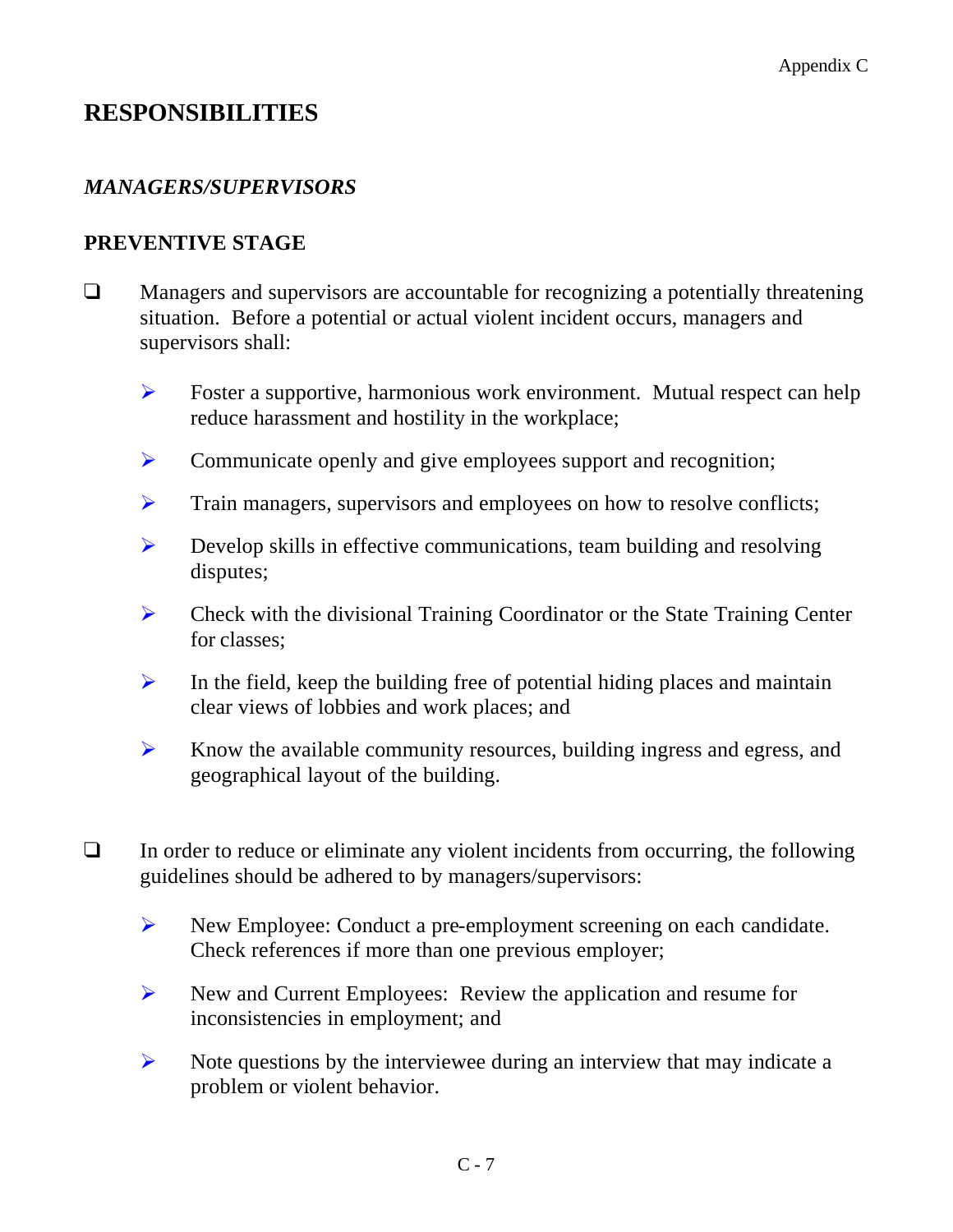## *EMPLOYEES*

- $\Box$  Support and comply with the workplace violence program by:
	- $\triangleright$  Understanding, supporting and complying with the department's Workplace Violence Prevention policy;
	- $\triangleright$  Reporting any witnessed threat, harassment, assault, intimidation, or activity which he/she feels could lead to violence, promptly to his/her immediate superior; i.e., supervisor, manager, chief, etc.; and
	- $\triangleright$  Recognizing and reporting potential trouble. This is not just the job of supervisors and managers. Case studies of workplace violence have found repeatedly that co-staff usually see the problem developing before management does.

## *Who Do I Report Incidents to?*

You should report or incidents to your supervisor or manager. If that's not possible, call your Department Crime/Workplace Violence Prevention Prevention Coordinator.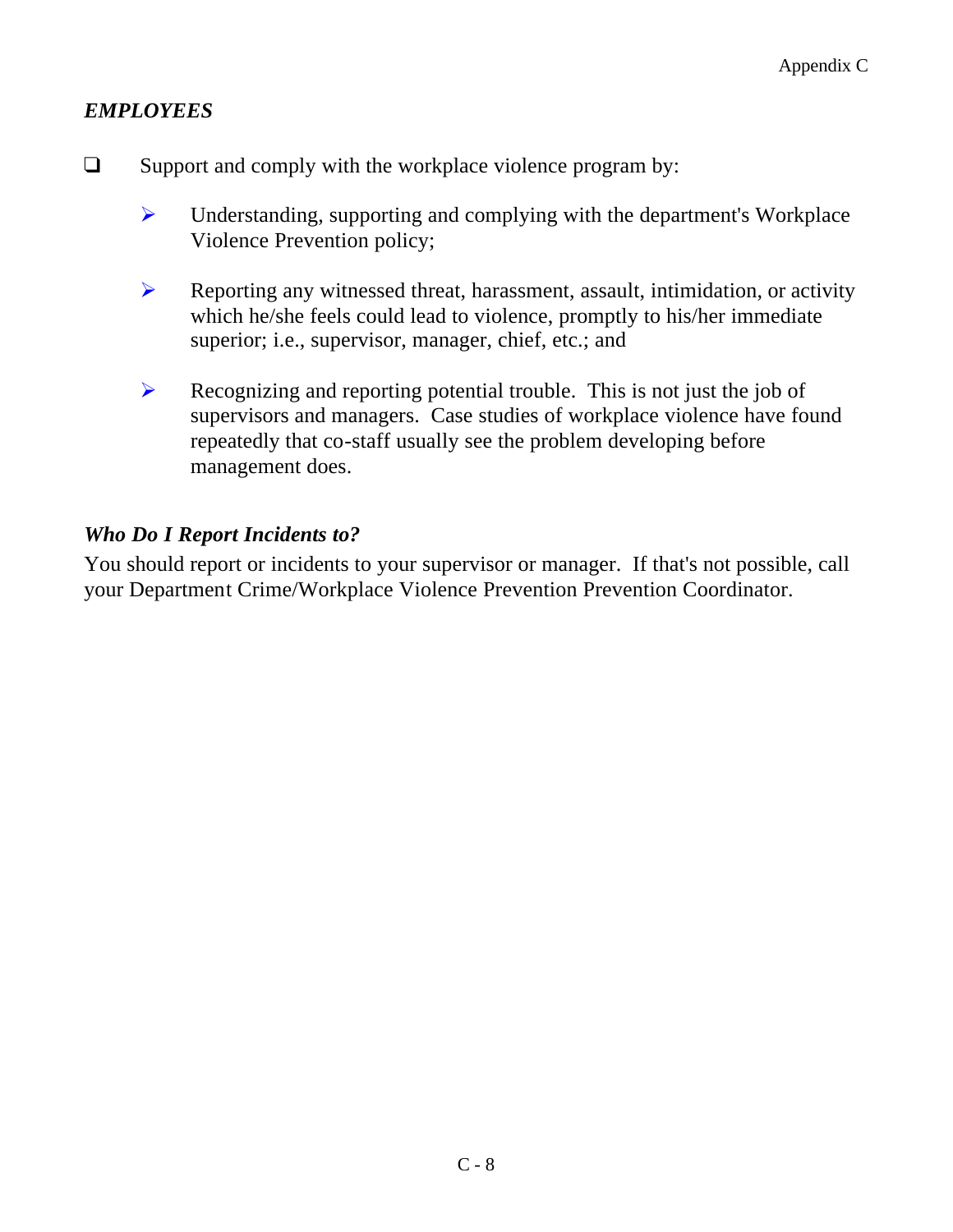# **Workplace Violence Prevention Incident Report Form**

Part I through Part VI should be completed by the designated person based on information provided by the employee(s) involved in the incident.

## **PART I - NATURE OF INCIDENT** - (*check all that apply*) **Section A**

| Threat<br>$\mathsf{I}$     | $\Box$ Verbal                 | $\Box$ Written                                                                           |  |
|----------------------------|-------------------------------|------------------------------------------------------------------------------------------|--|
| Electronic<br>$\mathsf{L}$ | $\Box$ Physical with Injury   | $\Box$ Physical without Injury                                                           |  |
| Harassment<br>l 1          | $\Box$ Behavioral Observation | $\Box$ Information Only                                                                  |  |
|                            | $\Box$ Other                  |                                                                                          |  |
| <b>Section B</b>           |                               |                                                                                          |  |
| paper if necessary.        |                               | Description of observation, threat, incident, or activity. Continue on separate sheet of |  |
|                            |                               |                                                                                          |  |
|                            |                               |                                                                                          |  |
|                            |                               |                                                                                          |  |
|                            |                               |                                                                                          |  |
|                            |                               |                                                                                          |  |
|                            |                               |                                                                                          |  |
|                            |                               |                                                                                          |  |
|                            |                               |                                                                                          |  |
|                            |                               |                                                                                          |  |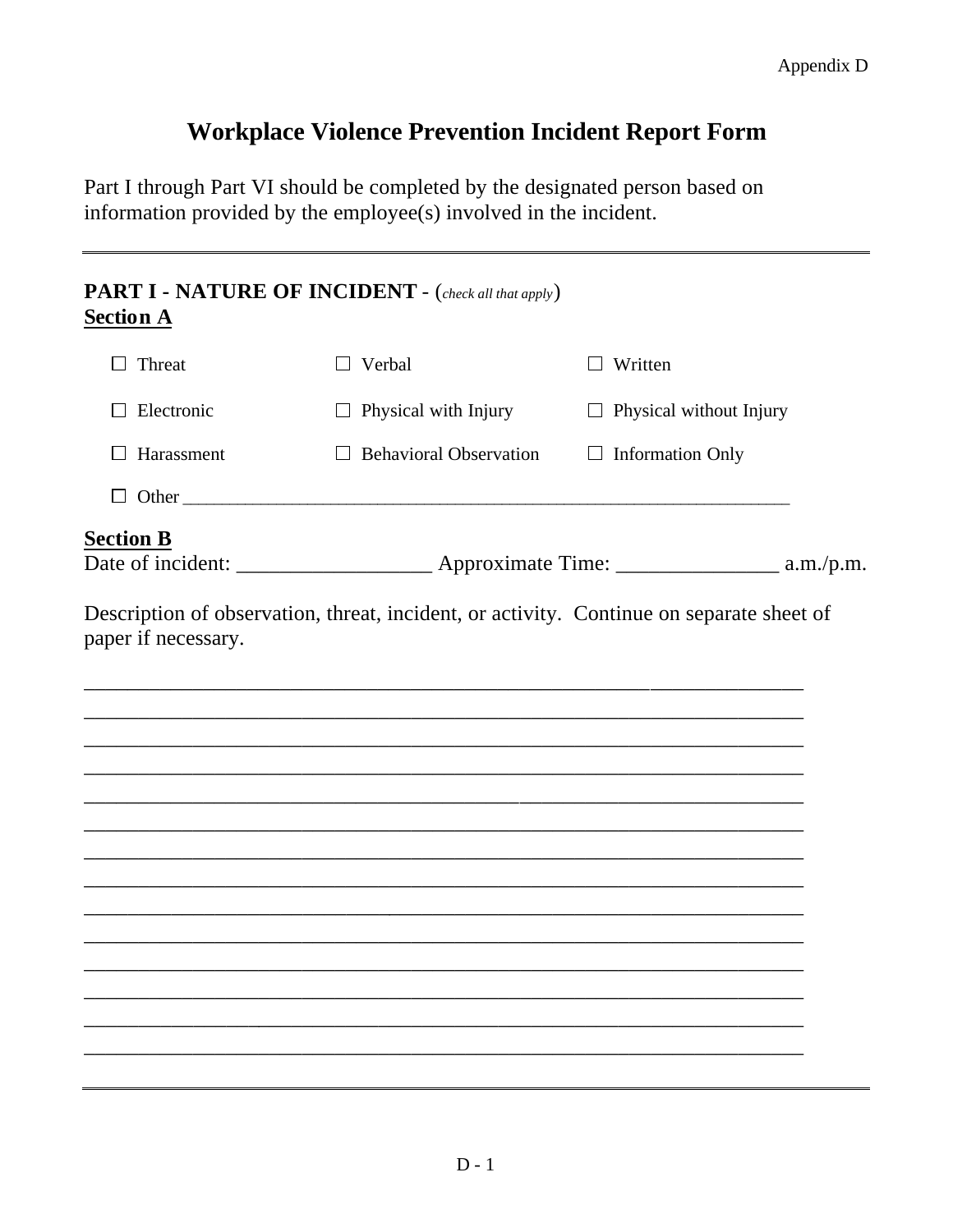### **PART II - INCIDENT DIRECTED AT:**

| PART III - INCIDENT INITIATED BY:                                                                                                                                                                                              |               |                |                 |          |  |  |  |  |
|--------------------------------------------------------------------------------------------------------------------------------------------------------------------------------------------------------------------------------|---------------|----------------|-----------------|----------|--|--|--|--|
|                                                                                                                                                                                                                                |               |                |                 |          |  |  |  |  |
|                                                                                                                                                                                                                                |               |                |                 |          |  |  |  |  |
| Worksite: when the contract of the contract of the contract of the contract of the contract of the contract of the contract of the contract of the contract of the contract of the contract of the contract of the contract of |               |                |                 |          |  |  |  |  |
| <b>PART IV - TYPE/LOCATION INCIDENT OCCURRED</b><br><b>Section A</b><br>Type of Contact:                                                                                                                                       |               |                |                 |          |  |  |  |  |
| $\Box$ In person $\Box$ Telephone $\Box$ Mail $\Box$ Observation $\Box$ Recording $\Box$ Electronic Mail<br>$\Box$ Fax $\Box$ Other                                                                                            |               |                |                 |          |  |  |  |  |
| Was the employee alone? $\Box$ Yes $\Box$ No                                                                                                                                                                                   |               |                |                 |          |  |  |  |  |
| PART IV - TYPE/LOCATION INCIDENT OCCURRED (CONT.)                                                                                                                                                                              |               |                |                 |          |  |  |  |  |
| <b>Section B</b><br>Location of Incident:                                                                                                                                                                                      |               |                |                 |          |  |  |  |  |
| $\Box$ Employee's Residence<br>$\Box$ Worksite<br><b>Section C</b>                                                                                                                                                             | $\Box$ Other  |                |                 |          |  |  |  |  |
| Address/Location where incident occurred:                                                                                                                                                                                      |               |                |                 |          |  |  |  |  |
| Street                                                                                                                                                                                                                         | City          |                | <b>State</b>    | Zip Code |  |  |  |  |
| <b>Section D</b>                                                                                                                                                                                                               |               |                |                 |          |  |  |  |  |
| What type of incident was it?                                                                                                                                                                                                  | $\Box$ Type I | $\Box$ Type II | $\Box$ Type III |          |  |  |  |  |
| Were any threats made before the incident occurred?<br>$\Box$ Yes $\Box$ No                                                                                                                                                    |               |                |                 |          |  |  |  |  |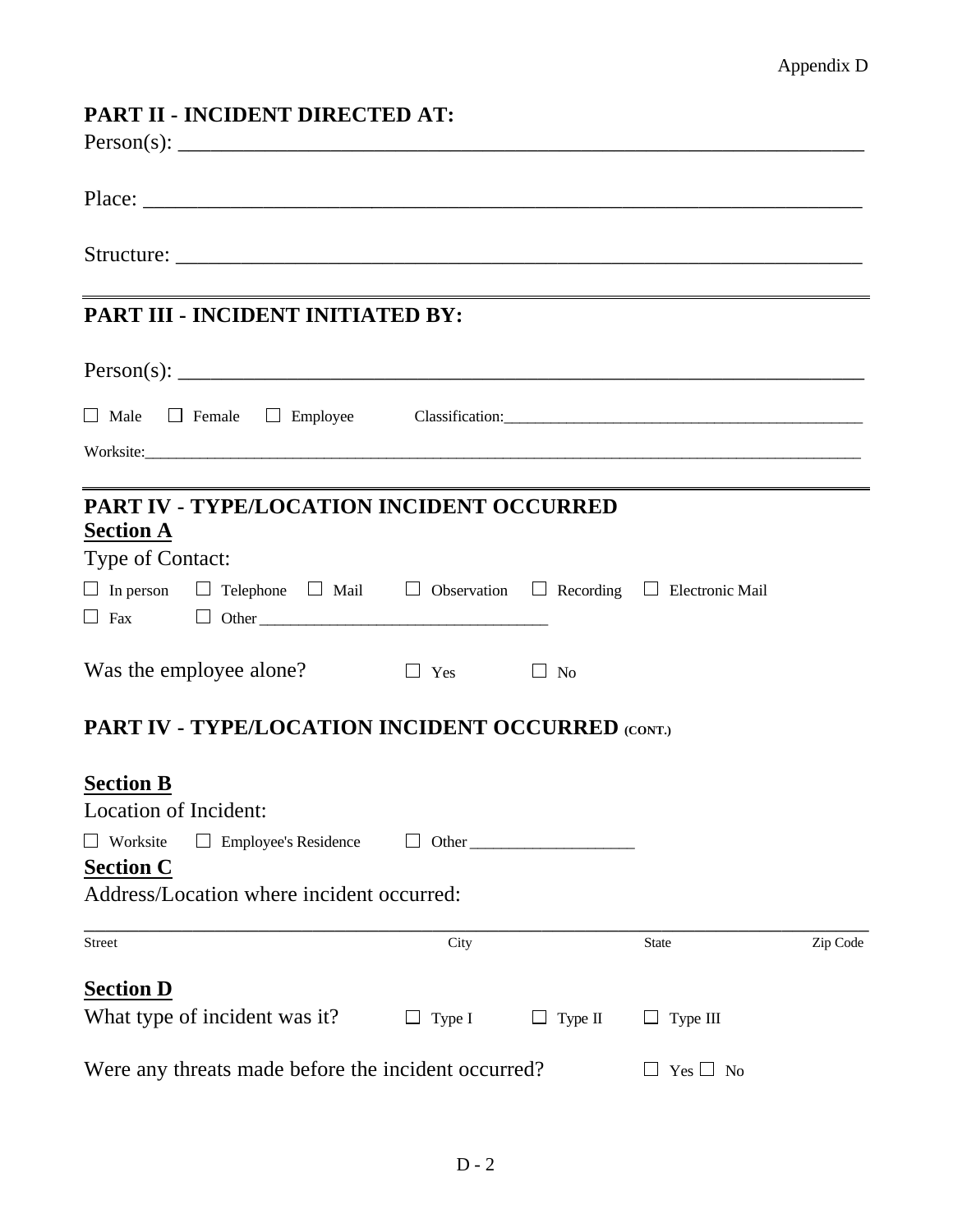Did the employee(s) ever report to the department that he/she was threatened, harassed, or suspicious that the attacker may become violent?  $\Box$  Yes  $\Box$  No

Was the perpetrator a stranger, client/patient, co-worker, or other wise familiar  $person?$ 

| Was a weapon used? $\square$ Yes $\square$ No |                         |               |          |  |  |
|-----------------------------------------------|-------------------------|---------------|----------|--|--|
|                                               |                         |               |          |  |  |
| <b>Section E</b>                              |                         |               |          |  |  |
| Were there injuries?                          | $\Box$ Yes<br>$\Box$ No |               |          |  |  |
| If yes, who was injured?                      |                         |               |          |  |  |
|                                               |                         |               |          |  |  |
|                                               |                         |               |          |  |  |
|                                               |                         |               |          |  |  |
|                                               |                         |               |          |  |  |
|                                               |                         |               |          |  |  |
|                                               |                         |               |          |  |  |
| Witnesses(s) to the incident:                 |                         |               |          |  |  |
| Name:                                         | Phone Number:           |               |          |  |  |
| Street                                        | City                    | State         | Zip Code |  |  |
|                                               |                         |               |          |  |  |
|                                               |                         | Phone Number: |          |  |  |
|                                               |                         |               |          |  |  |
| Street                                        | City                    | <b>State</b>  | Zip Code |  |  |
|                                               | $D-3$                   |               |          |  |  |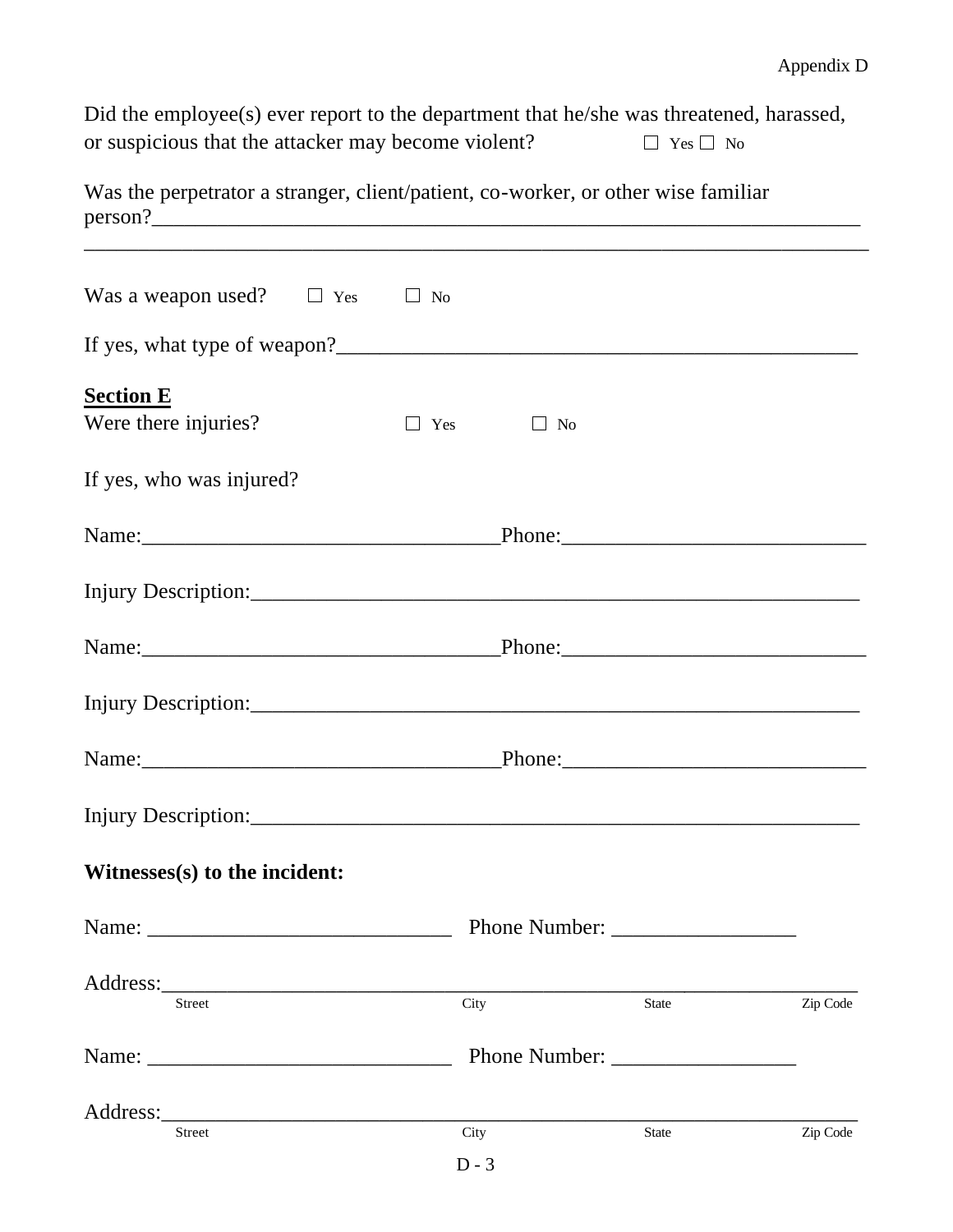### Appendix D

| Zip Code |
|----------|
|          |
|          |
|          |
|          |
|          |
|          |
|          |
|          |
|          |
|          |
|          |
|          |
|          |
|          |
|          |
|          |
|          |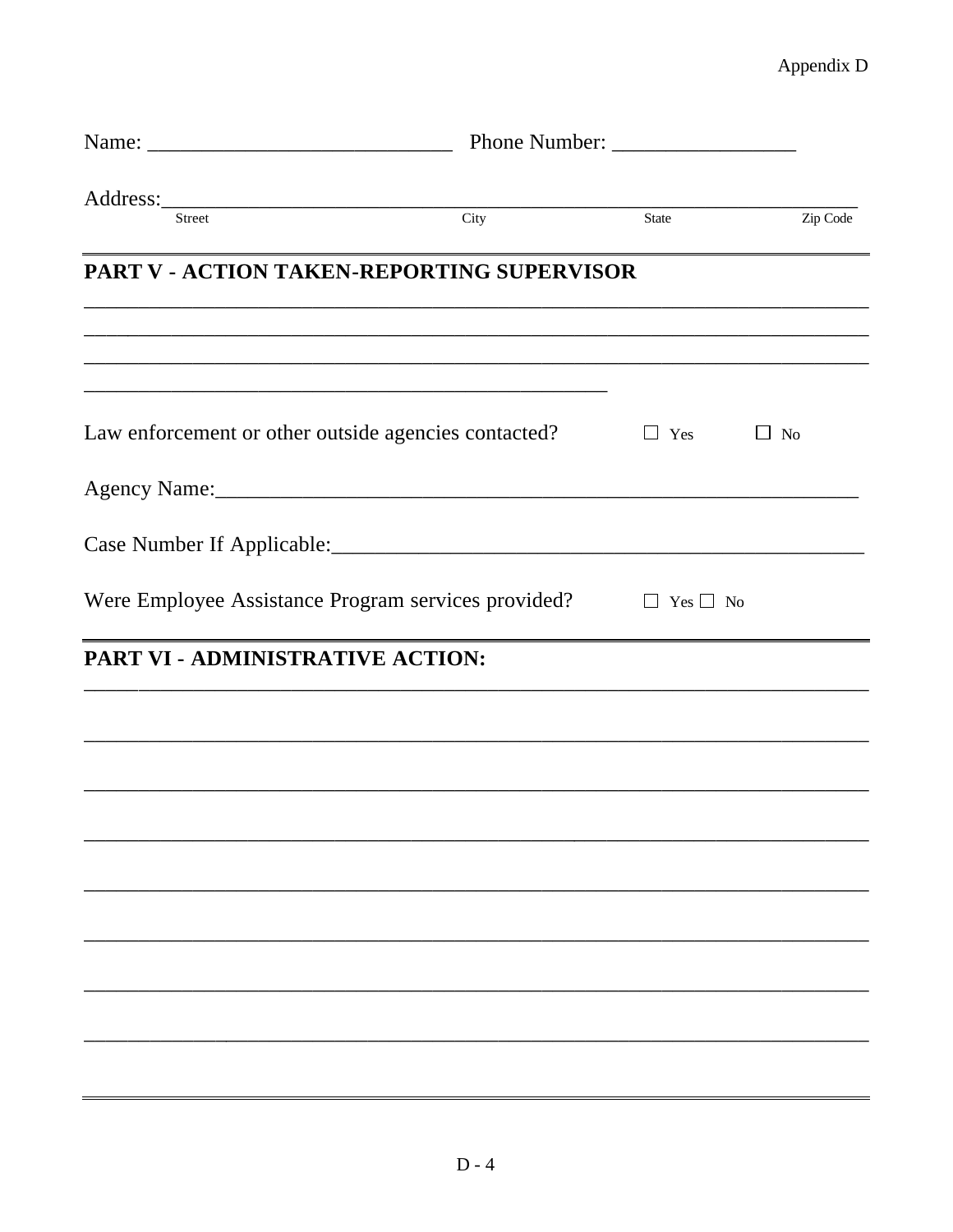# **Post Incident Assessment**

| 1. | Were there any physical injuries?                                                        |
|----|------------------------------------------------------------------------------------------|
|    | $\Box$ Yes $\Box$ No                                                                     |
| 2. | If yes, please describe. (employee/person's name, type of injury, type of care provided) |
|    | Name: Name:                                                                              |
|    |                                                                                          |
| 3. | Type of Care Provided: (First Aid, Occupational Clinic, Emergency Room)                  |
| 4. | Where did the incident occur?                                                            |
|    |                                                                                          |
| 5. | Was the employee(s) alone?                                                               |
|    | $\Box$ Yes $\Box$ No                                                                     |
| 6. | Was a security guard on duty?                                                            |
|    | $\Box$ Yes $\Box$ No                                                                     |
|    | If yes, was security notified and did he/she respond?                                    |
|    | Yes $\Box$<br>No.                                                                        |
| 7. |                                                                                          |
| 8. | Was the perpetrator a stranger, client/patient, co-worker or otherwise familiar person?  |
| 9. | Were any threats made before the incident occurred?                                      |
|    | $\Box$ Yes $\Box$ No                                                                     |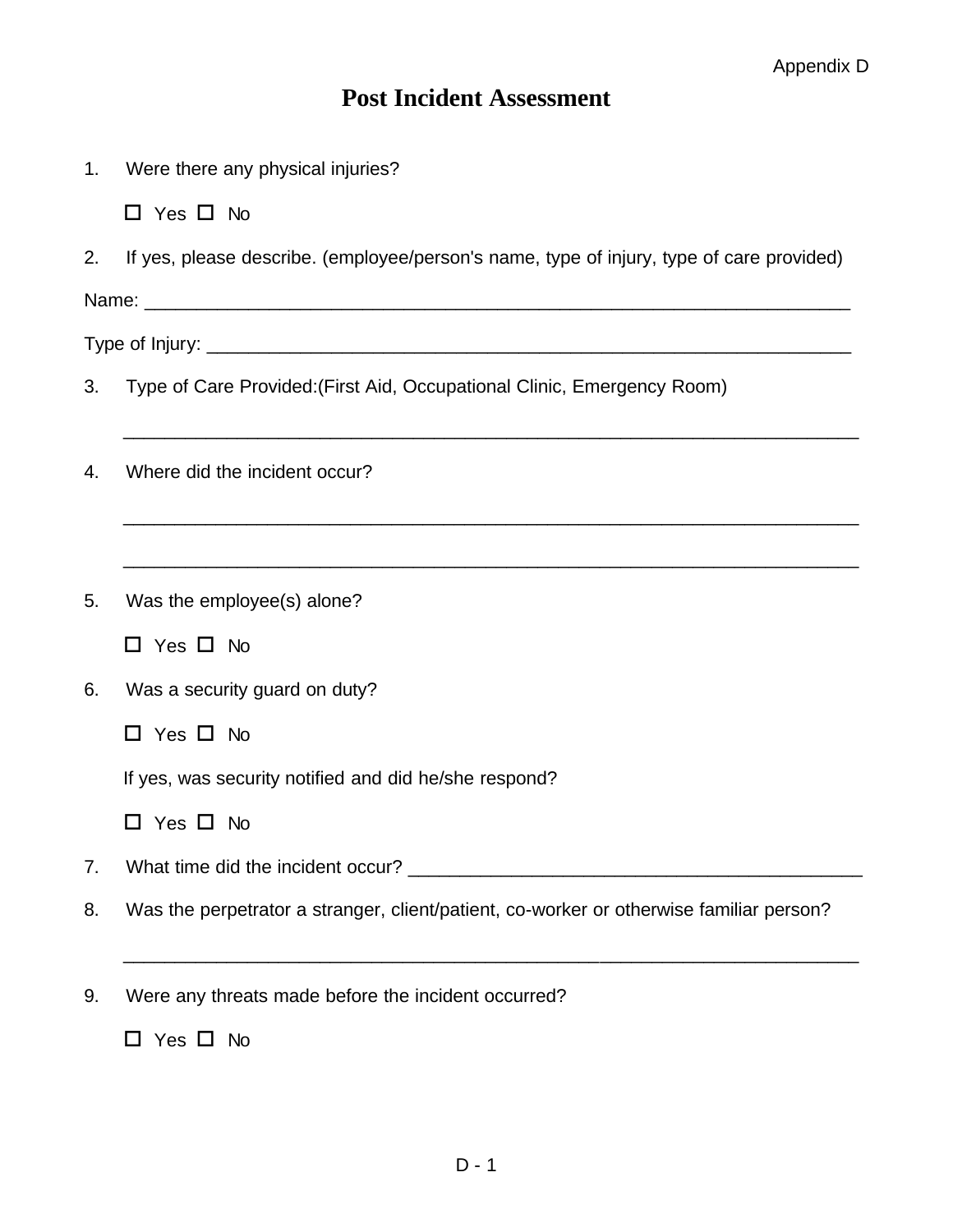10. Did the worker(s) ever report to the employer that he/she was threatened, harassed, or suspicious that the attacker may become violent?

| $\Box$ Yes $\Box$ No                                                                                               |
|--------------------------------------------------------------------------------------------------------------------|
| If yes, what was the employer's response?                                                                          |
|                                                                                                                    |
| 11. What type of weapon did the attacker use against the worker?                                                   |
| 12. How did the perpetrator obtain the weapon?                                                                     |
| 13. Did the worker ever receive training in workplace violence issues?<br>$\Box$ Yes $\Box$ No                     |
| 14. What were the main factors that contributed to the incident?                                                   |
|                                                                                                                    |
|                                                                                                                    |
| 15. Was "Critical Incident Stress Debriefing and Post-Trauma Counseling services provided?<br>$\Box$ Yes $\Box$ No |
| If yes, describe:                                                                                                  |
|                                                                                                                    |

\_\_\_\_\_\_\_\_\_\_\_\_\_\_\_\_\_\_\_\_\_\_\_\_\_\_\_\_\_\_\_\_\_\_\_\_\_\_\_\_\_\_\_\_\_\_\_\_\_\_\_\_\_\_\_\_\_\_\_\_\_\_\_\_\_\_\_\_\_\_\_

\_\_\_\_\_\_\_\_\_\_\_\_\_\_\_\_\_\_\_\_\_\_\_\_\_\_\_\_\_\_\_\_\_\_\_\_\_\_\_\_\_\_\_\_\_\_\_\_\_\_\_\_\_\_\_\_\_\_\_\_\_\_\_\_\_\_\_\_\_\_\_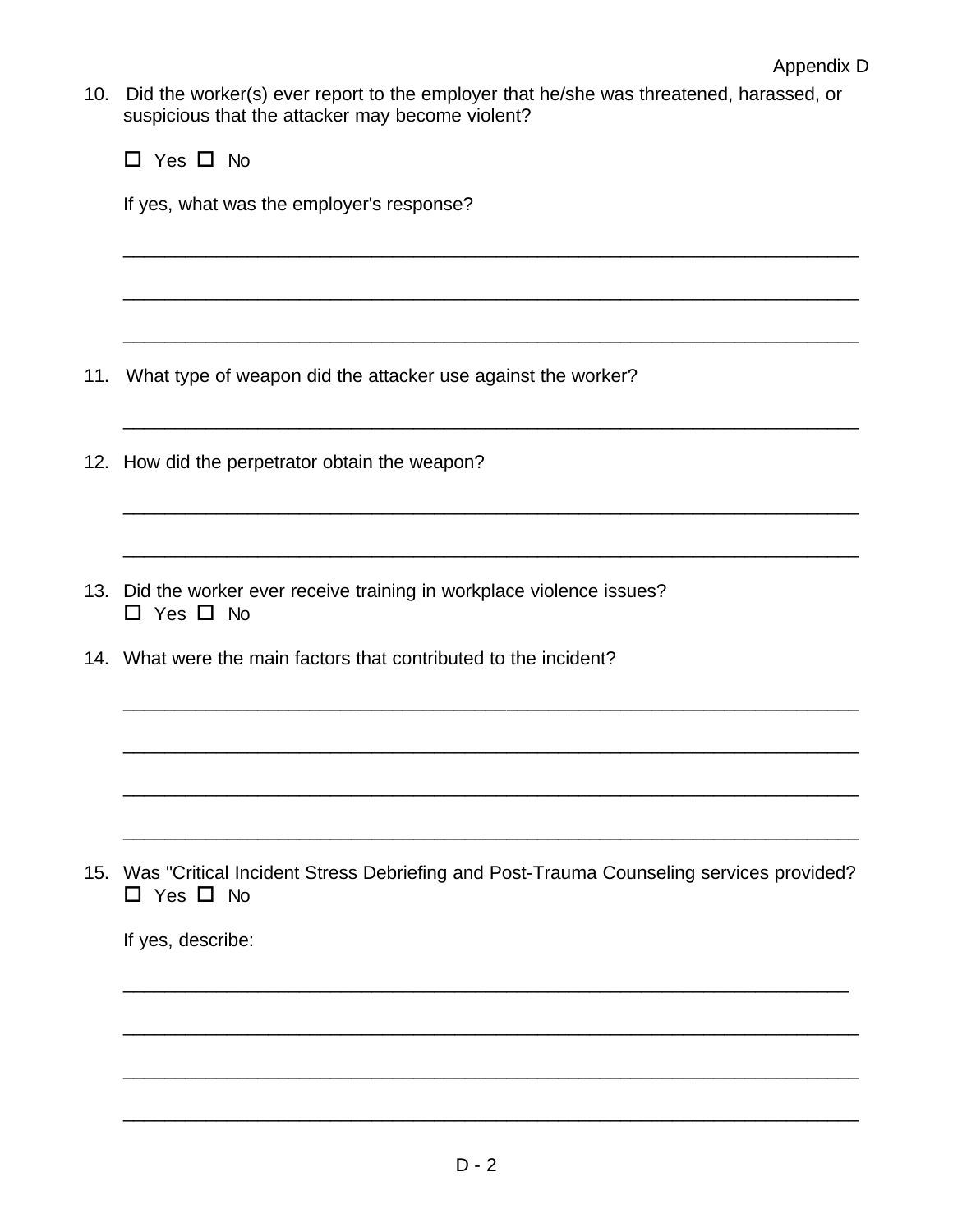16. What can be done to prevent future incidents?

17. What new prevention measures were put into place as a result of this incident?

| <b>Prevention Measure</b> | <b>Date Completed</b> |
|---------------------------|-----------------------|
|                           |                       |
|                           |                       |
|                           |                       |
|                           |                       |
|                           |                       |
|                           |                       |
|                           |                       |
|                           |                       |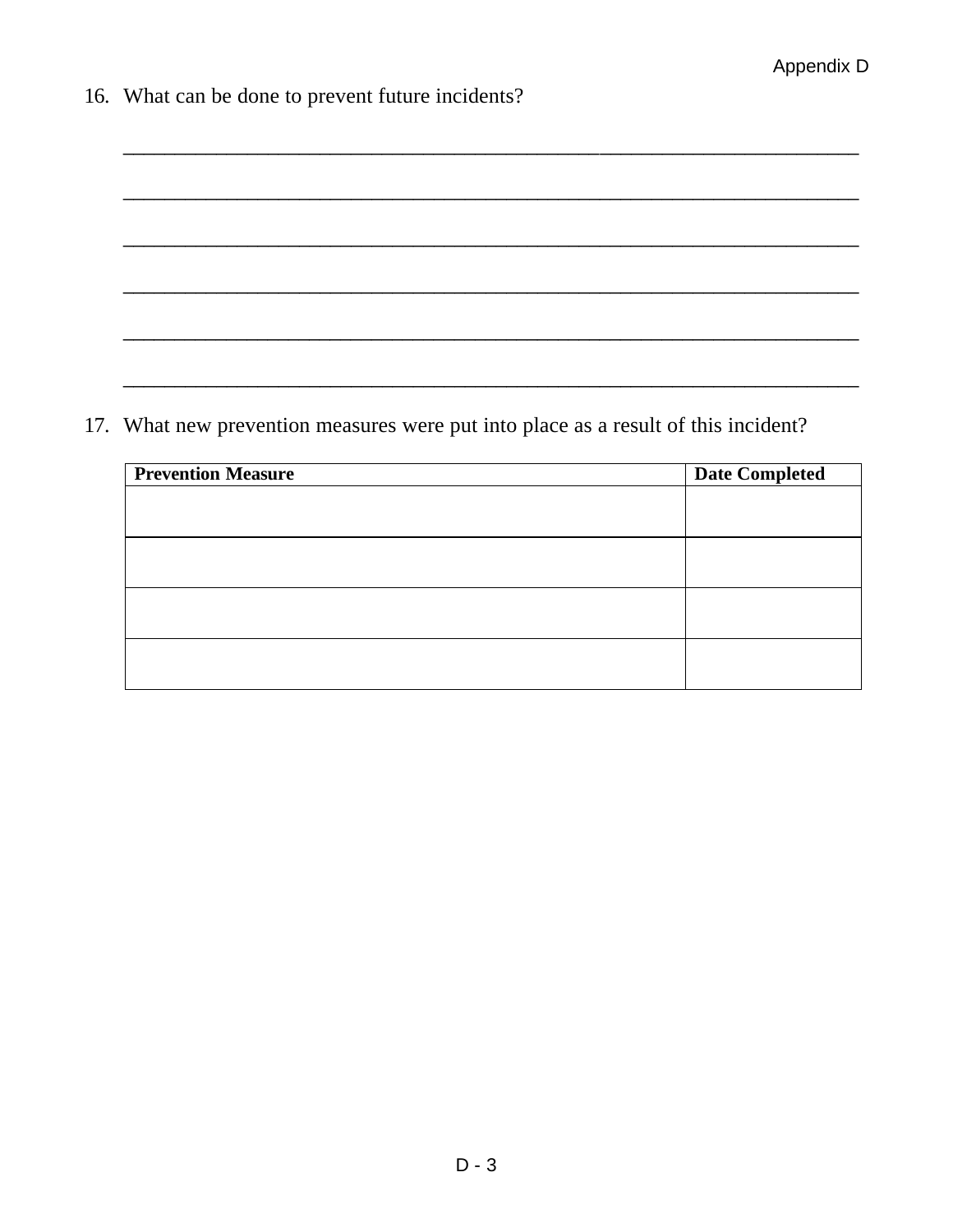# **WORKPLACE VIOLENCE PREVENTION ENVIRONMENTAL HAZARD ASSESSMENT & CONTROL CHECKLIST**

This checklist can help you or your workplace violence/crime prevention committee to evaluate the workplace and job tasks to see what situations may place employees at risk of assault. It is not confined to a single industry or occupation but can be used for any workplace. Adapt the checklist to fit your own needs. It is very comprehensive and not every question will apply to your workplace, write "N/A" in the NOTES column. Add any other questions you think are important.

## **1. RISK FACTORS FOR WORKPLACE VIOLENCE**

Cal/OSHA and NIOSH have identified the following risk factors that may contribute to violence in the workplace. If you have one or more of these risk factors in your workplace, there may be a potential for violence.

| <b>YES</b> | <b>NO</b> |                                                                                                                                                                      | <b>NOTES/FOLLOW-UP ACTION</b> |
|------------|-----------|----------------------------------------------------------------------------------------------------------------------------------------------------------------------|-------------------------------|
|            |           | Do employees have contact with the public?                                                                                                                           |                               |
|            |           | Do they exchange money with the public?                                                                                                                              |                               |
|            |           | Do they work with, guard, or transport<br>valuable items like money, jewelry, or other<br>property?                                                                  |                               |
|            |           | Do they work alone?                                                                                                                                                  |                               |
|            |           | Do they work late at night or during early<br>morning hours?                                                                                                         |                               |
|            |           | Is the workplace often understaffed?                                                                                                                                 |                               |
|            |           | Is the workplace located in an area with a<br>high crime rate?                                                                                                       |                               |
|            |           | Do employees enter areas with a crime<br>rate?                                                                                                                       |                               |
|            |           | Do they have a mobile workplace (CHP<br>vehicle, work van, etc)?                                                                                                     |                               |
|            |           | Do they deliver passengers or goods?                                                                                                                                 |                               |
|            |           | Do employees perform public safety<br>functions that might put them in conflict with<br>others?                                                                      |                               |
|            |           | Do they ever perform duties that could upset<br>people (deny benefits, turn off utilities,<br>collect debts, confiscate property, terminate<br>child custody, etc.)? |                               |
|            |           | Do they deal with people known or<br>suspected to have a history of violence?                                                                                        |                               |
|            |           | Do any employees or supervisors have a<br>history of assault, verbal abuse,<br>harassment, or other threatening behavior?                                            |                               |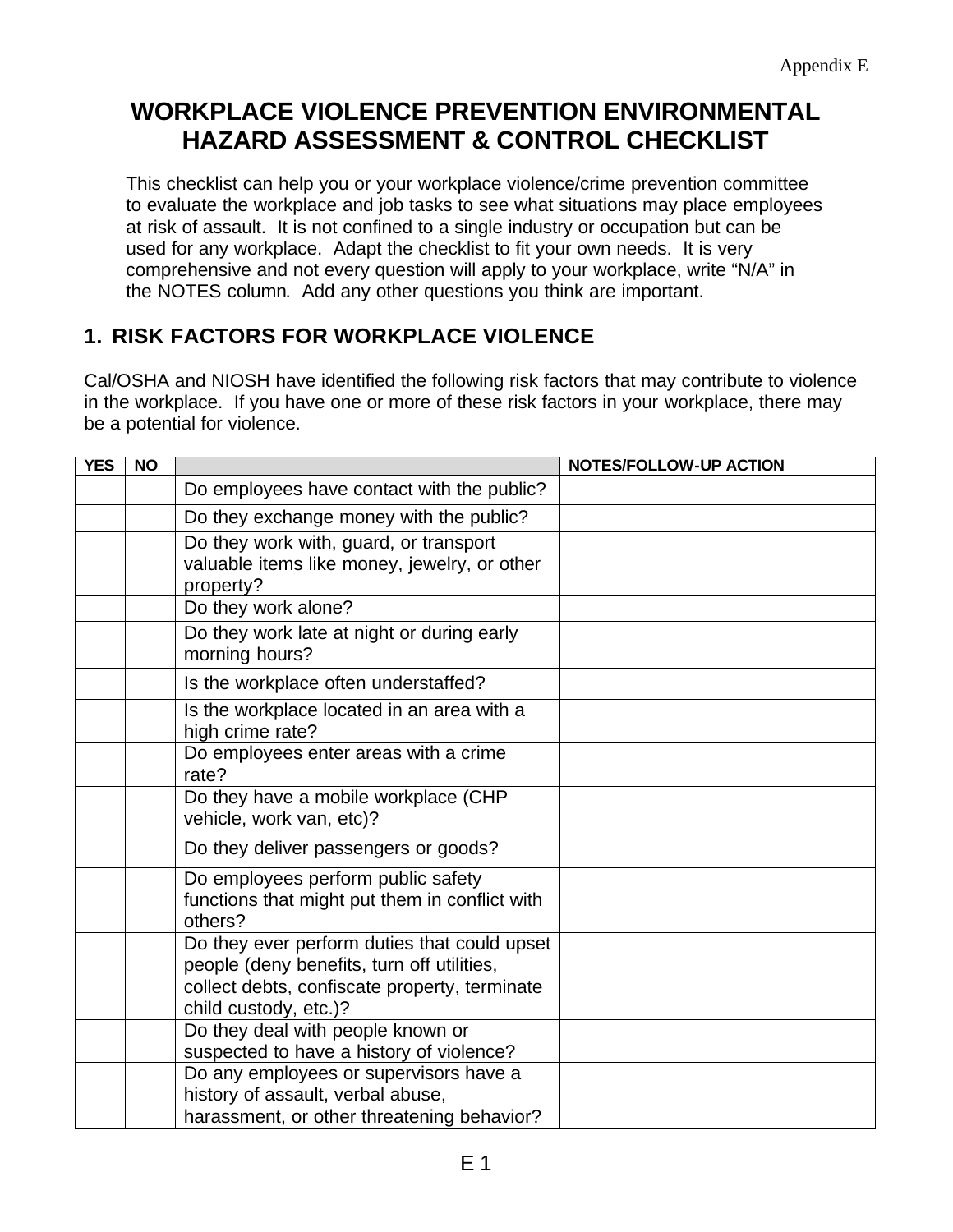Other risk factors (please describe):

### **2. INSPECTING WORK AREAS**

• Who is responsible for building security? \_\_\_\_\_\_\_\_\_\_\_\_\_\_\_\_\_\_\_\_\_\_\_\_\_\_\_\_\_\_\_\_\_\_\_\_

• Are employees told who is responsible for security?  $\Box$  Yes  $\Box$  No

You or your workplace violence/crime prevention committee should now begin a "walkaround" inspection to identify potential security hazards. This inspection can tell you which hazards are already well controlled, and what control measures need to be added. Not all of the following questions can be answered through simple observation. You may also need to talk to employees or investigate in other ways.

| All          | <b>Some</b>  | <b>Few</b>   | <b>No</b>    |                                   | <b>NOTES/FOLLOW-UP ACTION</b> |
|--------------|--------------|--------------|--------------|-----------------------------------|-------------------------------|
| <b>Areas</b> | <b>Areas</b> | <b>Areas</b> | <b>Areas</b> |                                   |                               |
|              |              |              |              | Are nametags, ID cards required   |                               |
|              |              |              |              | for employees (omitting personal  |                               |
|              |              |              |              | information such as home          |                               |
|              |              |              |              | address)?                         |                               |
|              |              |              |              | Are employees notified of past    |                               |
|              |              |              |              | violent acts in the workplace?    |                               |
|              |              |              |              | Are there trained security        |                               |
|              |              |              |              | personnel, accessible to          |                               |
|              |              |              |              | employees in a timely manner?     |                               |
|              |              |              |              | Do security personnel have        |                               |
|              |              |              |              | sufficient authority to take all  |                               |
|              |              |              |              | necessary action to ensure        |                               |
|              |              |              |              | employee safety?                  |                               |
|              |              |              |              | Is there established liaison with |                               |
|              |              |              |              | CHP and/or local police?          |                               |
|              |              |              |              | Are bullet resistant windows or   |                               |
|              |              |              |              | similar barriers used when        |                               |
|              |              |              |              | money is exchanged with the       |                               |
|              |              |              |              | public?                           |                               |
|              |              |              |              | Are areas where money is          |                               |
|              |              |              |              | exchanged visible to others who   |                               |
|              |              |              |              | could help in an emergency?       |                               |
|              |              |              |              | (For example, you can see cash    |                               |
|              |              |              |              | register areas from outside)?     |                               |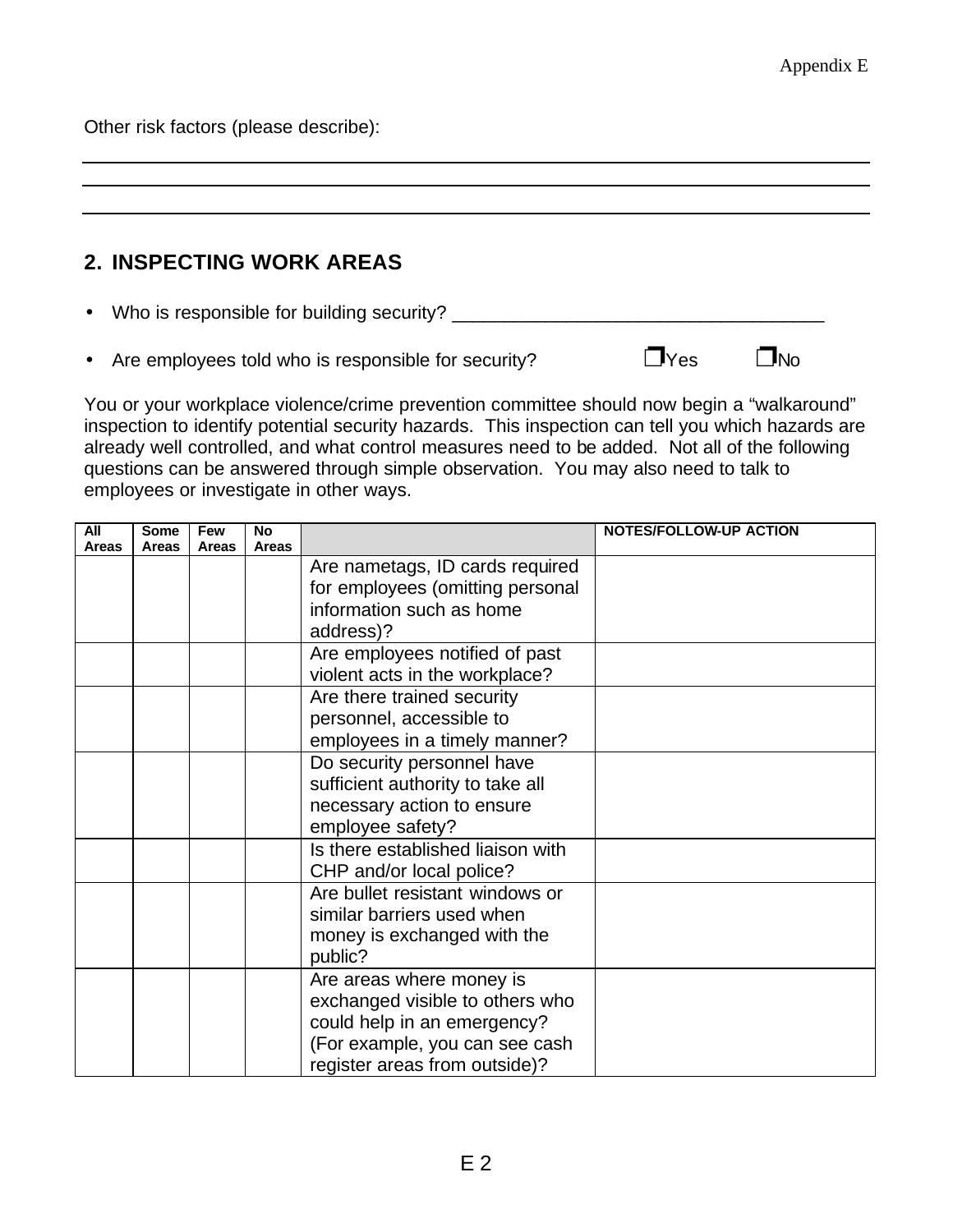| All<br><b>Areas</b> | <b>Some</b><br><b>Areas</b> | Few<br><b>Areas</b> | <b>No</b><br><b>Areas</b> |                                                      | <b>NOTES/FOLLOW-UP ACTION</b> |
|---------------------|-----------------------------|---------------------|---------------------------|------------------------------------------------------|-------------------------------|
|                     |                             |                     |                           | Is a limited amount of cash kept                     |                               |
|                     |                             |                     |                           | on hand, with appropriated signs                     |                               |
|                     |                             |                     |                           | posted?                                              |                               |
|                     |                             |                     |                           | Could someone hear a employee                        |                               |
|                     |                             |                     |                           | who called for help?                                 |                               |
|                     |                             |                     |                           | Can employees observe patients                       |                               |
|                     |                             |                     |                           | or clients in waiting areas?                         |                               |
|                     |                             |                     |                           | Do areas used for patient or                         |                               |
|                     |                             |                     |                           | client interviews allow co-                          |                               |
|                     |                             |                     |                           | employees to observe any                             |                               |
|                     |                             |                     |                           | problems?                                            |                               |
|                     |                             |                     |                           | Are waiting areas and work areas                     |                               |
|                     |                             |                     |                           | free of objects that could be used                   |                               |
|                     |                             |                     |                           | as weapons?                                          |                               |
|                     |                             |                     |                           | Are chairs and furniture secured                     |                               |
|                     |                             |                     |                           | to prevent use as weapons?                           |                               |
|                     |                             |                     |                           | Is furniture in waiting areas and                    |                               |
|                     |                             |                     |                           | work areas arranged to prevent                       |                               |
|                     |                             |                     |                           | entrapment of employees?                             |                               |
|                     |                             |                     |                           | Is patient or client waiting areas                   |                               |
|                     |                             |                     |                           | designed to maximize comfort<br>and minimize stress? |                               |
|                     |                             |                     |                           | Are patients or clients in waiting                   |                               |
|                     |                             |                     |                           | areas clearly informed how to                        |                               |
|                     |                             |                     |                           | use the department's services so                     |                               |
|                     |                             |                     |                           | they will not become frustrated?                     |                               |
|                     |                             |                     |                           | Are waiting times for patient or                     |                               |
|                     |                             |                     |                           | client services kept short to                        |                               |
|                     |                             |                     |                           | prevent frustration?                                 |                               |
|                     |                             |                     |                           | Are private, locked restrooms                        |                               |
|                     |                             |                     |                           | available for employees?                             |                               |
|                     |                             |                     |                           | Is there a secure place for                          |                               |
|                     |                             |                     |                           | employees to store personal                          |                               |
|                     |                             |                     |                           | belongings?                                          |                               |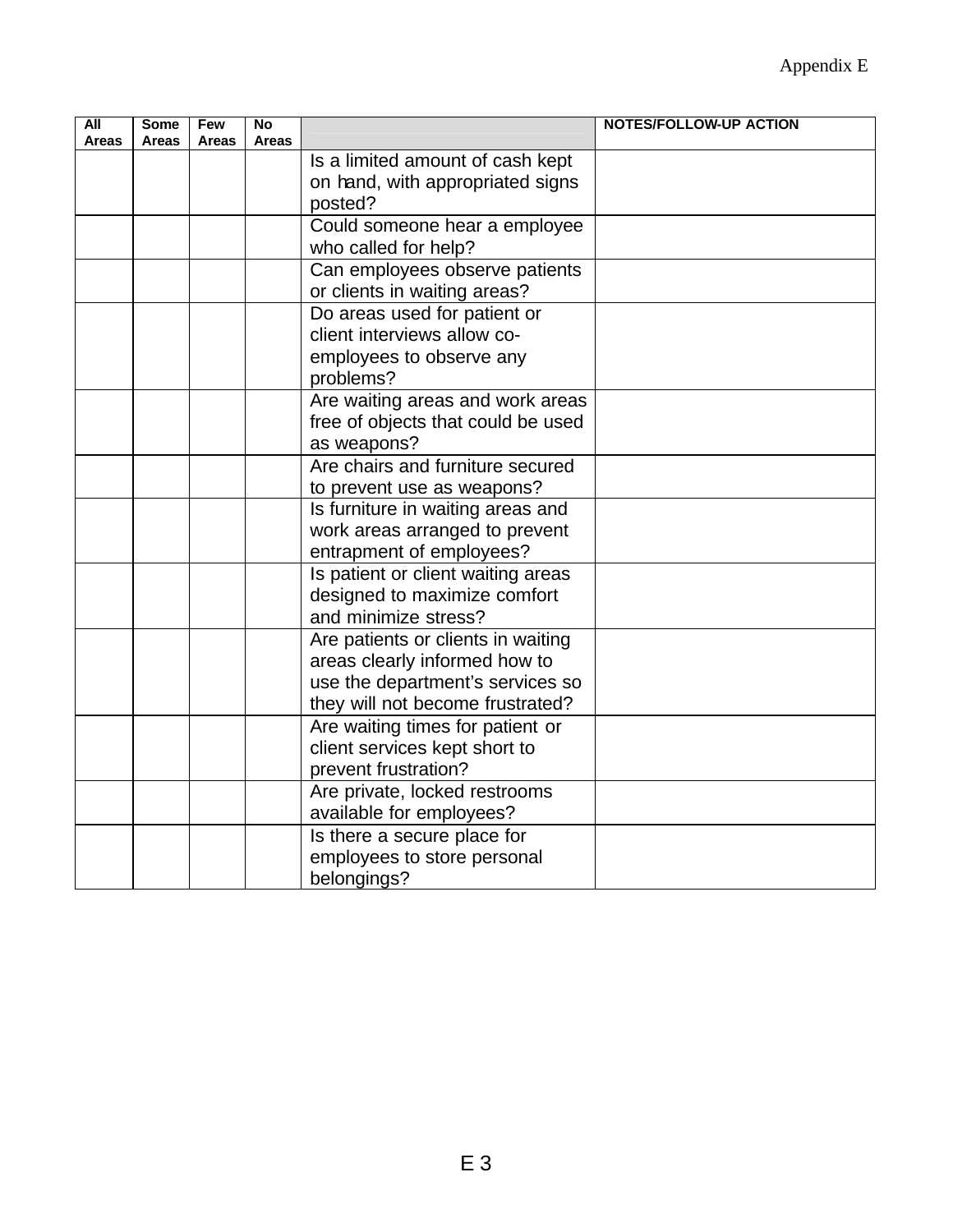## **3. INSPECTING EXTERIOR BUILDING AREAS**

| Yes | No |                                         | <b>NOTES/FOLLOW-UP ACTION</b> |
|-----|----|-----------------------------------------|-------------------------------|
|     |    | Do employees feel safe walking to and   |                               |
|     |    | from the workplace?                     |                               |
|     |    | Are the entrances to the building       |                               |
|     |    | clearly visible from the street?        |                               |
|     |    | Is the area surrounding the building    |                               |
|     |    | free of bushes or other hiding places?  |                               |
|     |    | Are security personnel provided         |                               |
|     |    | outside the building?                   |                               |
|     |    | Is video surveillance provided outside  |                               |
|     |    | the building?                           |                               |
|     |    | Is there enough lighting to see clearly |                               |
|     |    | outside the building?                   |                               |
|     |    | Are all exterior walkways visible to    |                               |
|     |    | security personnel?                     |                               |

## **4. INSPECTING PARKING AREAS**

| <b>Yes</b> | No |                                                                                                        | <b>NOTES/FOLLOW-UP ACTION</b> |
|------------|----|--------------------------------------------------------------------------------------------------------|-------------------------------|
|            |    | Is there a nearby parking lot reserved<br>for employees only?                                          |                               |
|            |    | Is the parking lot attended or otherwise<br>secured?                                                   |                               |
|            |    | Is the parking lot free of blind spots and<br>is landscaping trimmed back to prevent<br>hiding places? |                               |
|            |    | Is there enough lighting to see clearly<br>in the parking lot and when walking to<br>the building?     |                               |
|            |    | Are security escorts available to<br>employees walking to and from the<br>parking lot?                 |                               |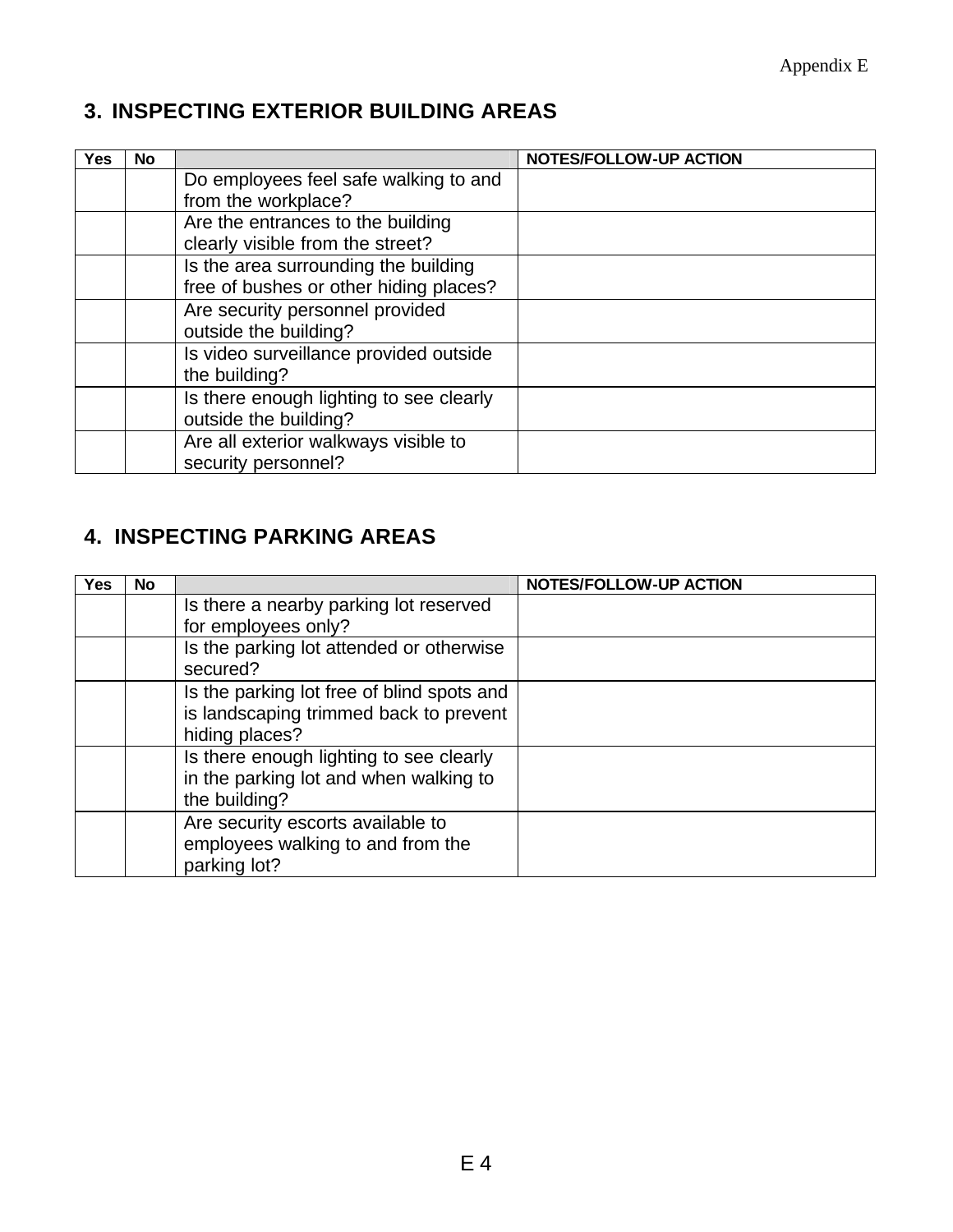## **5. SECURITY MEASURES**

| <b>In</b><br><b>Place</b> | <b>Should</b><br>Add | Doesn't      | Does the workplace have:           | <b>NOTES/FOLLOW-UP ACTION</b> |
|---------------------------|----------------------|--------------|------------------------------------|-------------------------------|
|                           |                      | <b>Apply</b> |                                    |                               |
|                           |                      |              | Physical barriers (plexiglass      |                               |
|                           |                      |              | partitions, bullet resistant       |                               |
|                           |                      |              | customer windows, etc.)?           |                               |
|                           |                      |              | Security cameras or closed circuit |                               |
|                           |                      |              | TV in high-risk areas?             |                               |
|                           |                      |              | Panic buttons?                     |                               |
|                           |                      |              | Alarm systems?                     |                               |
|                           |                      |              | Metal detectors?                   |                               |
|                           |                      |              | X-ray machines?                    |                               |
|                           |                      |              | Door locks?                        |                               |
|                           |                      |              | Internal telephone system to       |                               |
|                           |                      |              | activate emergency assistance?     |                               |
|                           |                      |              | Telephones with an outside line    |                               |
|                           |                      |              | programmed for 911?                |                               |
|                           |                      |              | Two-way radios, pagers, or         |                               |
|                           |                      |              | cellular telephones?               |                               |
|                           |                      |              | Security mirrors (e.g. convex      |                               |
|                           |                      |              | mirrors)?                          |                               |
|                           |                      |              | Secured entry (e.g. "buzzers")?    |                               |
|                           |                      |              | Personal alarm devices?            |                               |
|                           |                      |              | "Drop safes" to limit amount of    |                               |
|                           |                      |              | cash on hand?                      |                               |
|                           |                      |              | Broken windows repaired            |                               |
|                           |                      |              | promptly?                          |                               |
|                           |                      |              | Security systems, locks, etc.      |                               |
|                           |                      |              | tested on a regular basis and      |                               |
|                           |                      |              | repaired promptly when             |                               |
|                           |                      |              | necessary?                         |                               |

## **6. COMMENTS**

Checklist completed by: \_\_\_\_\_\_\_\_\_\_\_\_\_\_\_\_\_\_\_\_\_\_\_\_\_\_\_\_\_ Date: \_\_\_\_\_\_\_\_\_\_\_\_\_\_\_\_\_\_\_\_ Department/Location: \_\_\_\_\_\_\_\_\_\_\_\_\_\_\_\_\_\_\_\_\_\_\_\_\_\_ Phone Number: \_\_\_\_\_\_\_\_\_\_\_\_\_\_\_\_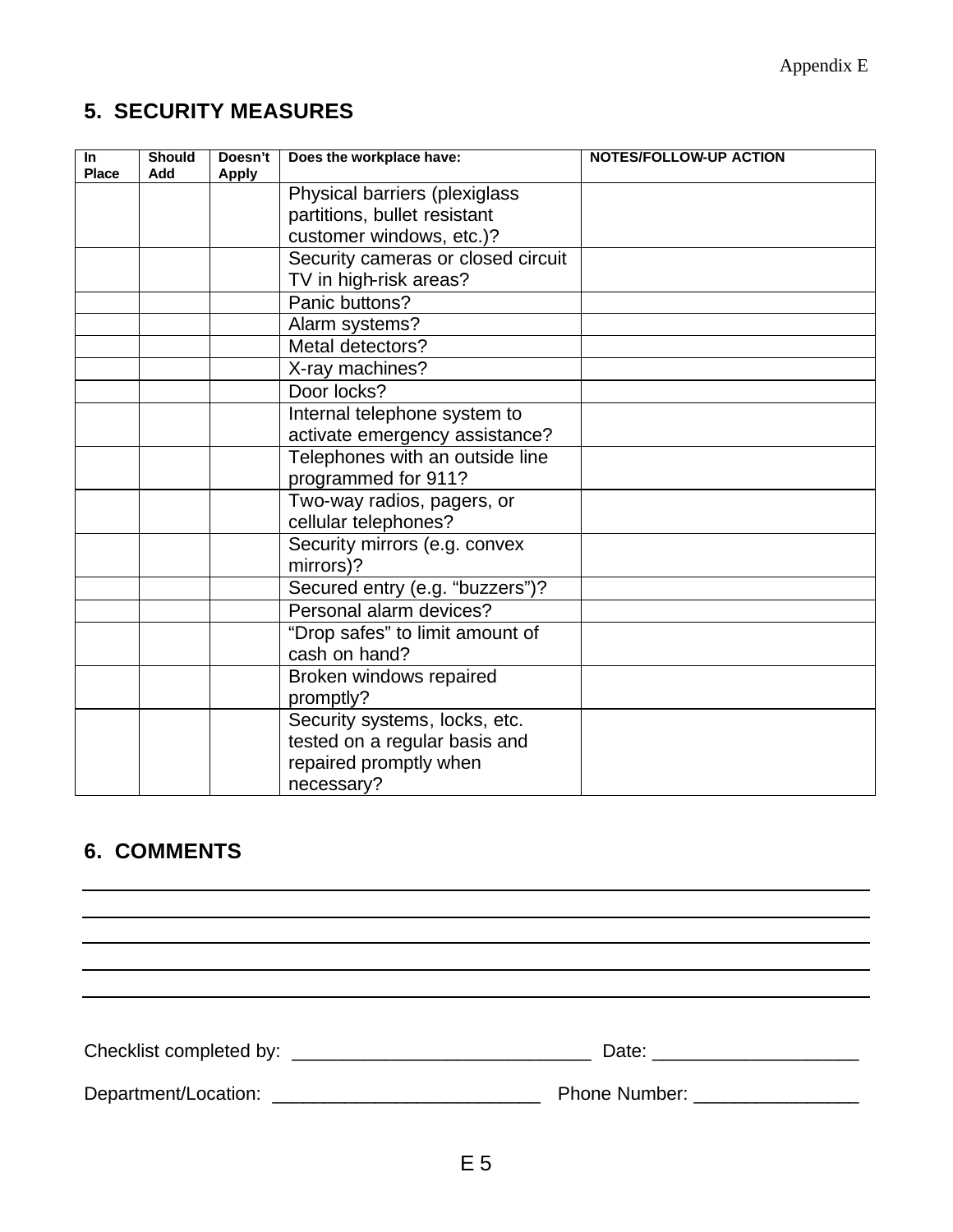### Appendix E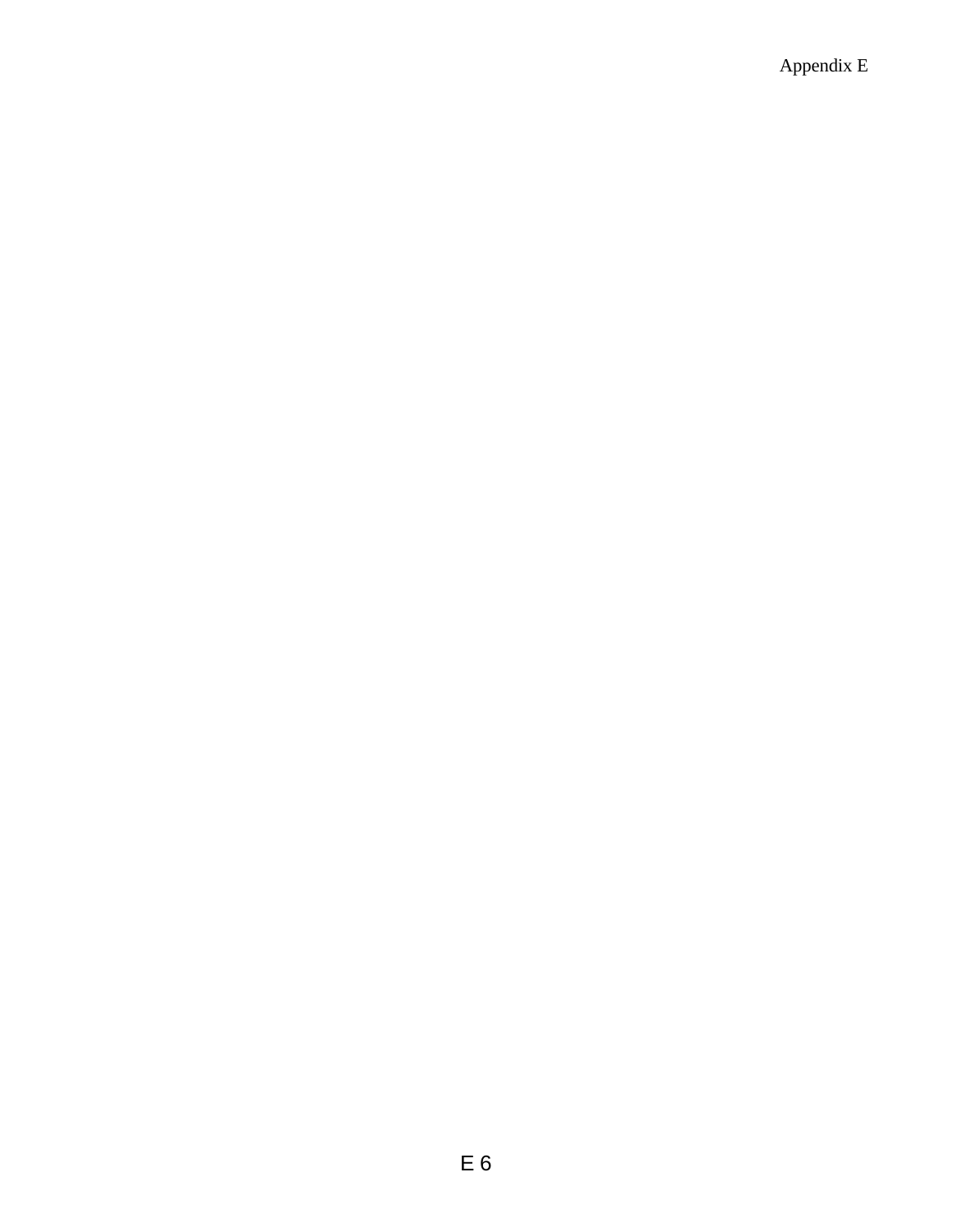# **Workplace Violence Prevention Program Assessment Checklist**

Use this checklist as part of a regular safety and health inspection or audit that is conducted by the Health & Safety, Crime/Workplace Violence Prevention Coordinator, or joint labor/management committee. If a question does not apply to the workplace, then write "N/A" (not applicable) in the note column. Add any other questions that may be appropriate.

| <b>Yes</b> | <b>No</b> | <b>STAFFING</b>                                                              | <b>NOTES</b> |
|------------|-----------|------------------------------------------------------------------------------|--------------|
|            |           | Is there someone responsible for building                                    |              |
|            |           | security?                                                                    |              |
|            |           | Who is it?                                                                   |              |
|            |           | Are employees told who is responsible for                                    |              |
|            |           | security?                                                                    |              |
|            |           | Is adequate and trained staffing available to                                |              |
|            |           | protect employees against assaults or other                                  |              |
|            |           | violence?                                                                    |              |
|            |           | Is there a "buddy system" for when<br>employees are in potentially dangerous |              |
|            |           | situations?                                                                  |              |
|            |           | Are there trained security personnel                                         |              |
|            |           | accessible to employees in a timely manner?                                  |              |
|            |           | Do security personnel have sufficient authority                              |              |
|            |           | to take all necessary action to ensure                                       |              |
|            |           | employee safety?                                                             |              |
|            |           | Are security personnel provided outside the<br>building?                     |              |
|            |           | Is the parking lot attended or otherwise                                     |              |
|            |           | secure?                                                                      |              |
|            |           | Are security escorts available to walk                                       |              |
|            |           | employees to and from the parking lot?                                       |              |
|            |           | <b>TRAINING</b>                                                              |              |
|            |           | Are employees trained in the emergency                                       |              |
|            |           | response plan (for example, escape routes,                                   |              |
|            |           | notifying the proper authorities)?                                           |              |
|            |           | Are employees trained to report violent<br>incidents or threats?             |              |
|            |           | Are employees trained in how to handle                                       |              |
|            |           | difficult clients or patients?                                               |              |
|            |           | Are employees trained in ways to prevent or                                  |              |
|            |           | defuse potentially violent situations?                                       |              |
|            |           | Are employees trained in personal safety and                                 |              |
|            |           | self-defense?                                                                |              |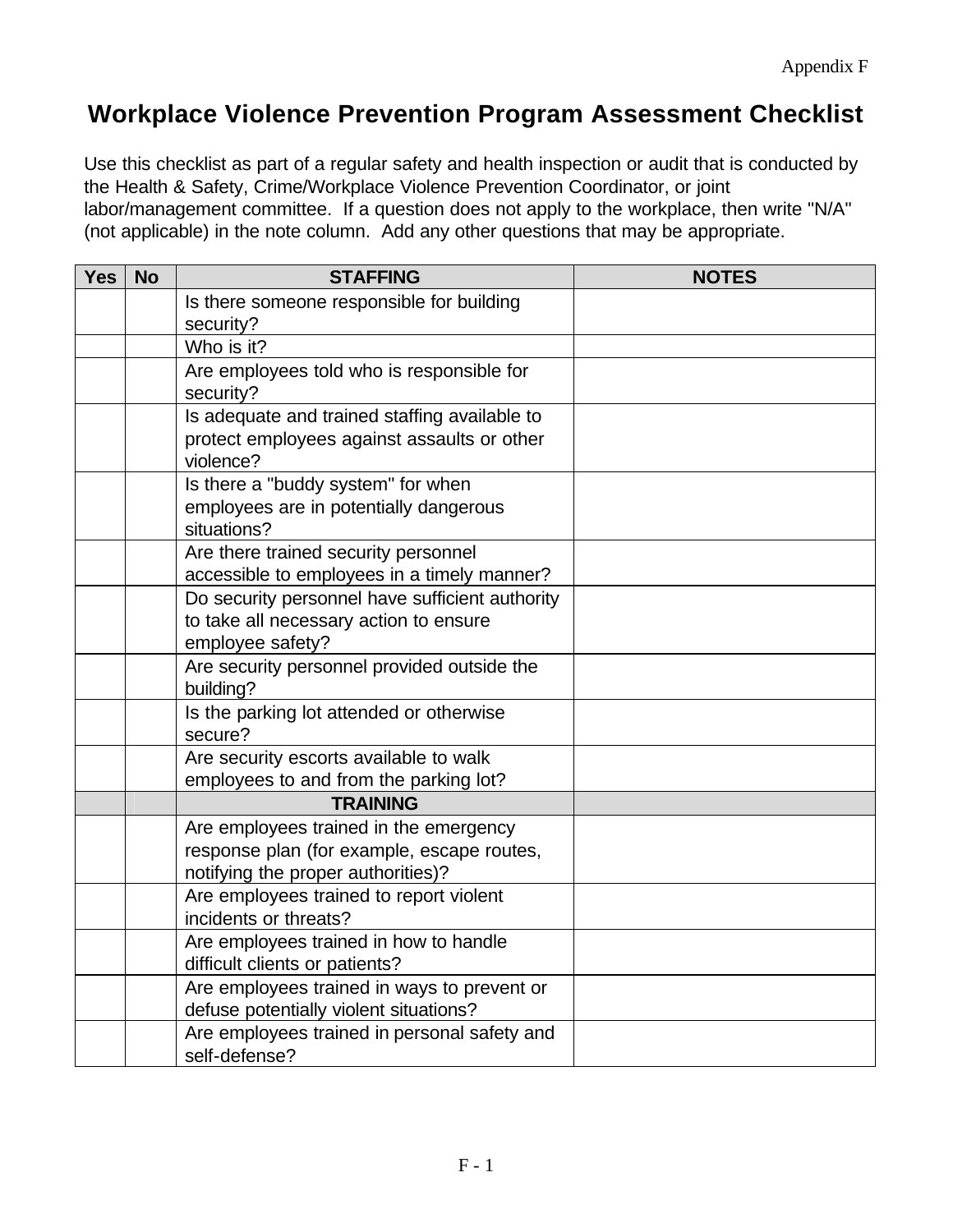| <b>Yes</b> | <b>No</b> | <b>FACILITY DESIGN</b>                                         |  |
|------------|-----------|----------------------------------------------------------------|--|
|            |           | Are there enough exits and adequate routes of                  |  |
|            |           | escape?                                                        |  |
|            |           | Can exit doors be opened only from the inside                  |  |
|            |           | to prevent unauthorized entry?                                 |  |
|            |           | Is the lighting adequate to see clearly in indoor              |  |
|            |           | areas?                                                         |  |
|            |           | Are there employee-only work areas that are                    |  |
|            |           | separate from public areas?                                    |  |
|            |           | Is access to work areas only through a                         |  |
|            |           | reception area?                                                |  |
|            |           | Are reception and work areas designed to                       |  |
|            |           | prevent unauthorized entry?                                    |  |
|            |           | Could someone hear a employee call for help?                   |  |
|            |           | Can employees observe patients or clients in<br>waiting areas? |  |
|            |           | Do areas used for patient or client interviews                 |  |
|            |           | allow coemployees to observe any problems?                     |  |
|            |           | Are waiting and work areas free of objects                     |  |
|            |           | that could be used as weapons?                                 |  |
|            |           | Are chairs and furniture secured to prevent                    |  |
|            |           | use as weapons?                                                |  |
|            |           | Is furniture in waiting and work areas arranged                |  |
|            |           | to prevent employees from becoming                             |  |
|            |           | trapped?                                                       |  |
|            |           | Are patient or client areas designed to                        |  |
|            |           | maximize comfort and minimize stress?                          |  |
|            |           | Is a secure place available for employees to                   |  |
|            |           | store their personal belongings?                               |  |
|            |           | Are private, locked restrooms available for                    |  |
|            |           | staff?                                                         |  |
|            |           | <b>SECURITY MEASURES - Does the</b>                            |  |
|            |           | workplace have?                                                |  |
|            |           | Physical barriers (Plexiglas partitions, elevated              |  |
|            |           | counters to prevent people from jumping over                   |  |
|            |           | them, bullet resistant customer windows,                       |  |
|            |           | $etc.$ )?                                                      |  |
|            |           | Security cameras or closed circuit TV in high-                 |  |
|            |           | risk areas?                                                    |  |
|            |           | Panic buttons -(portable or fixed)?                            |  |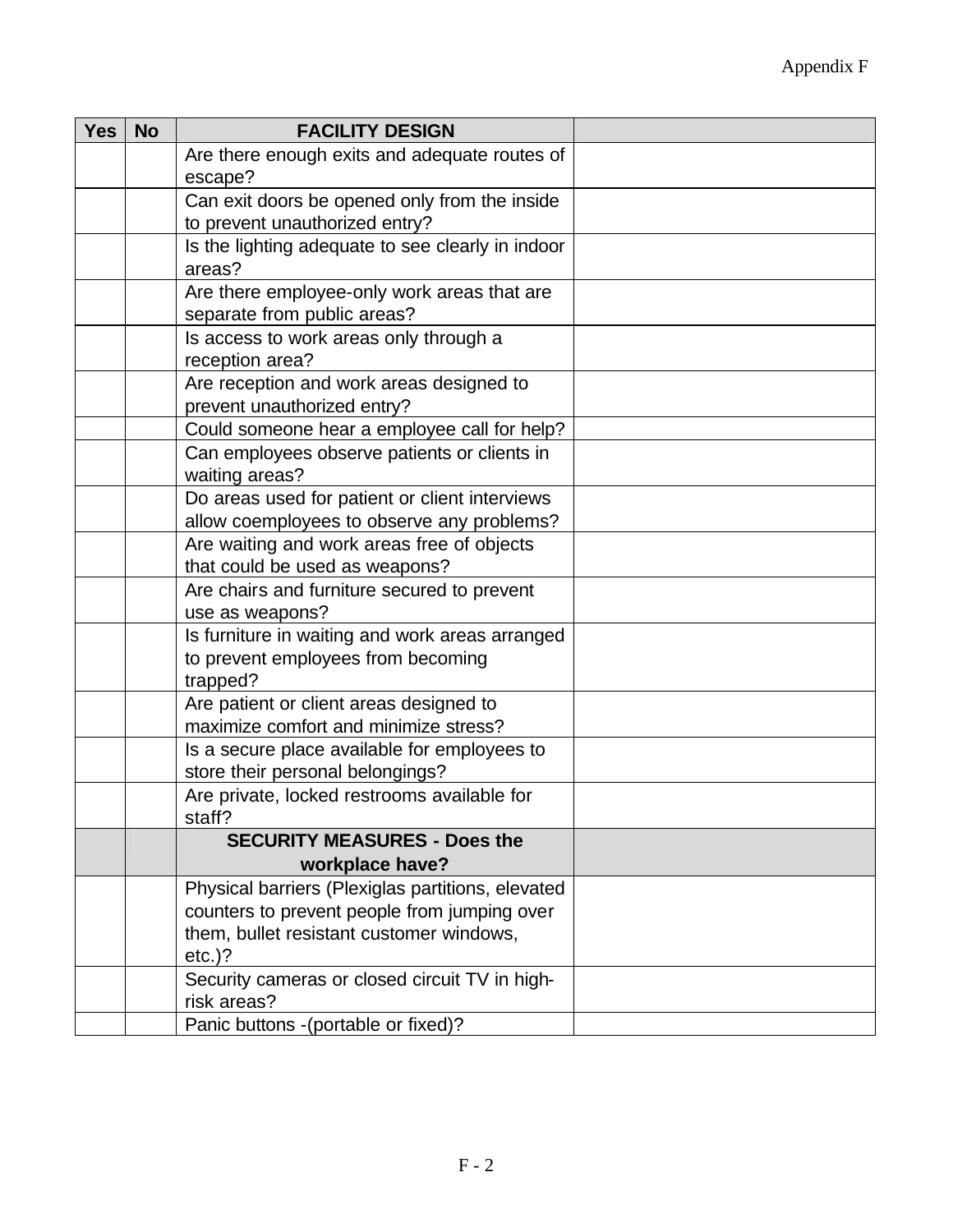| <b>Yes</b> | <b>No</b> | <b>SECURITY MEASURES - Does the</b>                                  |  |
|------------|-----------|----------------------------------------------------------------------|--|
|            |           | workplace have? (cont.)                                              |  |
|            |           | Alarm systems?                                                       |  |
|            |           | Metal detectors?                                                     |  |
|            |           | X-ray machines?                                                      |  |
|            |           | Door locks?                                                          |  |
|            |           | Internal phone system to activate emergency                          |  |
|            |           | assistance?                                                          |  |
|            |           | Phones with an outside line programmed to                            |  |
|            |           | call 911?                                                            |  |
|            |           | Security mirrors (convex mirrors)?                                   |  |
|            |           | Secured entry (buzzers)?                                             |  |
|            |           | Personal alarm devices?                                              |  |
|            |           | <b>OUTSIDE THE FACILITY</b>                                          |  |
|            |           | Do employees feel safe walking to and from<br>the workplace?         |  |
|            |           | Are the entrances to the building clearly visible                    |  |
|            |           | from the street?                                                     |  |
|            |           | Is the area surrounding the building free of                         |  |
|            |           | bushes or other hiding places?                                       |  |
|            |           | Is video surveillance provided outside the<br>building?              |  |
|            |           | Is there enough lighting to see clearly outside<br>the building?     |  |
|            |           | Are all exterior walkways visible to security<br>personnel?          |  |
|            |           | Is there a nearby parking lot reserved for<br>employees only?        |  |
|            |           | Is the parking lot free of bushes or other                           |  |
|            |           | hiding places?                                                       |  |
|            |           | Is there enough lighting to see clearly in the                       |  |
|            |           | parking lot and when walking to the building?                        |  |
|            |           | Have neighboring facilities and businesses                           |  |
|            |           | experienced violence or crime?                                       |  |
|            |           | <b>WORKPLACE PROCEDURES</b>                                          |  |
|            |           | Is public access to the building controlled?                         |  |
|            |           | Are floor plans posted showing building                              |  |
|            |           | entrances, exits, and location of security                           |  |
|            |           | personnel?                                                           |  |
|            |           | Are these floor plans visible only to staff and                      |  |
|            |           | not to outsiders?                                                    |  |
|            |           | Is other emergency information posted, such<br>as telephone numbers? |  |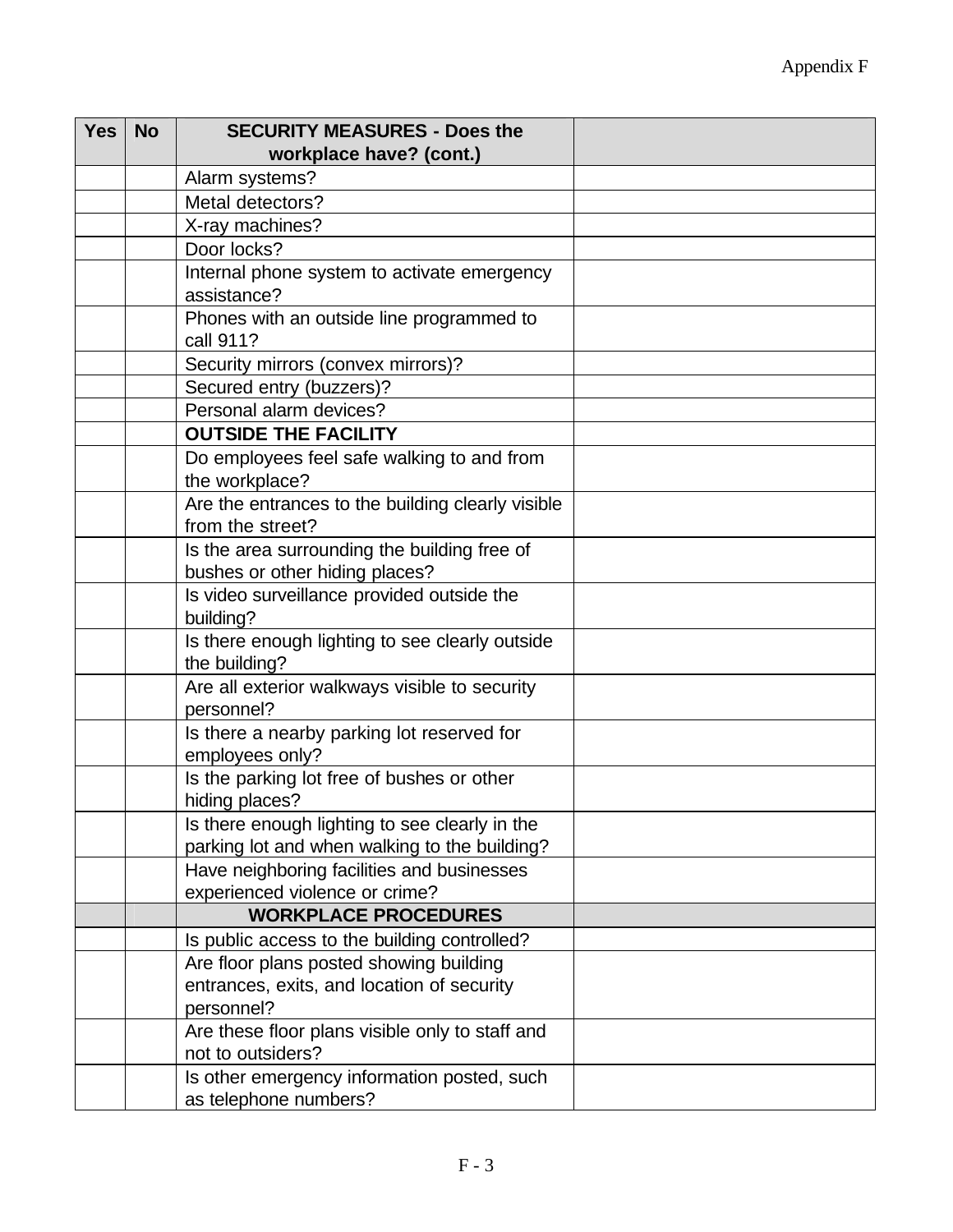| <b>Yes</b> | <b>No</b> | <b>WORKPLACE PROCEDURES (cont.)</b>                                                                      |  |
|------------|-----------|----------------------------------------------------------------------------------------------------------|--|
|            |           | Are special security measures taken to protect                                                           |  |
|            |           | people who work late at night (escorts, locked                                                           |  |
|            |           | entrances, etc.)?                                                                                        |  |
|            |           | Are visitors or clients escorted to offices for                                                          |  |
|            |           | appointments?                                                                                            |  |
|            |           | Are authorized visitors to the building required to<br>wear ID badges?                                   |  |
|            |           | Are identification tags required for staff (omitting                                                     |  |
|            |           | personal information such as the person's last name                                                      |  |
|            |           | and social security number)?                                                                             |  |
|            |           | Are employees notified of past violent acts by                                                           |  |
|            |           | particular clients, patients, etc.?                                                                      |  |
|            |           | Is there an established liaison with local police?                                                       |  |
|            |           | Are patients or clients in waiting areas clearly                                                         |  |
|            |           | informed how to use the department's services so                                                         |  |
|            |           | they will not become frustrated?                                                                         |  |
|            |           | Are waiting times for patient or client services kept                                                    |  |
|            |           | short to prevent frustration?                                                                            |  |
|            |           | Are broken windows and locks repaired promptly?                                                          |  |
|            |           | Are security devices (locks, cameras, alarms, etc.)                                                      |  |
|            |           | tested on a regular basis and repaired promptly                                                          |  |
|            |           | when necessary?                                                                                          |  |
|            |           | <b>FIELD WORK - Staffing:</b>                                                                            |  |
|            |           | Is there adequate staffing in the field?                                                                 |  |
|            |           | Are escorts or "buddies" provided for people who                                                         |  |
|            |           | work in potentially dangerous situations?                                                                |  |
|            |           | Is assistance provided to employees in the field in a                                                    |  |
|            |           | timely manner when requested?                                                                            |  |
|            |           | <b>FIELD WORK - Training:</b>                                                                            |  |
|            |           | Are employees briefed about the area in which they                                                       |  |
|            |           | will be working (gang colors, neighborhood culture,                                                      |  |
|            |           | language, drug activity, etc.)?                                                                          |  |
|            |           | Can employees effectively communicate with people                                                        |  |
|            |           | they meet in the field (same language, etc.)?                                                            |  |
|            |           | Are people who work in the field late at night or<br>early mornings advised about special precautions to |  |
|            |           | take?                                                                                                    |  |
|            |           |                                                                                                          |  |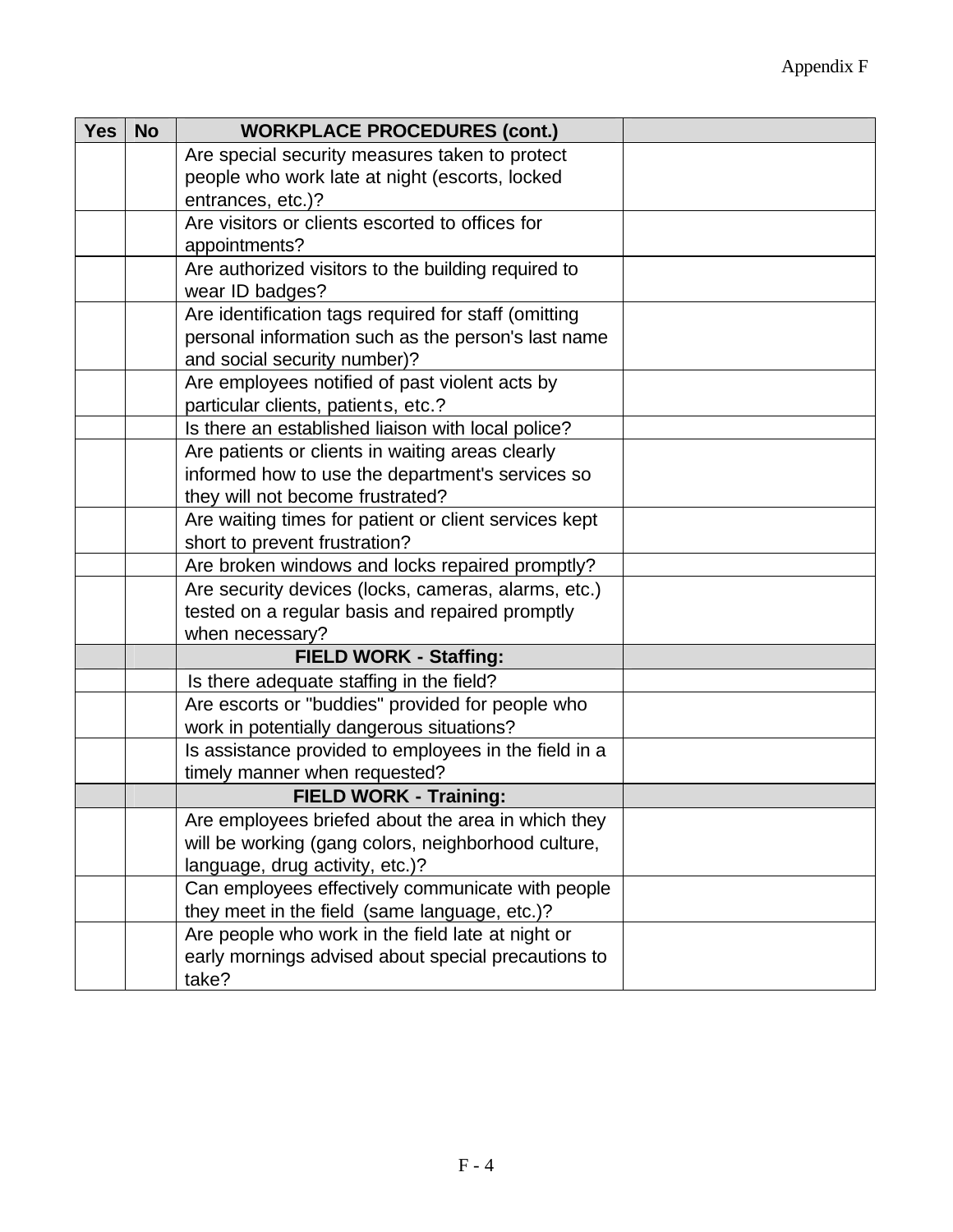| <b>Yes</b> | <b>No</b> | <b>FIELD WORK - Work Environment:</b>                                 |  |
|------------|-----------|-----------------------------------------------------------------------|--|
|            |           | Is there enough lighting to see clearly in all                        |  |
|            |           | areas where employees must go?                                        |  |
|            |           | Are there safe places for employees to eat,                           |  |
|            |           | use the restroom, store valuables, etc.?                              |  |
|            |           | Are there places where employees can go for                           |  |
|            |           | protection in an emergency?                                           |  |
|            |           | Is safe parking readily available for employees<br>in the field?      |  |
|            |           | <b>FIELD WORK - Security Measures:</b>                                |  |
|            |           | Are employees provided two-way radios,<br>pagers, or cellular phones? |  |
|            |           | Are employees provided with personal alarm                            |  |
|            |           | devices or portable panic buttons?                                    |  |
|            |           | Are vehicle door and window locks controlled                          |  |
|            |           | by the driver?                                                        |  |
|            |           | Are vehicles equipped with physical barriers                          |  |
|            |           | (Plexiglas partitions, etc.)?                                         |  |
|            |           | <b>FIELD WORK - Work Procedures:</b>                                  |  |
|            |           | Are employees given maps and good                                     |  |
|            |           | directions covering the areas where they will                         |  |
|            |           | be working?                                                           |  |
|            |           | Are employees given alternative routes to use                         |  |
|            |           | in neighborhoods with a high crime rate?                              |  |
|            |           | Does a policy exist to allow employees to                             |  |
|            |           | refuse service to clients or customers (in the                        |  |
|            |           | home, etc.) in a hazardous situation?                                 |  |
|            |           | Has a liaison with the police been established?                       |  |
|            |           | Do employees avoid carrying unnecessary                               |  |
|            |           | items that someone could use as a weapon<br>against them?             |  |
|            |           | Does the employer provide a safe vehicle or                           |  |
|            |           | other transportation for use in the field?                            |  |
|            |           | Are vehicles used in the field routinely                              |  |
|            |           | inspected and kept in good working order?                             |  |
|            |           | Is there always someone who knows where                               |  |
|            |           | each employee is?                                                     |  |
|            |           | Are nametags required for employees in the                            |  |
|            |           | field (omitting personal information such as                          |  |
|            |           | last name and social security number)?                                |  |
|            |           | Are employees notified of past violent acts by                        |  |
|            |           | particular clients, patients, etc.?                                   |  |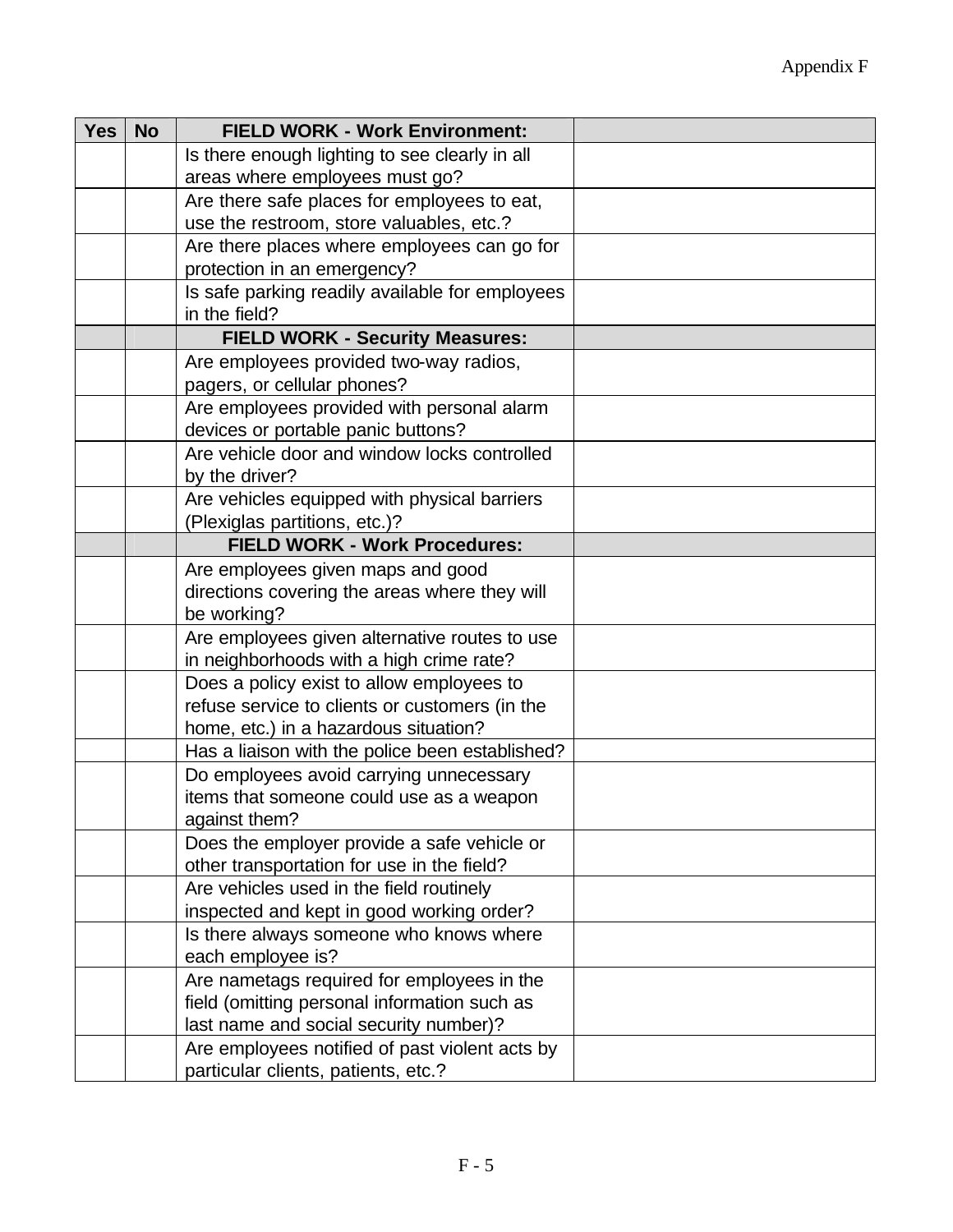| <b>Yes</b> | <b>No</b> | FIELD WORK - Are special precautions<br>taken when employees:                                                     |  |
|------------|-----------|-------------------------------------------------------------------------------------------------------------------|--|
|            |           | Perform "enforcement" functions (parking<br>control officers, inspectors, etc.)?                                  |  |
|            |           | Have to take something away from people<br>(remove children from the home)                                        |  |
|            |           | Have contact with people who behave<br>violently?                                                                 |  |
|            |           | Use vehicles or wear clothing marked with the<br>name of an organization that the public may<br>strongly dislike? |  |
|            |           | Perform duties inside people's homes?                                                                             |  |
|            |           | Have contact with dangerous animals (dogs,<br>$etc.$ )?                                                           |  |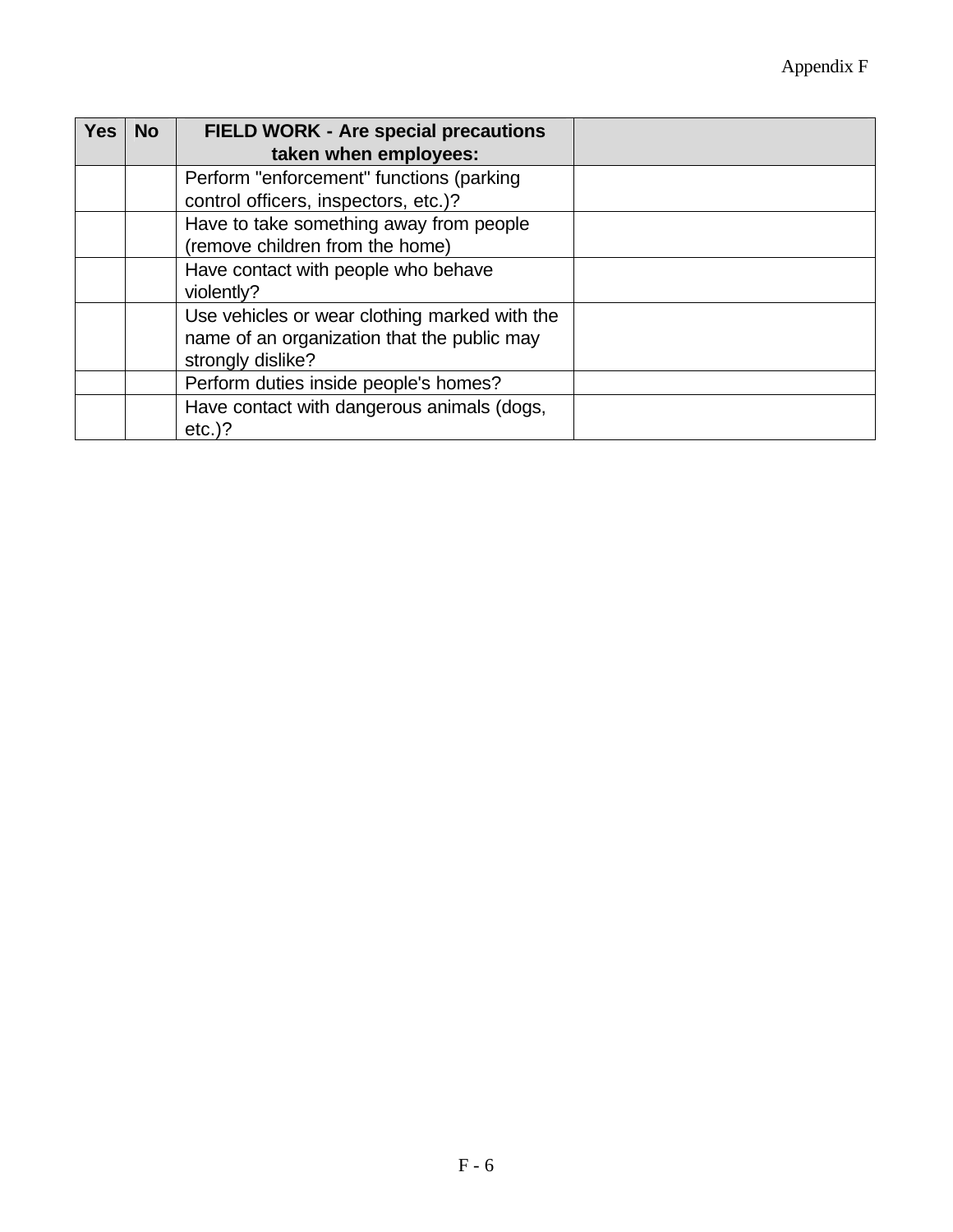#### *WORKPLACE VIOLENCE PREVENTION MODEL PROGRAM RESPONSIBILTIES*

All state work sites are required to prepare a "Workplace Violence Prevention Program," as well as an Injury and Illness Prevention Plan (IIPP), with which all employees are familiar.

- Crime/Workplace Violence Prevention and IIPP Coordinators: For the names of those individuals responsible for the administration of this facility's Workplace Violence Prevention Program and IIPP, refer to the form STD 621 which includes this information, and is updated on a regular basis.
- Manager/Supervisor: Managers and supervisors are responsible for ensuring compliance with the provisions of both the Workplace Violence Prevention Program and the IIPP.
- Employee: State employees are expected to act professionally, courteously, and responsibly at all times, which ensures compliance with the State of California's "**Zero-Tolerance**" workplace violence policy requirement. It is the responsibility of each and every employee to immediately report any and all acts of workplace violence to their supervisor without fear of reprisal. All reports must be taken seriously. The initial verbal report must be followed up with written documentation which should include the following critical information: Names of the involved parties (i.e. perpetrator, victim and witnesses), exactly what occurred, when the incident occurred, where the event took place, and if known why it happened.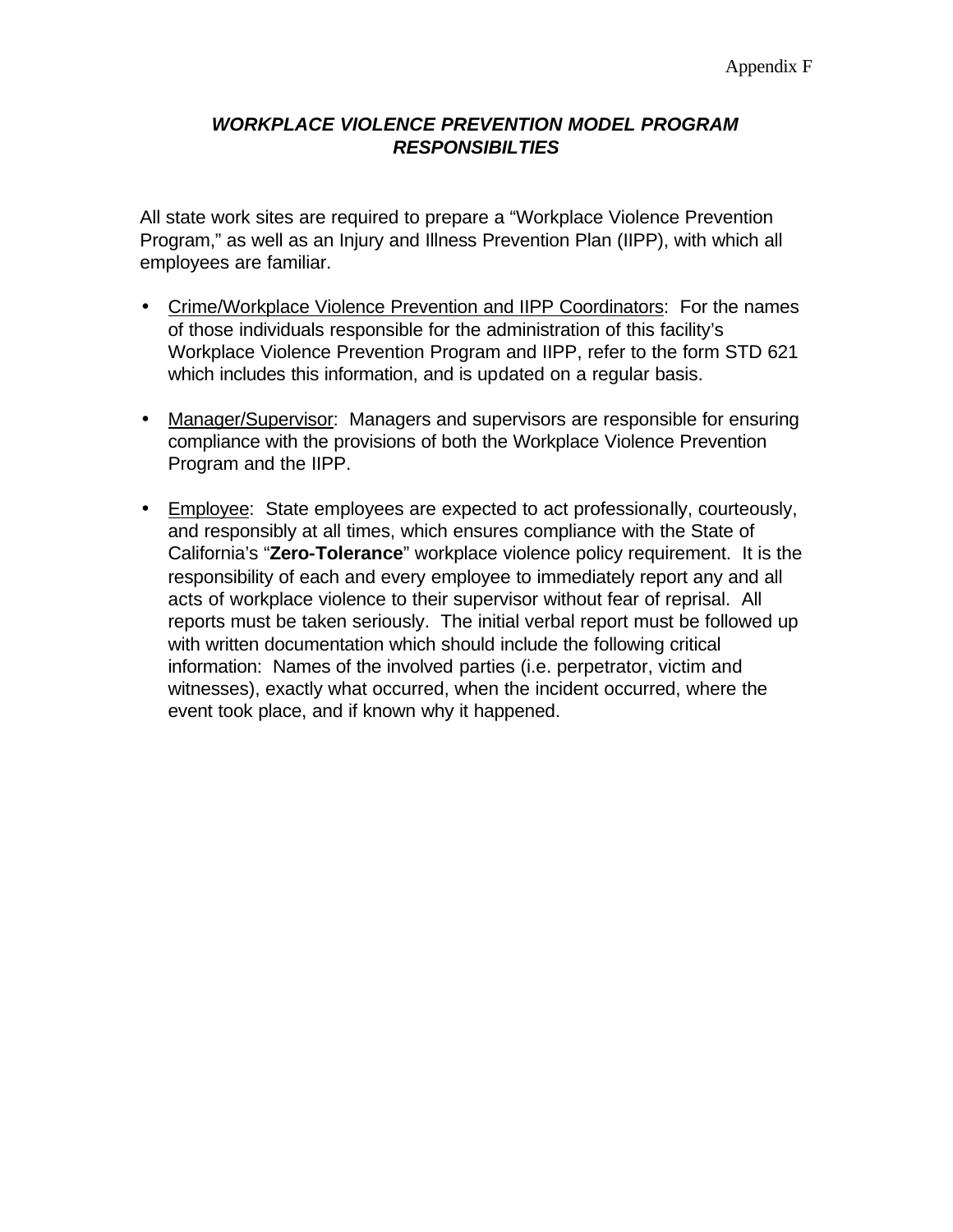#### **RESOURCES**

There are several places people can turn for help when they have, in some way, been involved with workplace violence. The following four suggestions are merely provided as a starting point.

- Peer Support Personnel: Some departments offer a Peer Support Program to their employees. Peer Support Officers are personnel who have personal first-hand experience dealing with the issues surrounding traumatic events. These officers volunteer their time to assist employees with problems that may arise as a result of violence in the workplace.
- Employee Assistance Program (EAP): The State of California provides access for all employees to EAP Counselors, who are specially trained and ready to deal with the most difficult of workplace related problems. EAP personnel are available to provide assistance 24 hours a day at 800-632-7422. Critical Incident Stress Debriefings are also available, for an additional fee, through the EAP; arrangements for the use of these specialized services should be made by management personnel.
- Support Group: Sometimes talking with others who have shared the same experience is helpful in the healing process. If this is the case, consider joining a local support group. (For more information contact your county social services office.)
- Clergy: Local clergy can be called upon for just about anything; rarely will any compensation be expected. Most often, Pastors, Ministers, Priests and Rabbis have received training to deal with even the most horrible of situations.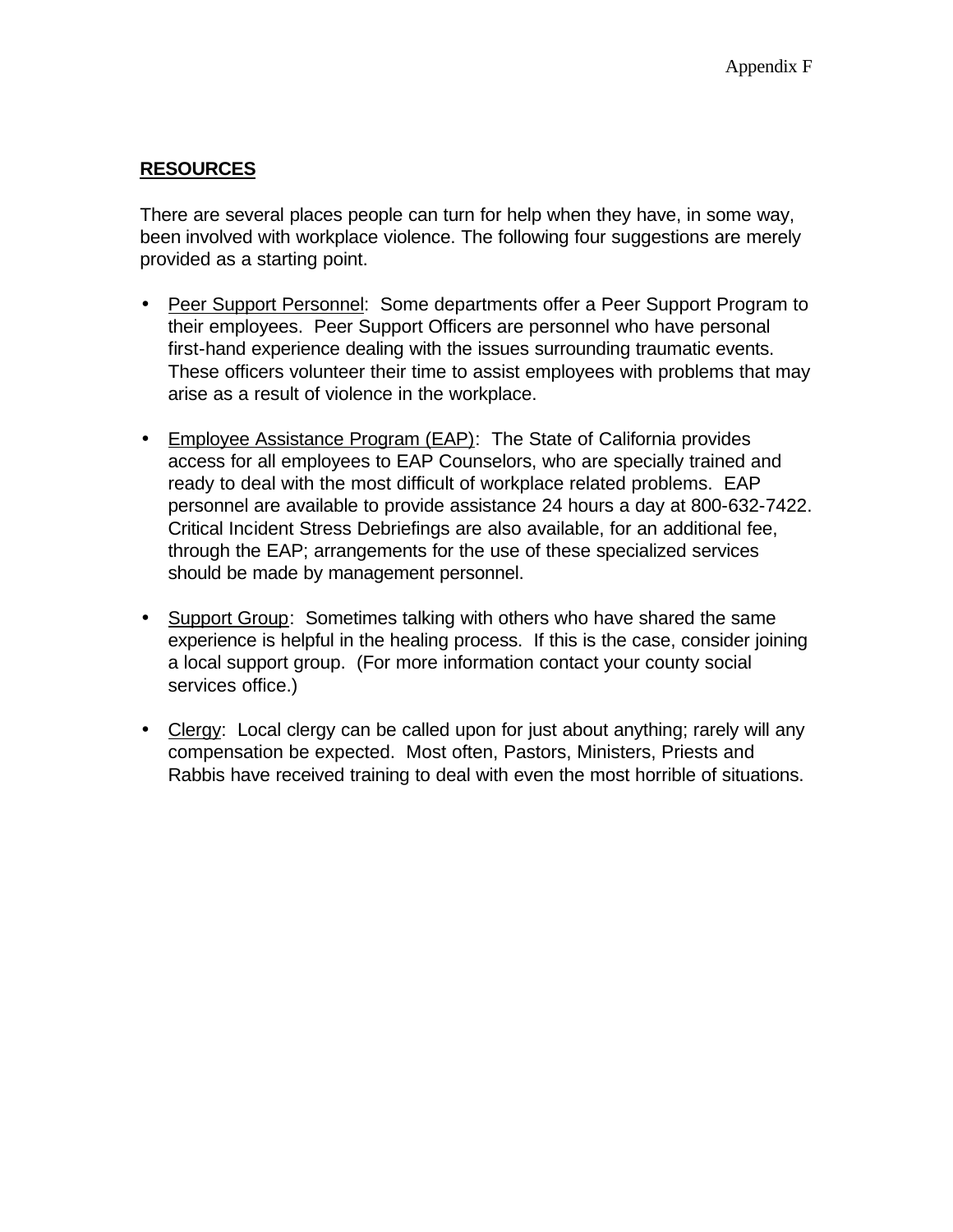# *Workplace Violence Prevention Model Program COMMUNICATION Section*

Communication is most effective when it involves two-way communication and the agency goals and objectives are clearly understood.

We recognize the importance of effective communication as it relates to eliminating and controlling workplace violence. Our communication process is to ensure continues flow of information relating to workplace violence, primarily between management and our workers. Affected workers are encouraged to communicate any concerns and suggestions, moreover to follow up on the action taken and or feedback. To ensure that the communication process is effective, an evaluation sheet will be used to assess our effectiveness. Our goal is to maintain checks in the Yes column.

|                | Issues concerning communication        | $\sqrt{Y}$ es - comments | $\sqrt{\text{No}}$ -comments |
|----------------|----------------------------------------|--------------------------|------------------------------|
| $\mathbf{1}$   | New employee orientation on            |                          |                              |
|                | workplace violence policies,           |                          |                              |
|                | procedures and work practices.         |                          |                              |
| $\overline{2}$ | Review and continuous education on     |                          |                              |
|                | workplace violence policies,           |                          |                              |
|                | procedures and work practices with all |                          |                              |
|                | managers, supervisors, and employees.  |                          |                              |
| 3              | Specialize training and education to   |                          |                              |
|                | address awareness of early warning     |                          |                              |
|                | signs of potential workplace violence. |                          |                              |
| $\overline{4}$ | Regularly scheduled safety meetings    |                          |                              |
|                | with all personnel on all shifts to    |                          |                              |
|                | discuss workplace violence.            |                          |                              |
|                |                                        |                          |                              |
|                | Process (i.e. Questionnaire) to ensure |                          |                              |
| 5              | everyone understands the workplace     |                          |                              |
|                | security policies (in a form readily   |                          |                              |
|                | understandable to all).                |                          |                              |
| 6              | Proper posting and distribution of     |                          |                              |
|                | information relating to workplace      |                          |                              |
|                | violence. Is information current?      |                          |                              |
| $\overline{7}$ | Issues concerning workplace violence   |                          |                              |
|                | are communicated in a timely manner    |                          |                              |
|                | to include suggestions for preventing  |                          |                              |
|                | incidence of violence.                 |                          |                              |
|                |                                        |                          |                              |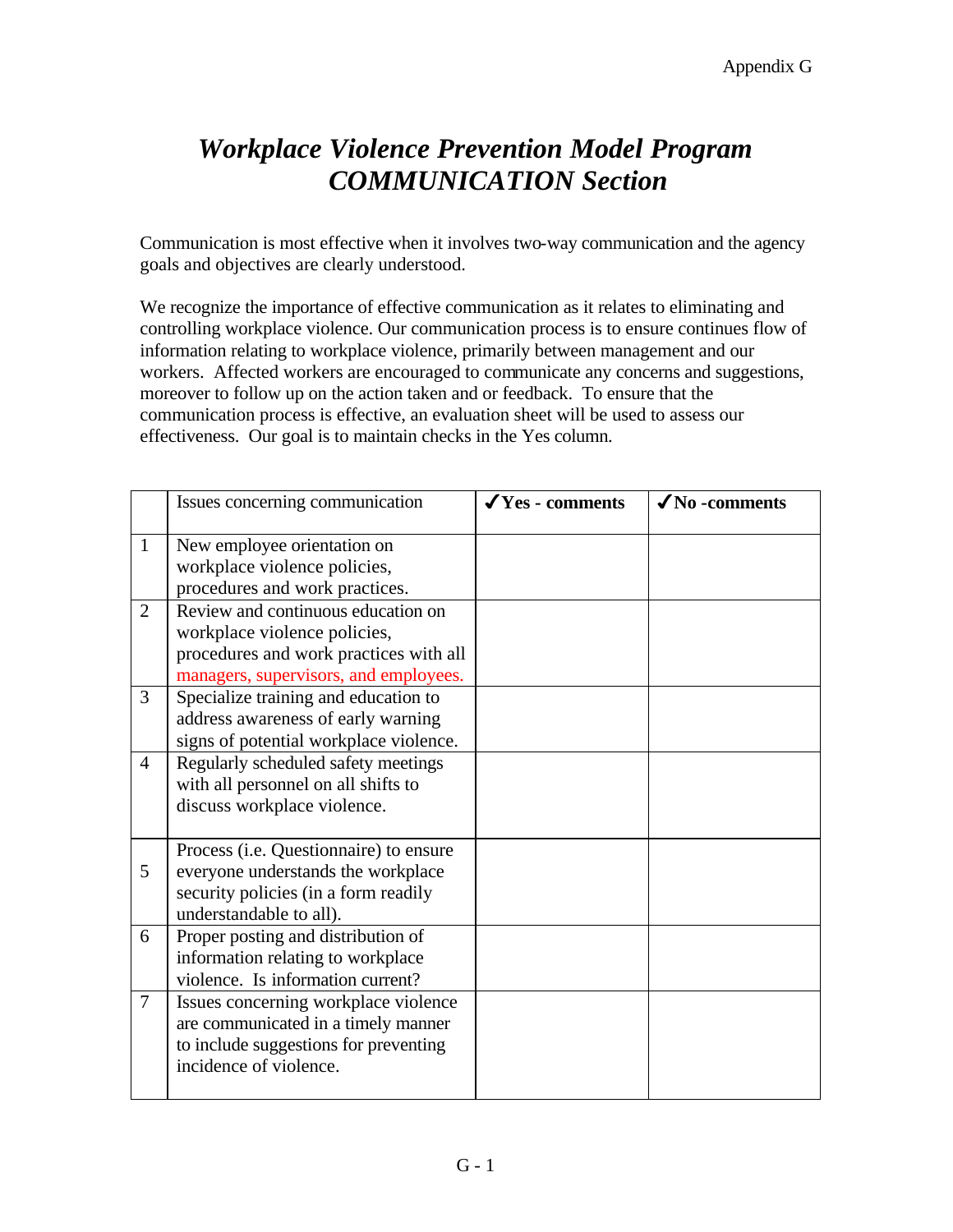| 8  | Action and feed back is communicated   |  |
|----|----------------------------------------|--|
|    | in a timely manner and without fear of |  |
|    | retaliation by either person making    |  |
|    | threats or anyone else.                |  |
| 9  | Meetings are conducted in a manner to  |  |
|    | allow free and open discussions.       |  |
|    |                                        |  |
| 10 | Meetings are announced and scheduled   |  |
|    | to facilitate for maximum attendance.  |  |
|    |                                        |  |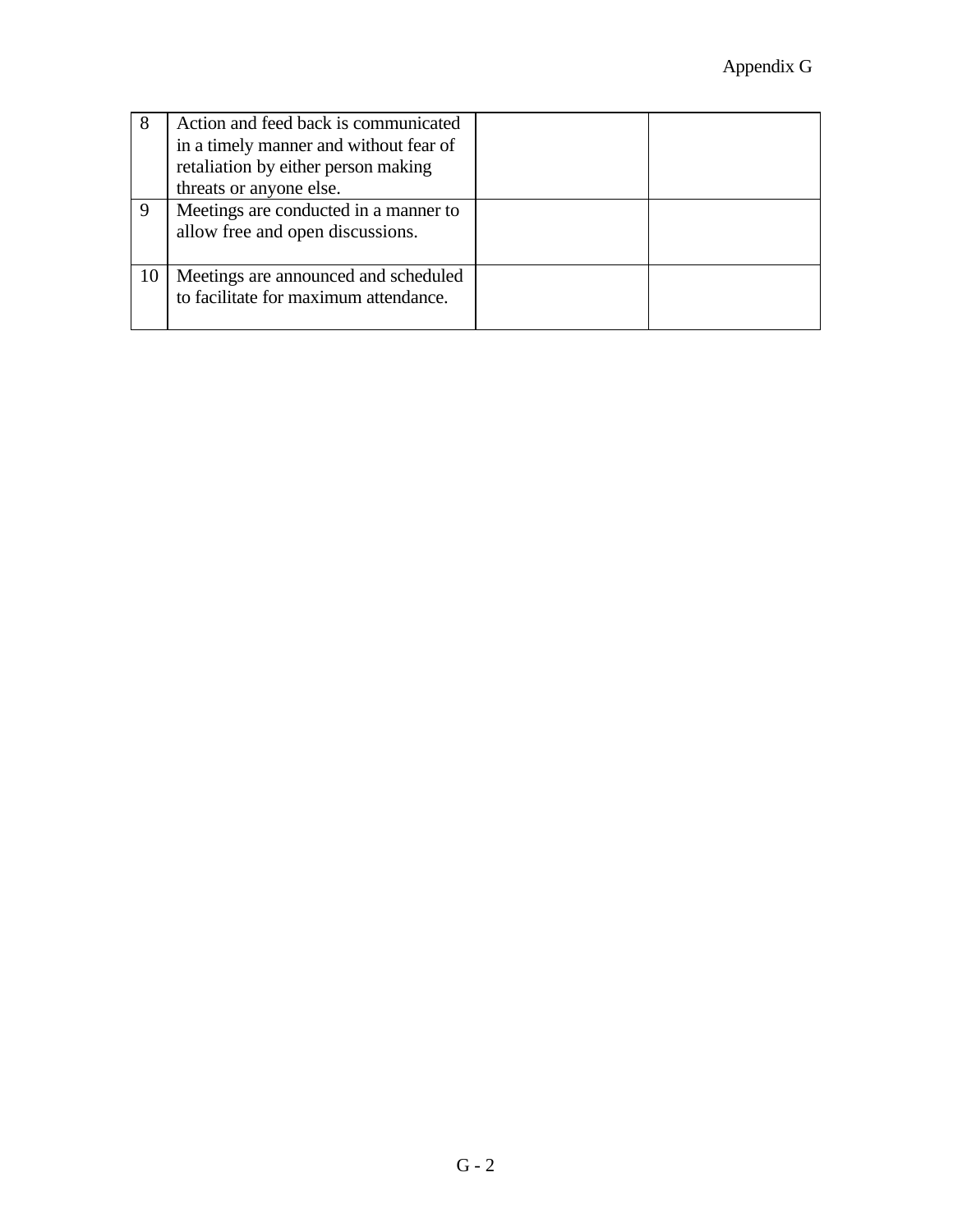#### **DOMESTIC VIOLENCE WORKPLACE IMPACT: FACT SHEET**

Over the past two decades, the American workplace has changed dramatically. Until fairly recently, it has been a place that focused almost exclusively on "getting the job done," where workers were expected to leave their problems and personal lives at home -- or risk losing their jobs.

More and more, employers today recognize that personal, "real life" problems affect job performance, and job performance affects the bottom line. Because of this change, employers now routinely offer employees a full spectrum of assistance programs to help them deal with issues such as drug addiction, family problems and AIDS -- finding that doing so is ultimately more cost-effective than leaving employees to solve these problems on their own. Increasingly, employers across the U.S. are addressing domestic violence by implementing programs and policies that respond to and help prevent abuse and treat it as a preventable health problem and bottom-line business issue.

Business should respond to domestic violence in its own enlightened selfinterest, and it should do so in a businesslike way. By working to mitigate the economic, legal, and productivity risks related to domestic violence, a business will also create a workplace that is safer for victims, and will send a powerful message to society that responding to domestic violence is "good business".

#### **WHAT IS DOMESTIC VIOLENCE?**

Domestic violence is a pattern of assaults and controlling behaviors, including physical, sexual, and psychological attacks and economic control, that adults and adolescents use against their intimate partners. Domestic violence is lethal, common, and affects people of all cultures, religions, ages, sexual orientations, educational backgrounds and income levels. The overwhelming majority of adult domestic violence victims are women, and perpetrators are men. Nearly onethird of American women (31 percent) report being physically or sexually abused by a husband or boyfriend at some point in their lives, according to a 1998 Commonwealth Fund survey. $1$  On average, more than three women are murdered by their husbands or boyfriends in this country every day. In 1998, approximately 1,830 murders were attributed to intimates; nearly three out of four of the murder victims (1,320 total) were women.<sup>2</sup> In a company that is mid- to large-sized, it is a certainty that employees are personally affected by domestic violence.

#### **DOMESTIC VIOLENCE: A WORKPLACE ISSUE**

Domestic violence doesn't stay at home when women go to work. Domestic violence often becomes workplace violence. It is crucial that domestic abuse be seen as a serious, recognizable, and preventable problem like thousands of other workplace health and safety issues that affect a business and its bottom line.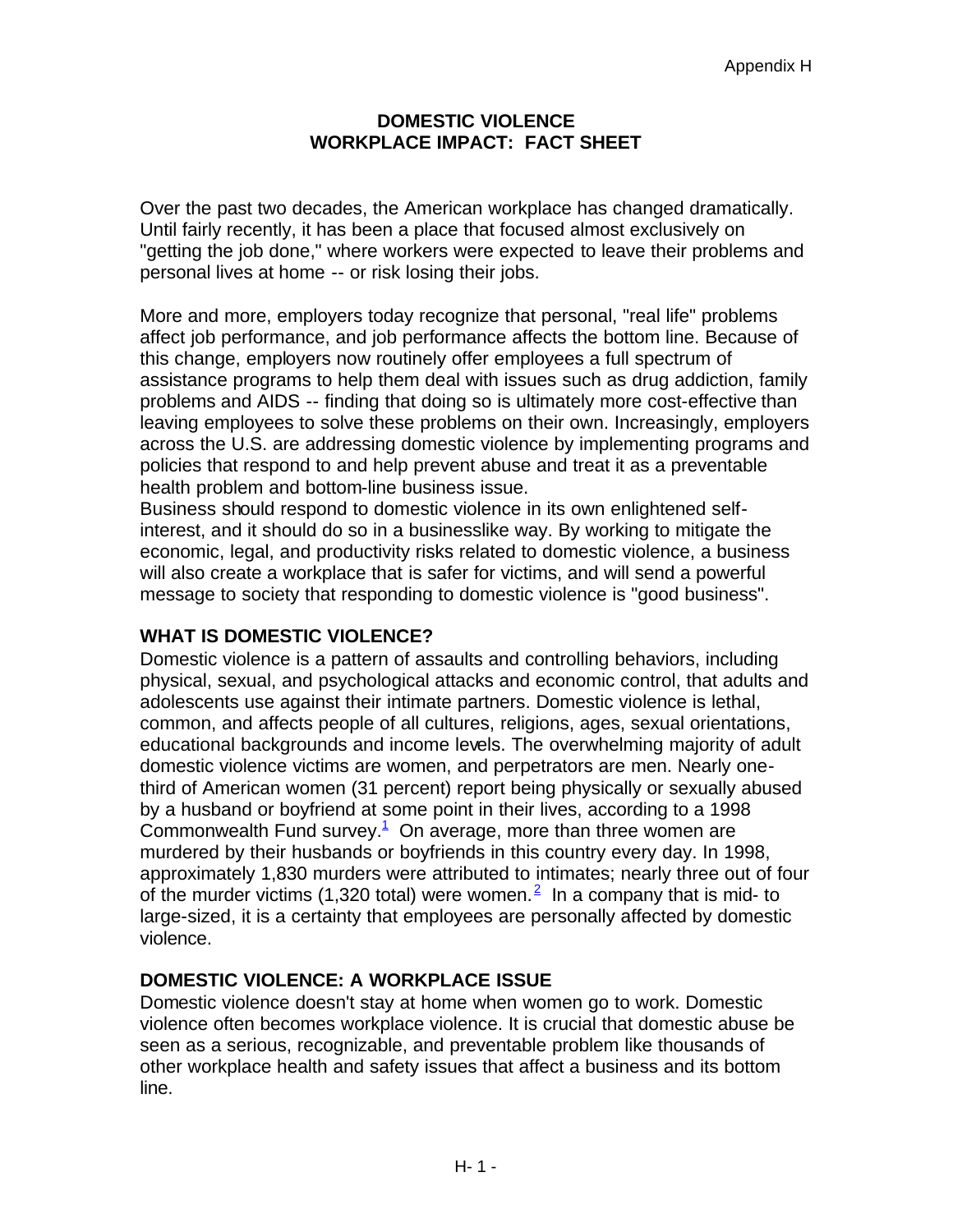#### **PUBLIC PERCEPTIONS**

While some employers may feel that domestic violence is "too controversial" to address, corporate America has dealt with difficult issues before, such as AIDS, for example, and can do so with domestic violence. In fact:

- Public opinion research conducted in 1995 by a major insurance company found that 91 percent of consumers surveyed believe that it is a good idea for companies to support domestic violence awareness programs.
- Business leaders agree that domestic violence is a problem that affects their workplaces: in another survey, fifty-seven percent of senior corporate executives believe domestic violence is a major problem in society. Onethird of them thought this problem has a negative impact on their bottom lines, and 40% said they were personally aware of employees and other individuals affected by domestic violence. Sixty-six percent believe their company's financial performance would benefit from addressing the issue of domestic violence among their employees. $3$
- 78% of Human Resources professionals polled by *Personnel Journal* said that domestic violence is a workplace issue. $4$

#### **PRODUCTIVITY**

Domestic violence affects productivity, and increases absenteeism.

- In a 1997 national survey, 24% of women between the ages of 18 and 65 had experienced domestic violence. Moreover 37% of women who experienced domestic violence report this abuse had an impact on their work performance in the form of lateness, missed work, keeping a job or career promotions.<sup>5</sup>
- A study of survivors of domestic violence found that abusive husbands and partners harassed 74% of employed battered women at work. Domestic violence caused 56% of them to be late for work at least five times a month, 28% to leave early at least five days a month, and 54% to miss at least three full days of work a month. They said that abuse also affected their ability to keep a job.
- Batterers also may be less productive or miss work because of violence, incarceration, or legal proceedings resulting from the violence.
- Forty-seven percent of senior executives polled said that domestic violence has a harmful effect on the company's productivity. $6$

#### **HEALTH CARE COSTS**

Many employers offer health care benefits to their employees. Not surprisingly, this is another arena where domestic violence has an impact on a company's bottom line.

• The total health care costs of family violence are estimated in the hundreds of millions each year, much of which is paid for by the employer.<sup>7</sup>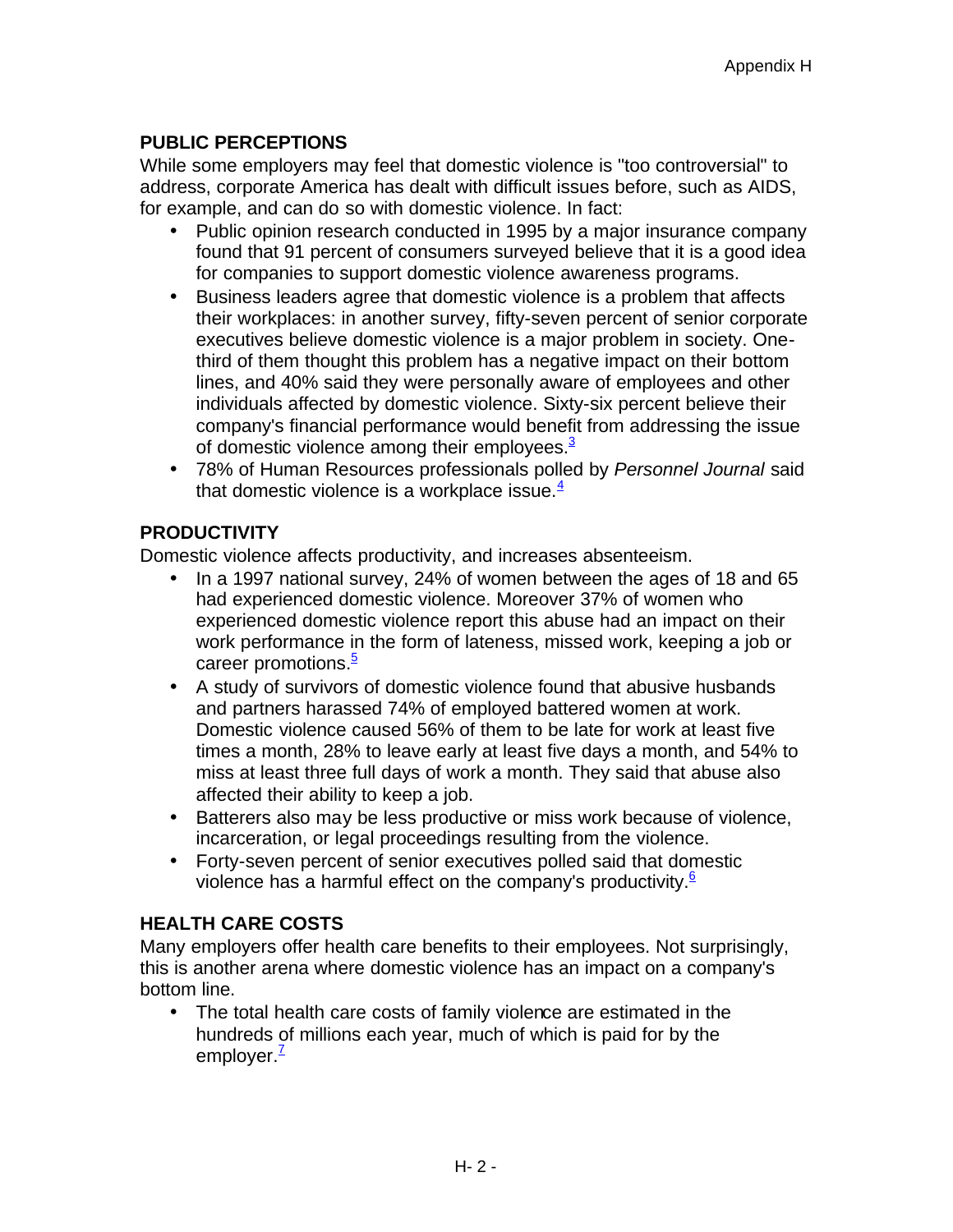• Employers are aware of this economic burden: 44 percent of executives surveyed say that that domestic violence increases their health care costs.<sup>8</sup>

#### **WORKPLACE SAFETY**

Employers are more concerned today about violence in the workplace than they were 20 years ago, as news stories of workplace shootings, often related to domestic violence, become increasingly common. They are right to be concerned: victims of domestic violence may be especially vulnerable while they are at work. The lethality of domestic violence often increases at times when the batterer believes that the victim has left the relationship. Once a woman attempts to leave an abusive partner, the workplace can become the only place the assailant can locate and harm her.

- Ninety-four percent of corporate security directors surveyed rank domestic violence as a high security problem at their company.  $9$
- A large majority of EAP providers surveyed have dealt with specific partner abuse scenarios in the past year, including an employee with a restraining order (83%) or an employee being stalked at work by a current of former partner (71%).

#### **LEGAL LIABILITY**

Aside from the safety, ethical and bottom-line incentives to employers in developing positive policies regarding employees facing domestic violence, there are liability issues to consider. Domestic violence may raise legal issues in various circumstances. A batterer may stalk or assault his partner or others in the workplace. Or, abuse may occur between two co-workers in a dating or marital relationship.

Several laws may apply:

- Occupational safety and health laws generally require employers to maintain a safe workplace, which may include a violence-free workplace.
- Family and medical leave laws may require employers to grant leave to employees who are coping with domestic violence situations.
- Victim assistance laws may prohibit employers from taking adverse job actions against women disclose their situation or who take time off from their jobs to attend court appearances.
- Under certain circumstances, acts of violence against women may constitute a form of sexual harassment, which may violate federal or state anti-discrimination laws. This is true if the abusive partner creates a hostile environment at her workplace, and the company knowingly fails to take reasonable corrective action, such as informing security personnel of the problem and instructing them to take appropriate steps.

These are not marginal business concerns -- public perceptions, productivity, costs, safety, and liability lie at the core of many vital corporate interests. They are, in fact, exactly the areas that any prudent leader will take into account when considering *any* issue that affects employees and the workplace.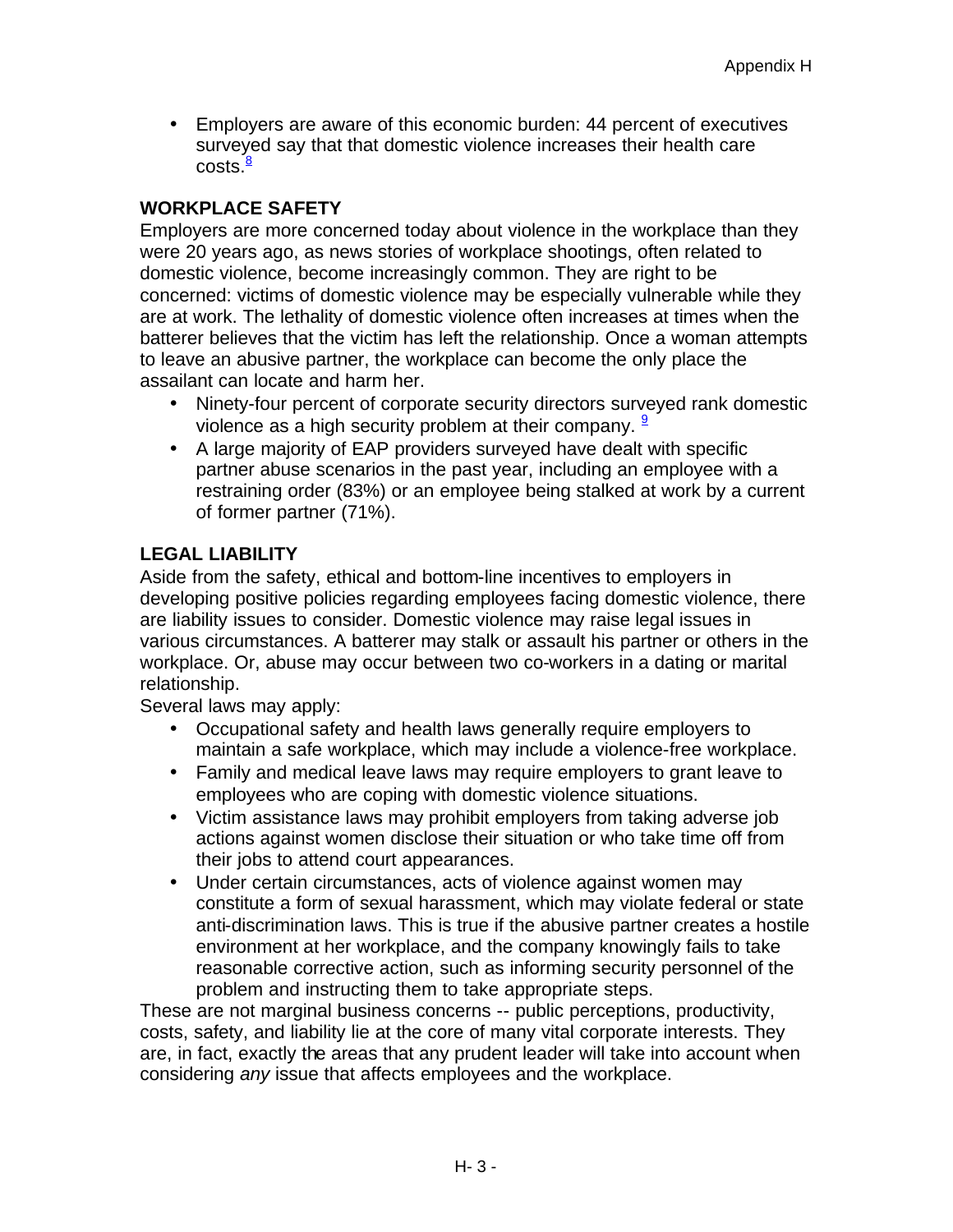#### **DOMESTIC VIOLENCE: TREAT IT AS A BUSINESS ISSUE**

Domestic violence is an important business issue that cannot be ignored. The workplace is where many women facing domestic violence spend at least eight hours a day. It's an ideal place for them to get help and support. Domestic abuse affects employee health and well-being, productivity, benefits costs and risk to the employer. When employers face domestic violence as it affects the workplace they have the power to save money -- and save lives.

#### **SOURCES**

1 The Commonwealth Fund, *Health Concerns Across a Womans Lifespan: 1998 Survey of Womens Health*, May 1999

2 U.S. Department of Justice, *Intimate Partner Violence*, May 2000

<sup>3</sup> Roper Starch Worldwide study for Liz Claiborne, Inc., 1994

4 As cited in *Personnel Journal*, April, 1995 page 65.

5 EDK Associates, *"The Many Faces of Domestic Violence and its Impact on the Workplace,"* New York: Author, 1977: 2-4.

<sup>6</sup> Roper Starch Worldwide study for Liz Claiborne, Inc., 1994

7 Pennsylvania Blue Shield Institute, *Social Problems and Rising Health Care Costs in Pennsylvania*, pp. 3-5, 1992.

<sup>8</sup> Roper Starch Worldwide study for Liz Claiborne, Inc., 1994

<sup>9</sup> National Safe Workplace Institute survey, as cited in "Talking Frankly About Domestic Violence," *Personnel Journal*, April, 1995, page 64

Source: http://endabuse.org/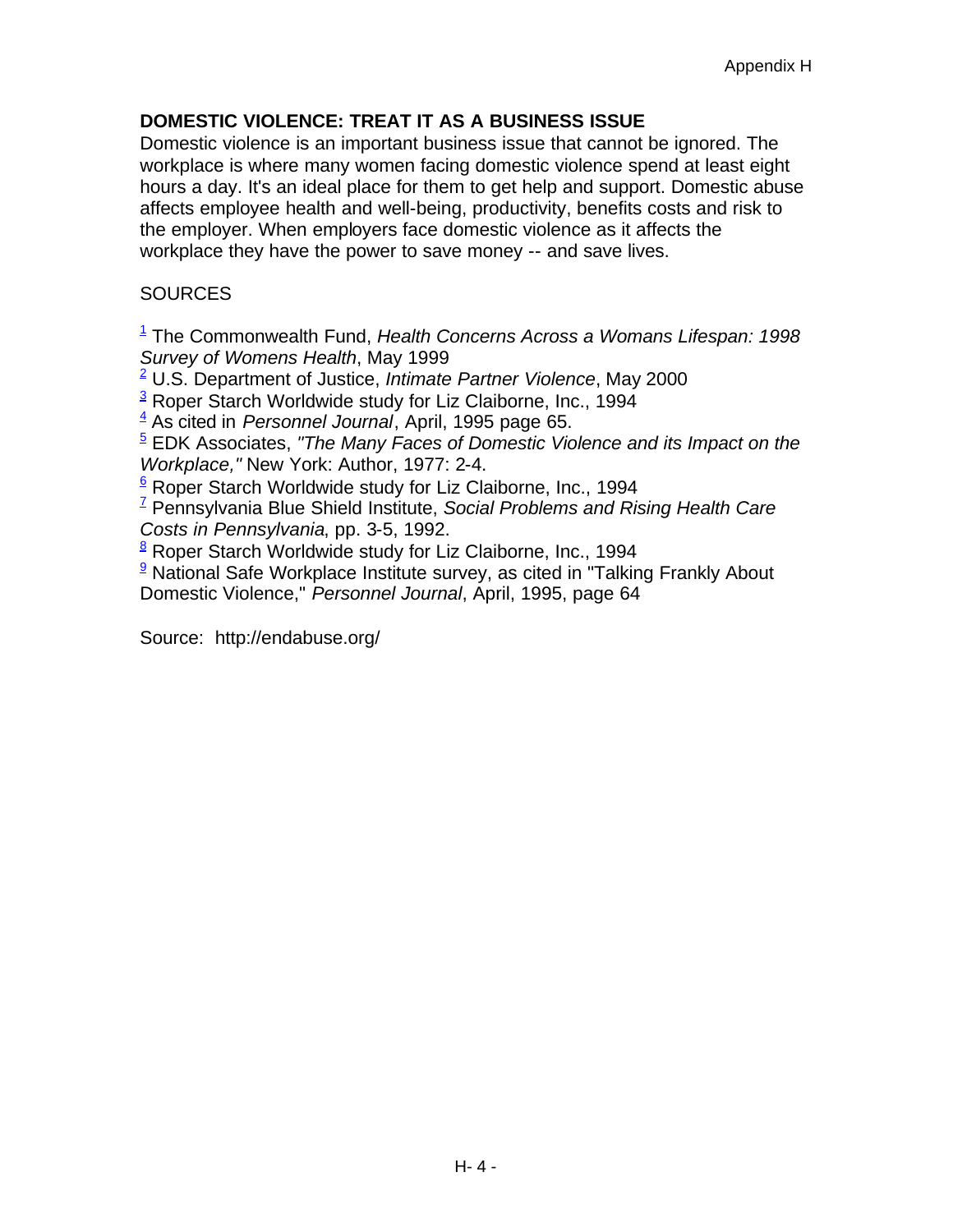# **RESOURCES**

There are several places people can turn for help when they have, in some way, been involved with workplace violence. The following four suggestions are merely provided as a starting point.

- **Peer Support Personnel**: Some departments offer a Peer Support Program to their employees. Peer Support Officers are personnel who have personal first-hand experience dealing with the issues surrounding traumatic events. These officers volunteer their time to assist employees with problems that may arise as a result of violence in the workplace.
- **Employee Assistance Program (EAP)**: The State of California provides access for all employees to EAP Counselors, who are specially trained and ready to deal with the most difficult of workplace related problems. EAP personnel are available to provide assistance 24 hours a day at 800-632-7422. Critical Incident Stress Debriefings are also available, for an additional fee, through the EAP; arrangements for the use of these specialized services should be made by management personnel.
- **Support Group**: Sometimes talking with others who have shared the same experience is helpful in the healing process. If this is the case, consider joining a local support group. (For more information contact your county social services office.)
- **Clergy**: Local clergy can be called upon for just about anything; rarely will any compensation be expected. Most often, Pastors, Ministers, Priests and Rabbis have received training to deal with even the most horrible of situations.
- **Information on Terrorism Prevention, Preparedness & Response:** In addition to checking with your local police, fire and public health departments, the web sites and telephone information systems of the following state and federal agencies have guidance on a variety of possible terrorist acts that could affect your workplace:

**California Office of Emergency Services (OES)** has terrorism guidance, response plan information and a 24-hour hotline available to all state agencies and the general public.

**Web address:** www.oes.ca.gov **24-hour hotline:** 800-550-5234

**California Department of Health Services (DHS)** has health information and guidance on bioterrorism.

**Web address:** www.dhs.ca.gov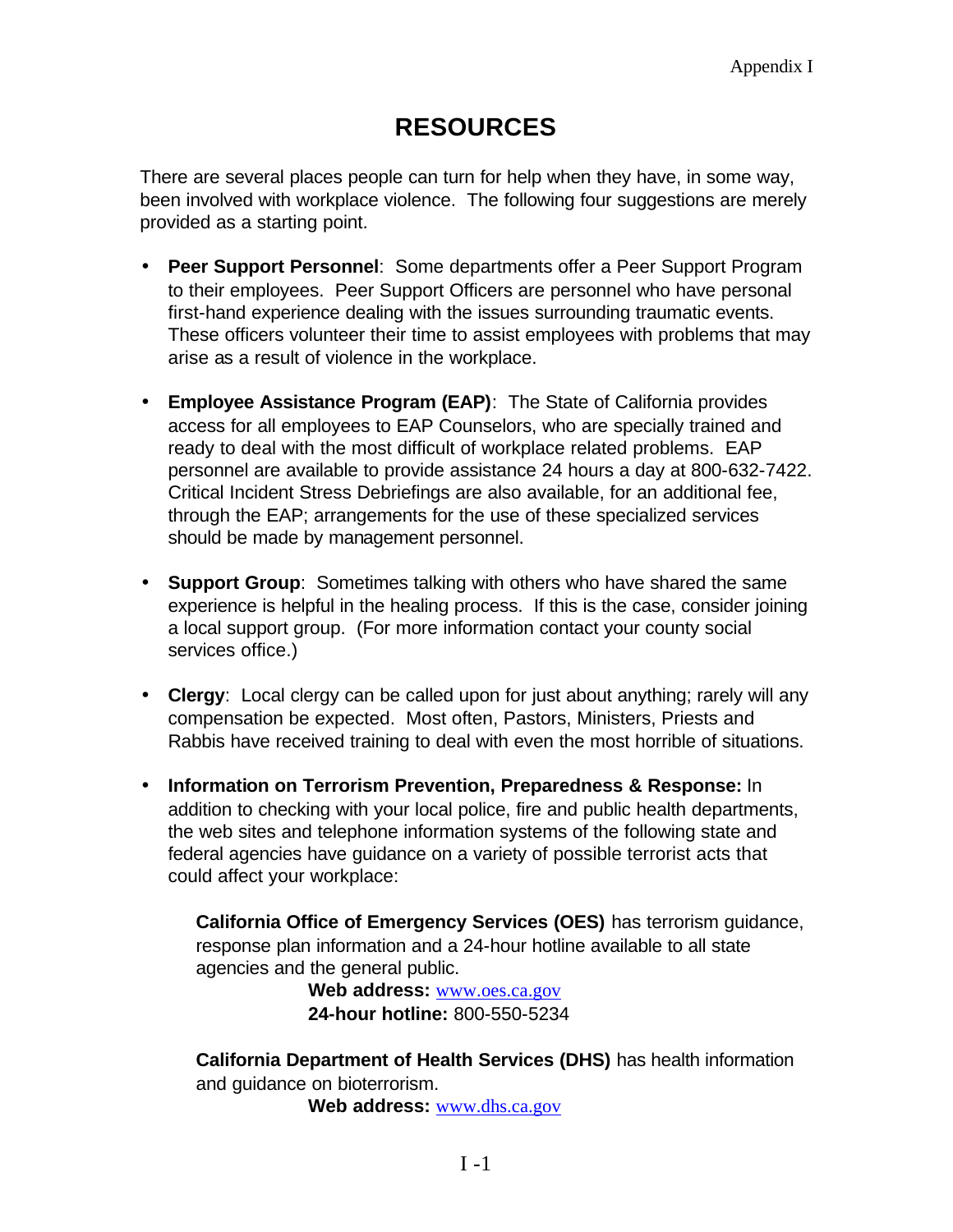At the federal level the **Center for Disease Control (CDC)** will provide the latest public health recommendations on bioterrorism. **Web address:** www.cdc.gov

**California Highway Patrol (CHP)** has terrorism prevention and law enforcement advice specific to state agencies such as mail handling procedures.

### **Web address:** www.chp.ca.gov

At the federal level the **Federal Bureau of Investigation (FBI)** will provide the latest law enforcement recommendations on terrorism. **Web address:** www.fbi.gov

- **Add** State Training Center Classes
- **Add** Contact your Crime/Workplace Violence Prevention Coordinator for more information (name and phone)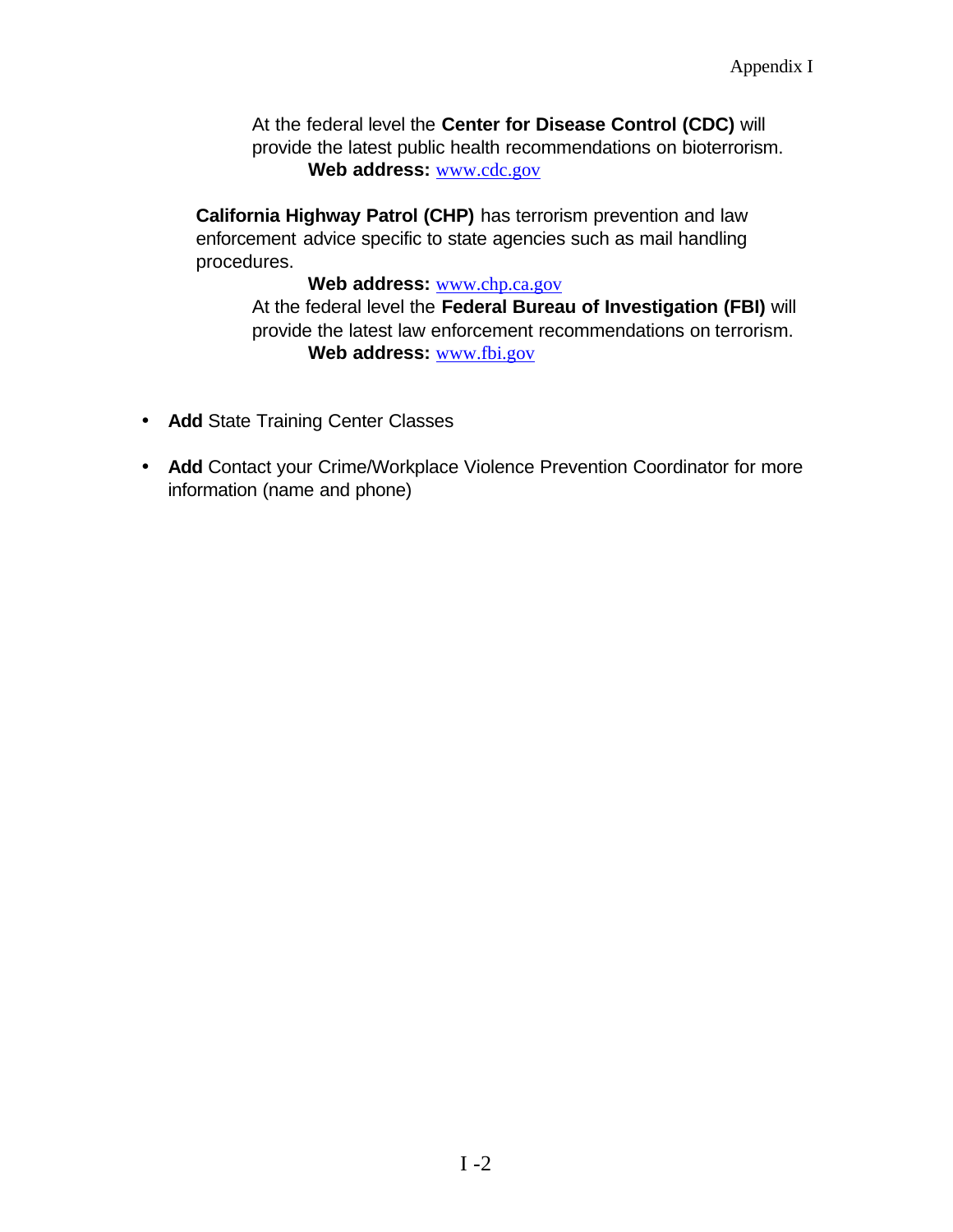# **REFERENCES**

Workplace Violence Environmental Assessment American Federation of State, County and Municipal Employees (AFSCME)

Organization Memberships

Interagency Security Group

Form STD 621 California Workers' Compensation Notice to State Employees may be obtained at your Human Resources department.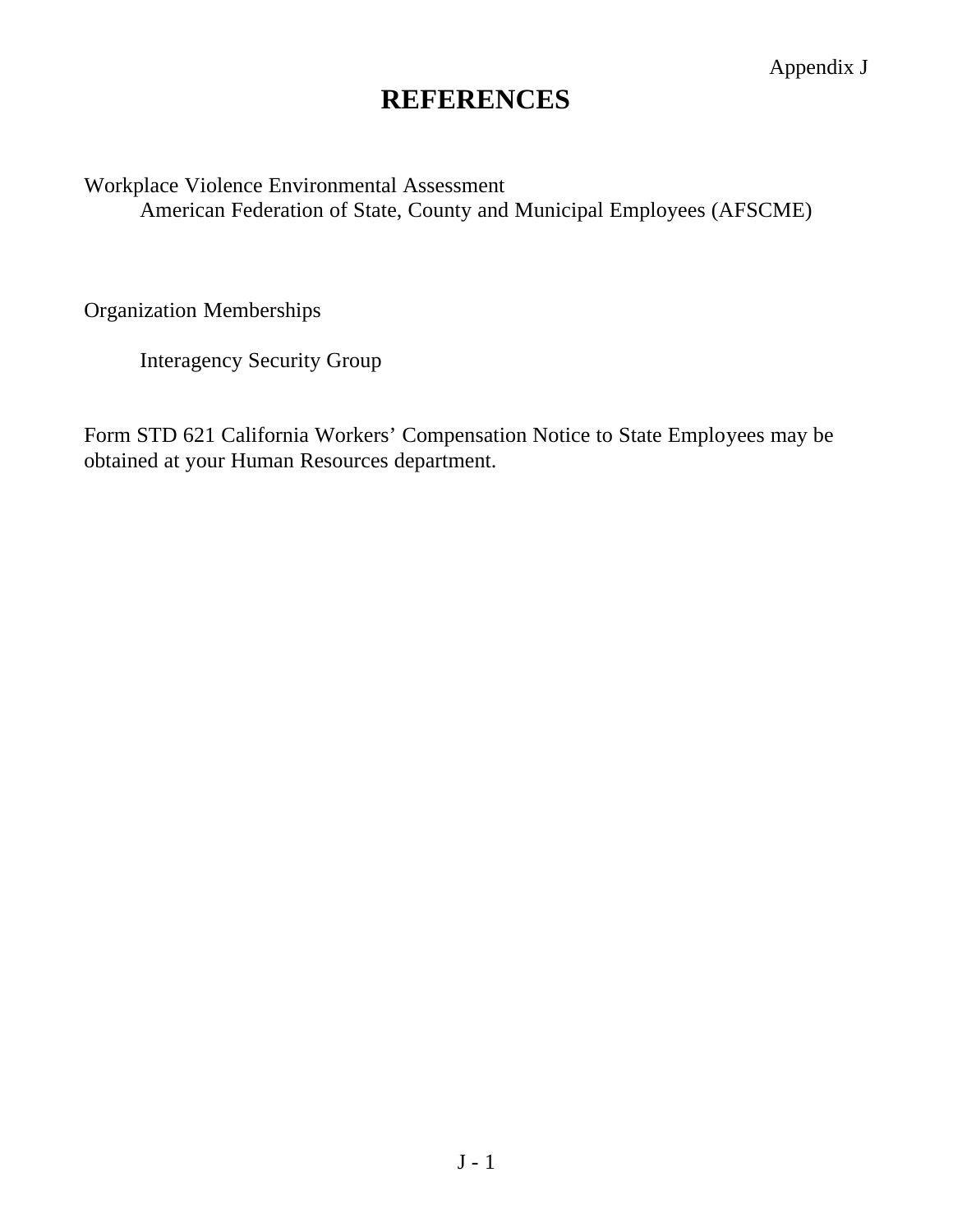# **WORKPLACE VIOLENCE PREVENTION/SECURITY**

# SELF INSPECTION SECURITY CHECKLIST

|                | Facility:                                                           |     |           |
|----------------|---------------------------------------------------------------------|-----|-----------|
|                | Inspector:                                                          |     |           |
|                | Date of Inspection:                                                 |     |           |
|                |                                                                     | Yes | <b>No</b> |
| $\mathbf{1}$   | <b>Security Control Plan:</b>                                       |     |           |
|                | If yes, does it contain:                                            |     |           |
|                | (A) Policy Statement                                                |     |           |
|                | (B) Review of Employee Incident Exposure                            |     |           |
|                | <b>Methods of Control</b><br>(C)                                    |     |           |
|                | If yes, does it include: Engineering:                               |     |           |
|                | <b>Work Practice</b>                                                |     |           |
|                | Training                                                            |     |           |
|                | <b>Reporting Procedures</b>                                         |     |           |
|                | Recordkeeping                                                       |     |           |
|                | Counseling (EAP)                                                    |     |           |
|                | (D) Evaluation of Incidents                                         |     |           |
|                | (E) Floor Plan                                                      |     |           |
|                | (F) Protection of Assets                                            |     |           |
|                | (G) Computer Security                                               |     |           |
|                | (H) Plan Accessible to All Employees                                |     |           |
|                | Plan Reviewed and Updated Annually<br>(I)                           |     |           |
|                | (J) Plan Reviewed and Updated When Tasks Added or Changed           |     |           |
| $\overline{2}$ | <b>Policy Statement by Employer</b>                                 |     |           |
| 3              | <b>Work Areas Evaluated by Employer</b>                             |     |           |
|                | If yes, how often?                                                  |     |           |
| $\overline{4}$ | <b>Engineering Controls</b>                                         |     |           |
|                | If yes, does it include:                                            |     |           |
|                | Mirrors to see around corners and in blind spots<br>(A)             |     |           |
|                | Landscaping to provide unobstructed view of the workplace<br>(B)    |     |           |
|                | "Fishbowl effect" to allow unobstructed view of the interior<br>(C) |     |           |
|                | Limiting the posting of sale signs on windows<br>(D)                |     |           |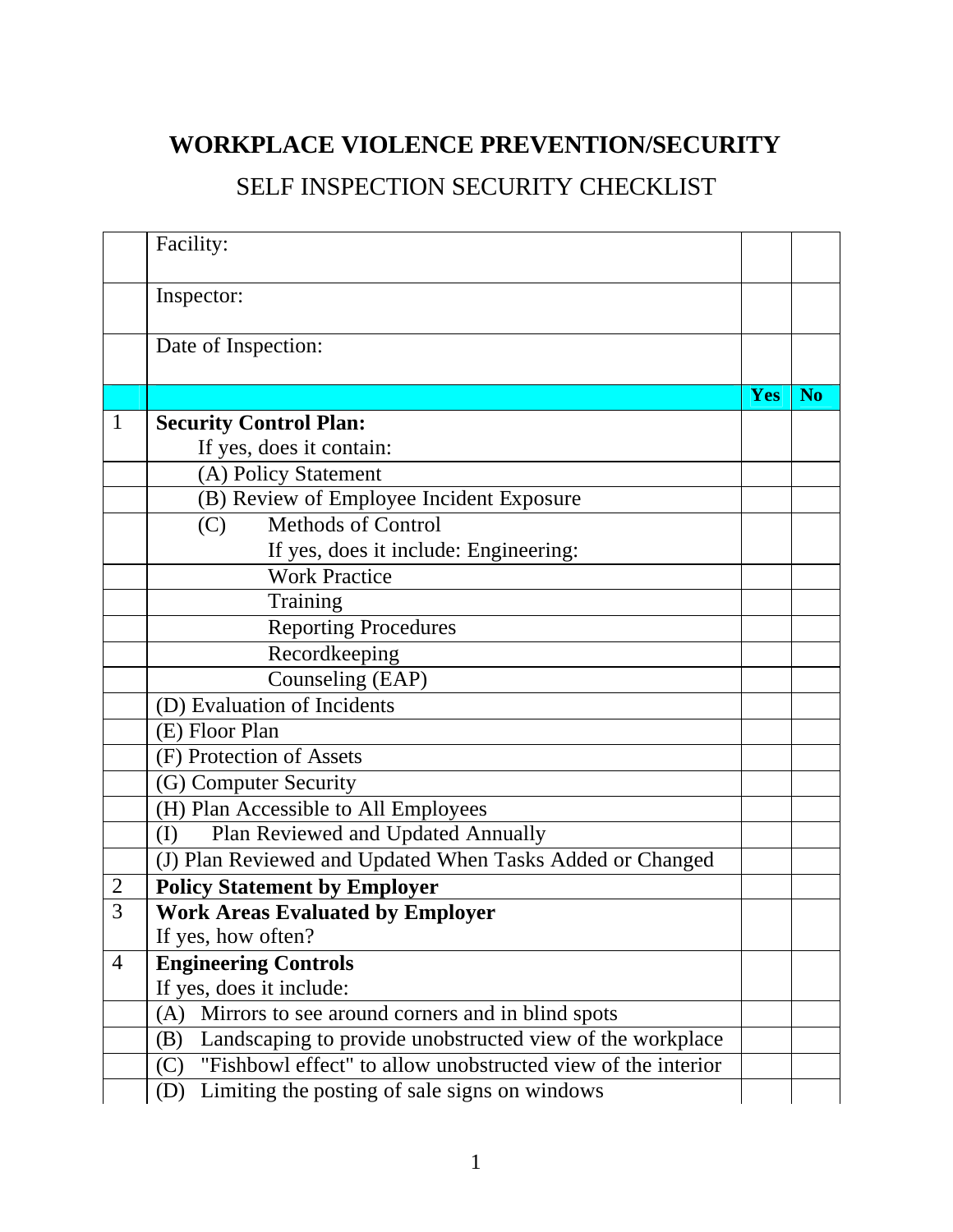|   |                                                              | <b>Yes</b> | <b>No</b> |
|---|--------------------------------------------------------------|------------|-----------|
|   | Adequate lighting in and around the workplace<br>(E)         |            |           |
|   | Parking lot well lighted<br>(F)                              |            |           |
|   | $\overline{(G)}$ Door Control(s)                             |            |           |
|   | Panic Button(s)<br>(H)                                       |            |           |
|   | Door Detector(s)<br>(I)                                      |            |           |
|   | <b>Closed Circuit TV</b><br>$\mathrm{J}$                     |            |           |
|   | <b>Stationary Metal Detector</b><br>(K)                      |            |           |
|   | <b>Sound Detection</b><br>(L)                                |            |           |
|   | <b>Intrusion Detection System</b><br>(M)                     |            |           |
|   | <b>Intrusion Panel</b><br>(N)                                |            |           |
|   | (O) Monitor(s)                                               |            |           |
|   | Video Tape Recorder<br>(P)                                   |            |           |
|   | Switcher<br>(Q)                                              |            |           |
|   | Hand Held Metal Detector<br>(R)                              |            |           |
|   | Hand held video camera<br>(S)                                |            |           |
|   | (T) Personnel traps ("Sally Traps")                          |            |           |
|   | Other<br>(U)                                                 |            |           |
| 5 | <b>Structural Modifications</b>                              |            |           |
|   | (Plexiglas, glass guard, wire glass, partitions, etc.)       |            |           |
|   | If yes, comment:                                             |            |           |
| 6 | <b>Security Guards</b>                                       |            |           |
|   | If yes, are there an appropriate number for the site?<br>(A) |            |           |
|   | Are they knowledgeable of the company WPVP<br>(B)            |            |           |
|   | Policy?                                                      |            |           |
|   | Indicate if they are:<br>(C)                                 |            |           |
|   | <b>Contract Guards or In-house Employees</b>                 |            |           |
|   | At Entrance(s)<br>(D)                                        |            |           |
|   | <b>Building Patrol</b><br>(E)                                |            |           |
|   | Guards provided with communication?<br>(F)                   |            |           |
|   | If yes, indicate what type:                                  |            |           |
|   | Guards receive training on Workplace Violence<br>(G)         |            |           |
|   | situations?                                                  |            |           |
|   | (H)<br>Comments:                                             |            |           |
| 7 | <b>Work Practice Controls</b>                                |            |           |
|   | If yes, indicate:                                            |            |           |
|   | Desks Clear of Objects which may become Missiles<br>(A)      |            |           |
|   | <b>Unobstructed Office Exits</b><br>(B)                      |            |           |
|   | Vacant (Bare) Cubicles Available<br>(C)                      |            |           |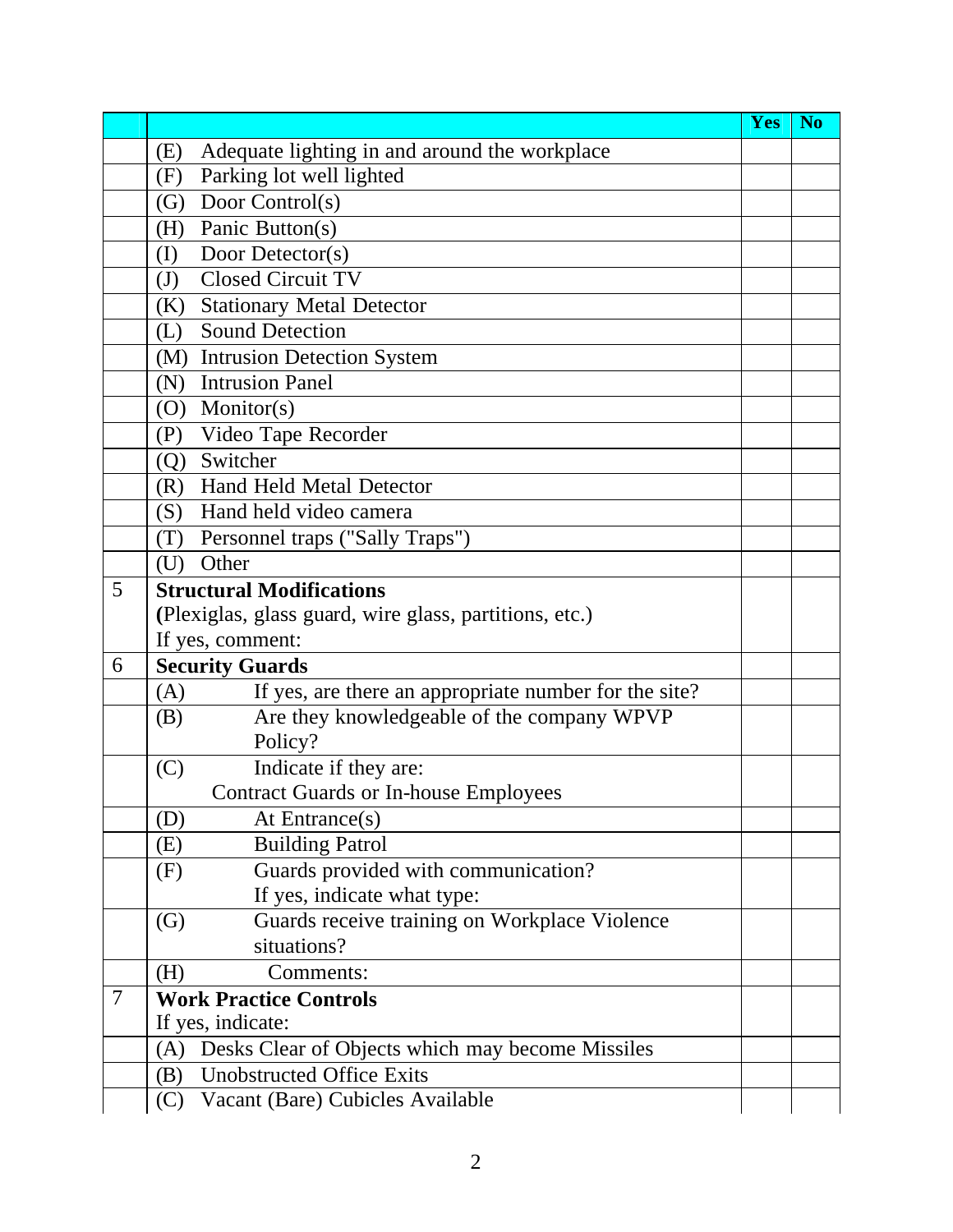|   |                                                                             | <b>Yes</b> | <b>No</b> |
|---|-----------------------------------------------------------------------------|------------|-----------|
|   | Reception Area Available<br>(D)                                             |            |           |
|   | Visitor/Client Sign In/Out<br>(E)                                           |            |           |
|   | Visitor(s)/Client(s) Escorted<br>(F)                                        |            |           |
|   | Barriers to Separate Clients from Work Area<br>(G)                          |            |           |
|   | <b>One Entrance Used</b><br>(H)                                             |            |           |
|   | Separate Interview Area(s)<br>(I)                                           |            |           |
|   | I.D. Badges Used<br>$\mathrm{(J)}$                                          |            |           |
|   | <b>Emergency Numbers Posted By Phones</b><br>(K)                            |            |           |
|   | <b>Internal Phone System</b><br>(L)                                         |            |           |
|   | Internal Procedures for Conflict (Problem) Situations<br>(M)                |            |           |
|   | Procedures for employee dismissal<br>(N)                                    |            |           |
|   | Limit Spouse & Family Visits to Designated Areas<br>(O)                     |            |           |
|   | <b>Key Control Procedures</b><br>(P)                                        |            |           |
|   | Access Control to the Workplace<br>(Q)                                      |            |           |
|   | Objects which may become Missiles Removed from Area<br>(R)                  |            |           |
|   | Parking Prohibited in Fire Zones<br>(S)                                     |            |           |
|   | Other:                                                                      |            |           |
| 8 | <b>Off Premises Work Practice Controls (For staff who work</b>              |            |           |
|   | away from a fixed workplace, such as: social services, real estate,         |            |           |
|   | utilities, policy/fire/sanitation, taxi/limo, construction,                 |            |           |
|   | sales/delivery, messengers, and others.)                                    |            |           |
|   | Trained in hazardous situation avoidance<br>(A)                             |            |           |
|   | Briefed about areas where they work<br>(B)                                  |            |           |
|   | Have reviewed past incidents by type and area<br>(C)                        |            |           |
|   | Know directions and routes for day's schedule<br>(D)                        |            |           |
|   | Previewed client/case histories<br>(E)                                      |            |           |
|   | (F)<br>Left an itinerary with contact information                           |            |           |
|   | Have periodic check-in procedures<br>$\left( G\right)$                      |            |           |
|   | After hours contact procedures<br>(H)                                       |            |           |
|   | Partnering arrangements if deemed necessary<br>(I)                          |            |           |
|   | Know how to control/defuse potentially violent situations<br>$\mathrm{(J)}$ |            |           |
|   | Supplied with personal alarm/cellular phone/radio<br>(K)                    |            |           |
|   | Limit visible clues of carrying money/valuables<br>(L)                      |            |           |
|   | Carry forms to record incidents by area<br>(M)                              |            |           |
|   | Know procedures if involved in incident (see also Training<br>(N)           |            |           |
|   | Section)                                                                    |            |           |
| 9 | <b>Training Conducted</b>                                                   |            |           |
|   | If yes, is it:                                                              |            |           |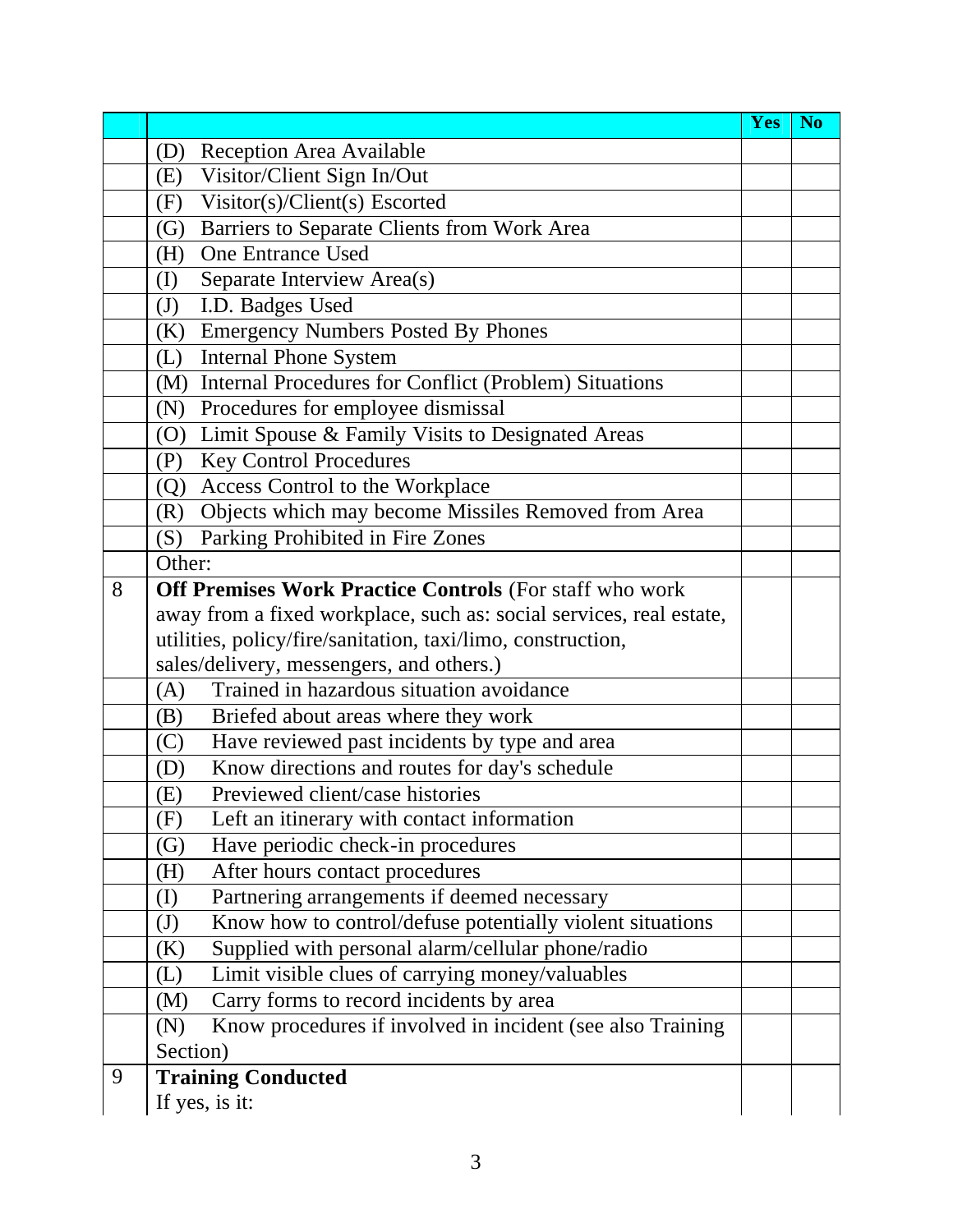|    |                                                                 | <b>Yes</b> | N <sub>o</sub> |  |
|----|-----------------------------------------------------------------|------------|----------------|--|
|    | Prior to Initial Assignment<br>(A)                              |            |                |  |
|    | At Least Annually Thereafter(<br>(B)                            |            |                |  |
|    | Does it Include:<br>(C)                                         |            |                |  |
|    | Components of security control plan                             |            |                |  |
|    | Engineering and Workplace Controls Instituted at                |            |                |  |
|    | Workplace                                                       |            |                |  |
|    | Techniques to Use in Potentially Volatile Situations            |            |                |  |
|    | How to Anticipate/Read Behavior                                 |            |                |  |
|    | Procedures to Follow After an Incident                          |            |                |  |
|    | Periodic Refresher for On-Site Procedures                       |            |                |  |
|    | Recognizing Abuse/Paraphernalia                                 |            |                |  |
|    | Opportunity for Q and A with Instructor                         |            |                |  |
|    | On hazards unique to job tasks                                  |            |                |  |
| 10 | <b>Written Training Records Kept</b>                            |            |                |  |
| 11 | Are Incidents Reported f yes, are they:                         |            |                |  |
|    | Reported in Written Form                                        |            |                |  |
|    | First Report of Injury Form (If Employee Loses Time)            |            |                |  |
| 12 | <b>Incidents Evaluated</b>                                      |            |                |  |
|    | <b>EAP Counseling Offered</b>                                   |            |                |  |
|    | Other Action (Reporting Requirements, suggestions, reporting to |            |                |  |
|    | local authorities, etc.)                                        |            |                |  |
|    | Are Steps Taken to Prevent Recurrence?                          |            |                |  |
| 13 | <b>Floor Plans Posted Showing Exits, Entrances, Location of</b> |            |                |  |
|    | Security Equipment, Etc. If yes, does it:                       |            |                |  |
|    | Include an Emergency Action Plan, Evacuation Plan,              |            |                |  |
|    | and/or a Disaster Contingency Plan?                             |            |                |  |
| 14 | Do Employees Feel Safe                                          |            |                |  |
|    | Have employees been surveyed to find out their concerns         |            |                |  |
|    | Has the employer utilized the crime prevention services         |            |                |  |
|    | and/or lectures provided by the local or State police?          |            |                |  |
| 15 | <b>Security Observations</b>                                    |            |                |  |
|    | <b>Entry Barriers</b><br>(1)                                    |            |                |  |
|    | <b>Signs</b><br>(2)                                             |            |                |  |
|    | Lighting<br>(3)                                                 |            |                |  |
|    | Windows<br>(4)                                                  |            |                |  |
|    | <b>Equipment Near Street Level Windows</b><br>(5)               |            |                |  |
|    | <b>Interior Patrol Visibility</b><br>(6)                        |            |                |  |
|    | <b>Burglary Resistant Glazing Materials</b><br>(7)              |            |                |  |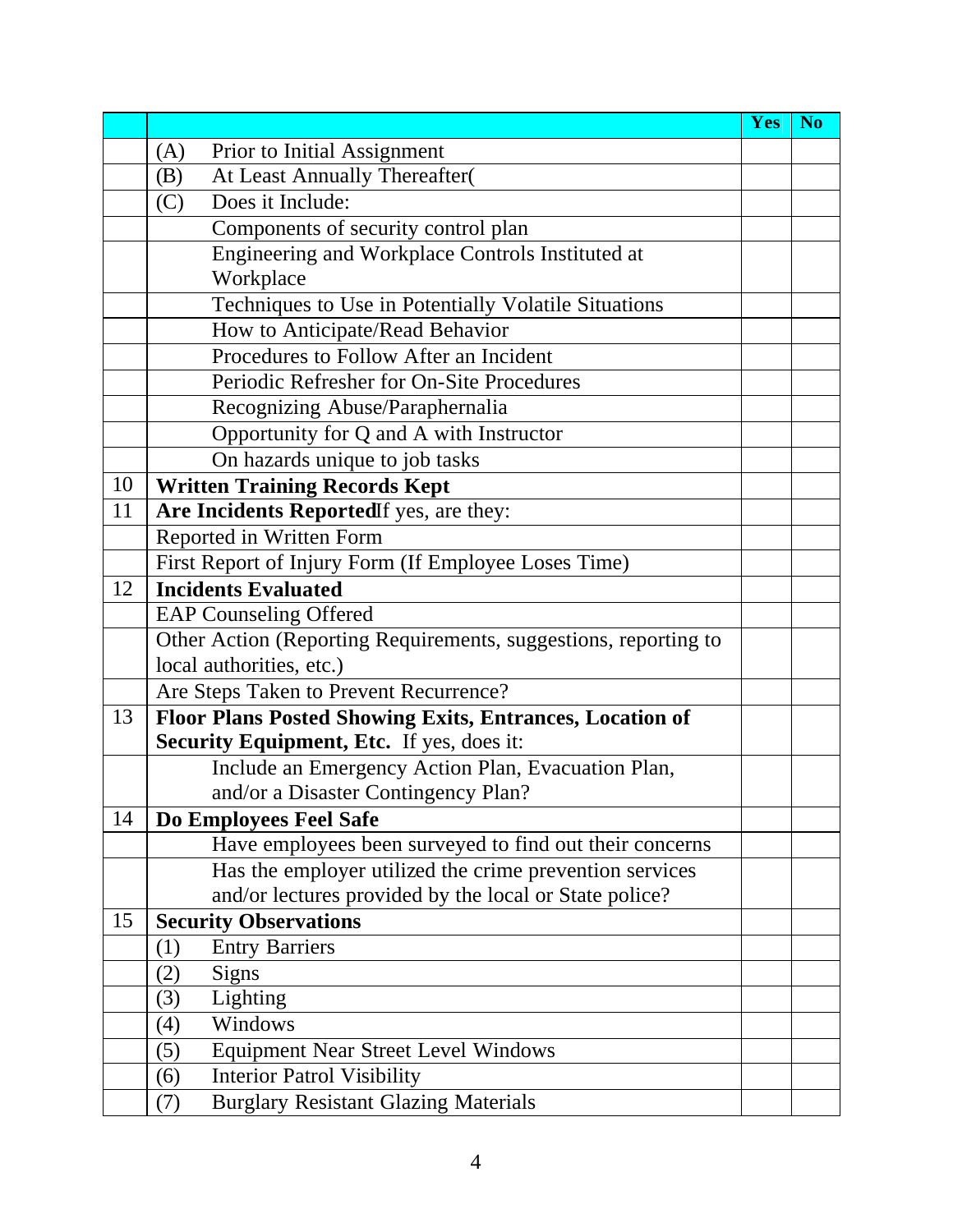| (8)                                      | Shrubbery                                         |  |  |  |
|------------------------------------------|---------------------------------------------------|--|--|--|
| (9)                                      | <b>Skylights</b>                                  |  |  |  |
| (10)                                     | Vents                                             |  |  |  |
| (11)                                     | <b>Air Conditioners</b>                           |  |  |  |
| (12)                                     | <b>Grills and Gratings</b>                        |  |  |  |
| (13)                                     | <b>Doors and Door Frames</b>                      |  |  |  |
| (14)                                     | <b>Strikes</b>                                    |  |  |  |
| (15)                                     | Key Control                                       |  |  |  |
| (16)                                     | <b>Equipment Locks</b>                            |  |  |  |
| (17)                                     | <b>Hinge Protection</b>                           |  |  |  |
| (18)                                     | Roof Accessibility                                |  |  |  |
| (19)                                     | Fences                                            |  |  |  |
| (20)                                     | <b>Vehicle Security</b>                           |  |  |  |
|                                          | $(21)$ Padlocks                                   |  |  |  |
| (22)                                     | Hasps                                             |  |  |  |
| (23)                                     | Chains                                            |  |  |  |
| (24)                                     | <b>Safes</b>                                      |  |  |  |
| (25)                                     | Inventories and Engraving                         |  |  |  |
| (26)                                     | <b>Reporting Crimes</b>                           |  |  |  |
| (27)                                     | <b>Employee Participation</b>                     |  |  |  |
| (28)                                     | <b>Additional Recommendations</b>                 |  |  |  |
| (29)                                     | <b>Armored Car Service</b>                        |  |  |  |
| (30)                                     | <b>Emergency Preparedness and Evacuation Plan</b> |  |  |  |
| (31)                                     | Dealing with Difficult Customers                  |  |  |  |
| (32)                                     | <b>Alarm System</b>                               |  |  |  |
| (33)                                     | <b>Cash Handling</b>                              |  |  |  |
| Comments:                                |                                                   |  |  |  |
|                                          |                                                   |  |  |  |
|                                          |                                                   |  |  |  |
| <b>General Comments/Recommendations:</b> |                                                   |  |  |  |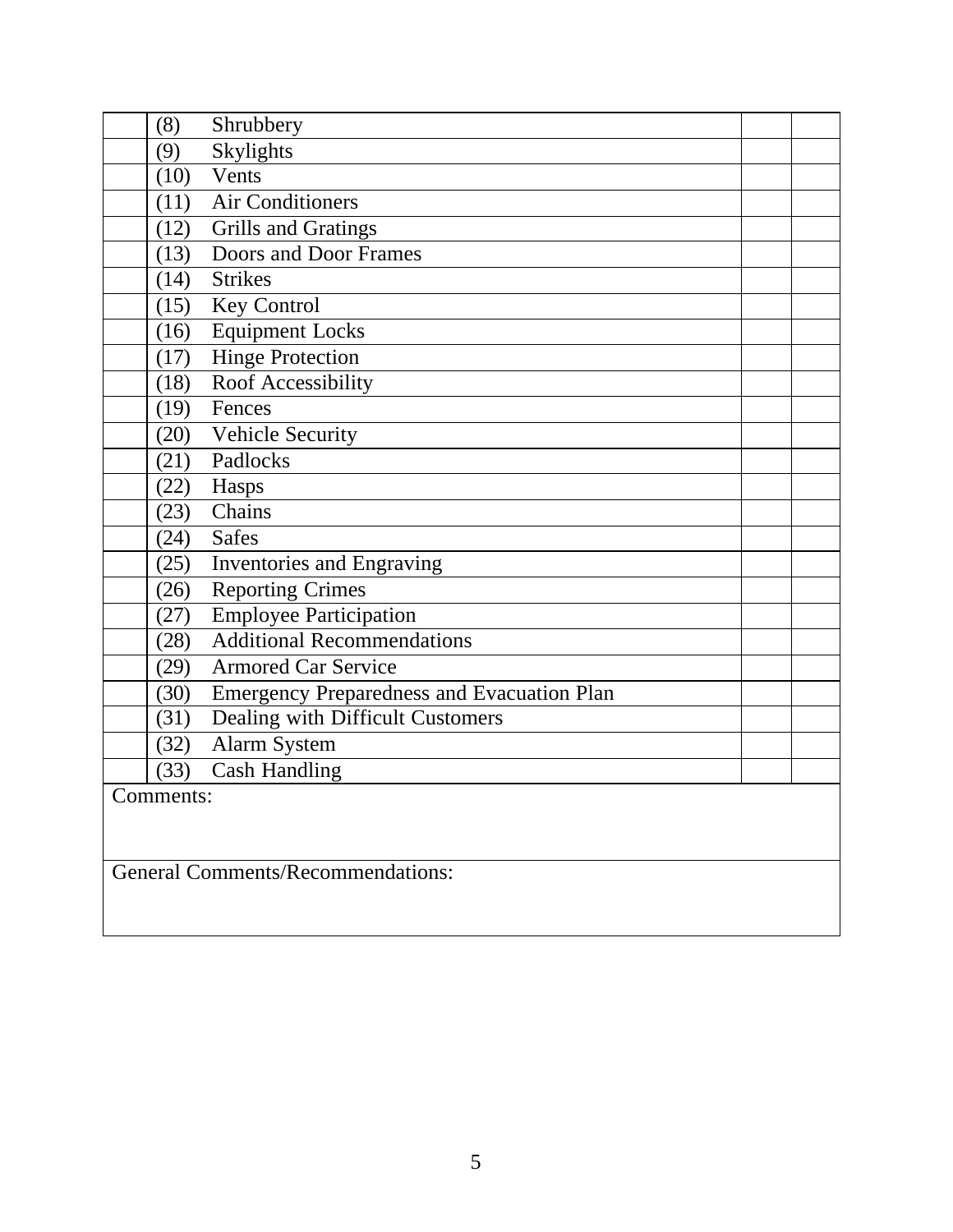## **WORKPLACE VIOLENCE PREVENTION PROGRAM**

## **PROGRESSIVE BEHAVIOR ACTION GUIDELINES**

| <b>Behavior</b><br><b>Level</b> | <b>Behaviors</b>                                                                                                        | <b>Manager/Supervisor's Guidelines for</b><br><b>Action</b>                                                            |  |
|---------------------------------|-------------------------------------------------------------------------------------------------------------------------|------------------------------------------------------------------------------------------------------------------------|--|
| <b>Level I</b>                  | The employee may:                                                                                                       |                                                                                                                        |  |
|                                 | Show signs of increasing stress, perhaps<br>involving negative changes in behavior                                      | Observe, ask if the employee how they are<br>doing, and document                                                       |  |
|                                 | Show signs of a deterioration in work<br>performance                                                                    | Engage employee in conversation to gain<br>insight into behavior, document                                             |  |
|                                 | Show signs of increasingly unkempt<br>appearance                                                                        | Carefully offer help                                                                                                   |  |
|                                 | Show signs of alcohol or substance abuse                                                                                | Report concerns, if continuing, to next                                                                                |  |
|                                 | Show signs of distress over personal or<br>workplace problems                                                           | higher-level supervisor, seek consultation<br>from your Personnel Office and EAP<br>consulting services for            |  |
|                                 | "act strange" or "unusual" by appearing<br>confrontational, argumentative, stressed,<br>anxious, withdrawn or secretive | managers/supervisors.                                                                                                  |  |
|                                 | Behavior is such to cause concern for<br>person's own well-being or possibly others                                     |                                                                                                                        |  |
| <b>Level II</b>                 | The employee may:                                                                                                       |                                                                                                                        |  |
|                                 | Make veiled threats to harm                                                                                             | Report concerns to next higher-level<br>supervisor before any effort to engage<br>person                               |  |
|                                 | Intimidate others                                                                                                       | Engage person in conversation, if<br>appropriate, to gain insight into potential<br>for violent behavior and document. |  |
|                                 | Have a history of violent behavior and lose<br>temper easily                                                            |                                                                                                                        |  |
|                                 | Be chronically disgruntled, inflexible                                                                                  | Consult with next higher level of<br>administration as follow-up                                                       |  |
|                                 | Refuse to take responsibility for problems<br>or actions                                                                | Seek consultation from your Personnel<br>Office                                                                        |  |
|                                 | Find fault with and blame others                                                                                        |                                                                                                                        |  |
|                                 | Have a deep sense of entitlement                                                                                        |                                                                                                                        |  |
|                                 | Have an obsession with weapons and<br>empathy with those who resort to violence                                         |                                                                                                                        |  |